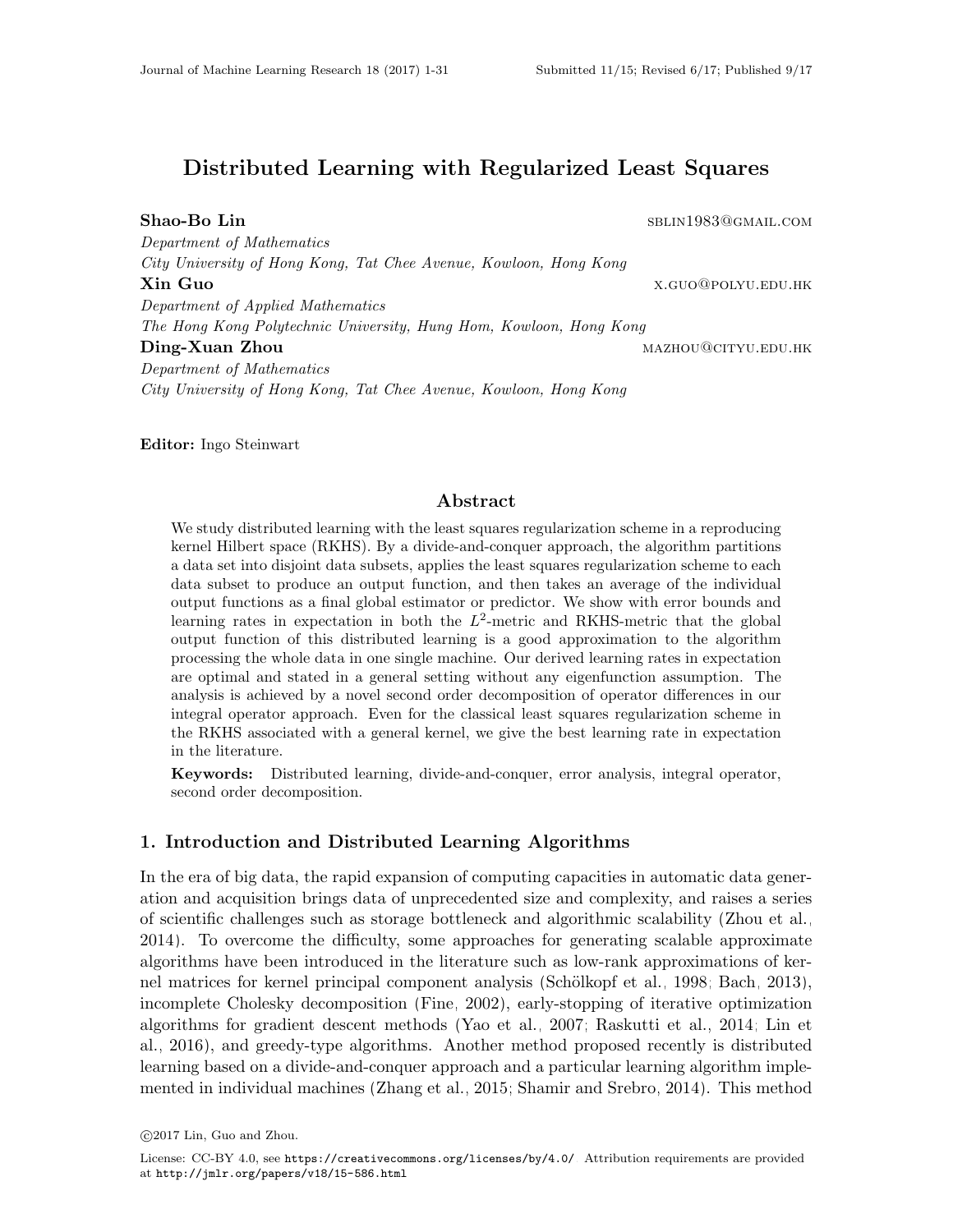produces distributed learning algorithms consisting of three steps: partitioning the data into disjoint subsets, applying a particular learning algorithm implemented in an individual machine to each data subset to produce an individual output (function), and synthesizing a global output by utilizing some average of the individual outputs. This method can significantly reduce computing time and lower single-machine memory requirements. For practical applications in medicine, finance, business and some other areas, the data are often stored naturally across multiple servers in a distributive way and are not combined for reasons of protecting privacy and avoiding high costs. In such situations, the first step of data partitioning is not needed. It has been observed in many practical applications that when the number of data subsets is not too large, the divide-and-conquer approach does not cause noticeable loss of performance, compared with the learning scheme which processes the whole data on a single big machine. Theoretical attempts have been recently made in [\(Zhang et al., 2013,](#page-30-3) [2015\)](#page-30-2) to derive learning rates for distributed learning with least squares regularization schemes under certain assumptions.

This paper aims at error analysis of the distributed learning with regularized least squares and its approximation to the algorithm processing the whole data in one single machine. Recall [\(Cristianini and Shawe-Taylor, 2000;](#page-28-1) [Evgeniou et al., 2000\)](#page-28-2) that in a reproducing kernel Hilbert space (RKHS)  $(\mathcal{H}_K, \|\cdot\|_K)$  induced by a Mercer kernel K on an input metric space X, with a sample  $D = \{(x_i, y_i)\}_{i=1}^N \subset \mathcal{X} \times \mathcal{Y}$  where  $\mathcal{Y} = \mathbb{R}$  is the output space, the least squares regularization scheme can be stated as

<span id="page-1-0"></span>
$$
f_{D,\lambda} = \arg \min_{f \in \mathcal{H}_K} \left\{ \frac{1}{|D|} \sum_{(x,y) \in D} (f(x) - y)^2 + \lambda ||f||_K^2 \right\}.
$$
 (1)

Here  $\lambda > 0$  is a regularization parameter and  $|D| =: N$  is the cardinality of D. This learning algorithm is also called kernel ridge regression in statistics and has been well studied in learning theory. See e.g. [\(De Vito et al., 2005;](#page-28-3) [Caponnetto and De Vito, 2007;](#page-28-4) [Steinwart](#page-29-4) [et al., 2009;](#page-29-4) [Bauer et al., 2007;](#page-27-1) [Smale and Zhou, 2007;](#page-29-5) [Steinwart and Christmann, 2008\)](#page-29-6). The regularization scheme [\(1\)](#page-1-0) can be explicitly solved by using a standard matrix inversion technique, which requires costs of  $\mathcal{O}(N^3)$  in time and  $\mathcal{O}(N^2)$  in memory. However, this matrix inversion technique may not conquer challenges on storages or computations arising from big data.

The distributed learning algorithm studied in this paper starts with partitioning the data set D into m disjoint subsets  $\{D_j\}_{j=1}^m$ . Then it assigns each data subset  $D_j$  to one machine or processor to produce a local estimator  $f_{D_i,\lambda}$  by the least squares regularization scheme [\(1\)](#page-1-0). Finally, these local estimators are communicated to a central processor, and a global estimator  $f_{D,\lambda}$  is synthesized by taking a weighted average

<span id="page-1-1"></span>
$$
\overline{f}_{D,\lambda} = \sum_{j=1}^{m} \frac{|D_j|}{|D|} f_{D_j,\lambda}
$$
\n(2)

of the local estimators  $\{f_{D_j,\lambda}\}_{j=1}^m$ . This algorithm has been studied with a matrix analysis approach in [\(Zhang et al., 2015\)](#page-30-2) where some error analysis has been conducted under some eigenfunction assumptions for the integral operator associated with the kernel, presenting error bounds in expectation.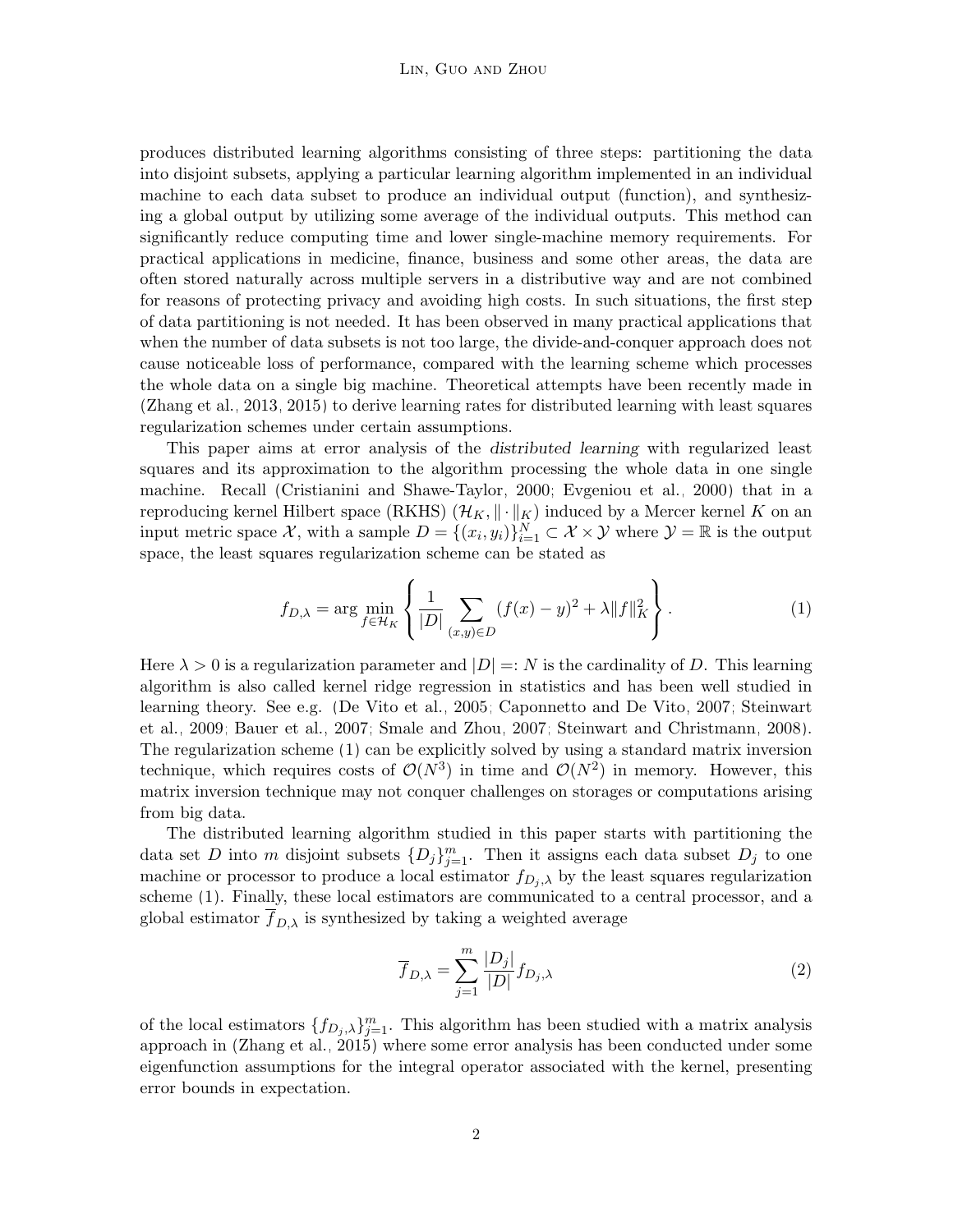In this paper we shall use a novel integral operator approach to prove that  $f_{D,\lambda}$  is a good approximation of  $f_{D,\lambda}$ . We present a representation of the difference  $f_{D,\lambda} - f_{D,\lambda}$ in terms of empirical integral operators, and analyze the error  $\overline{f}_{D,\lambda} - f_{D,\lambda}$  in expectation without any eigenfunction assumptions. As a by-product, we present the best learning rates in expectation for the least squares regularization scheme [\(1\)](#page-1-0) in a general setting, which surprisingly has not been done for a general kernel in the literature (see detailed comparisons below).

#### 2. Main Results

Our analysis is carried out in the standard least squares regression framework with a Borel probability measure  $\rho$  on  $\mathcal{Z} := \mathcal{X} \times \mathcal{Y}$ , where the input space  $\mathcal{X}$  is a compact metric space. The sample D is independently drawn according to  $\rho$ . The Mercer kernel  $K : \mathcal{X} \times \mathcal{X} \to \mathbb{R}$ defines an integral operator  $L_K$  on  $\mathcal{H}_K$  as

$$
L_K(f) = \int_{\mathcal{X}} K_x f(x) d\rho_X, \qquad f \in \mathcal{H}_K,
$$
\n(3)

where  $K_x$  is the function  $K(\cdot, x)$  in  $\mathcal{H}_K$  and  $\rho_X$  is the marginal distribution of  $\rho$  on X.

#### 2.1 Error Bounds for the Distributed Learning Algorithm

Our error bounds in expectation for the distributed learning algorithm [\(2\)](#page-1-1) require the uniform boundedness condition for the output y, that is, for some constant  $M > 0$ , there holds  $|y| \leq M$  almost surely. Our bounds are stated in terms of the approximation error

$$
||f_{\lambda} - f_{\rho}||_{\rho},\tag{4}
$$

where  $f_{\lambda}$  is the data-free limit of [\(1\)](#page-1-0) defined by

$$
f_{\lambda} = \arg \min_{f \in \mathcal{H}_K} \left\{ \int_{\mathcal{Z}} (f(x) - y)^2 d\rho + \lambda \|f\|_K^2 \right\},\tag{5}
$$

 $\|\cdot\|_{\rho}$  denotes the norm of  $L^2_{\rho_X}$ , the Hilbert space of square integrable functions with respect to  $\rho_X$ , and  $f_\rho$  is the regression function (conditional mean) of  $\rho$  defined by

$$
f_{\rho}(x) = \int_{\mathcal{Y}} y d\rho(y|x), \qquad x \in \mathcal{X},
$$

with  $\rho(\cdot|x)$  being the conditional distribution of  $\rho$  induced at  $x \in \mathcal{X}$ .

Since K is continuous, symmetric and positive semidefinite,  $L_K$  is a compact positive operator of trace class and  $L_K + \lambda I$  is invertible. Define a quantity measuring the complexity of  $\mathcal{H}_K$  with respect to  $\rho_X$ , the effective dimension [\(Zhang, 2005\)](#page-30-4), to be the trace of the operator  $(L_K + \lambda I)^{-1} L_K$  as

$$
\mathcal{N}(\lambda) = \text{Tr}\left( (L_K + \lambda I)^{-1} L_K \right), \qquad \lambda > 0. \tag{6}
$$

<span id="page-2-0"></span>In Section [6](#page-17-0) we shall prove the following first main result of this paper concerning error bounds in expectation of  $\overline{f}_{D,\lambda} - f_{D,\lambda}$  in  $\mathcal{H}_K$  and in  $L^2_{\rho_X}$ . Denote  $\kappa = \sup_{x \in \mathcal{X}} \sqrt{K(x, x)}$ .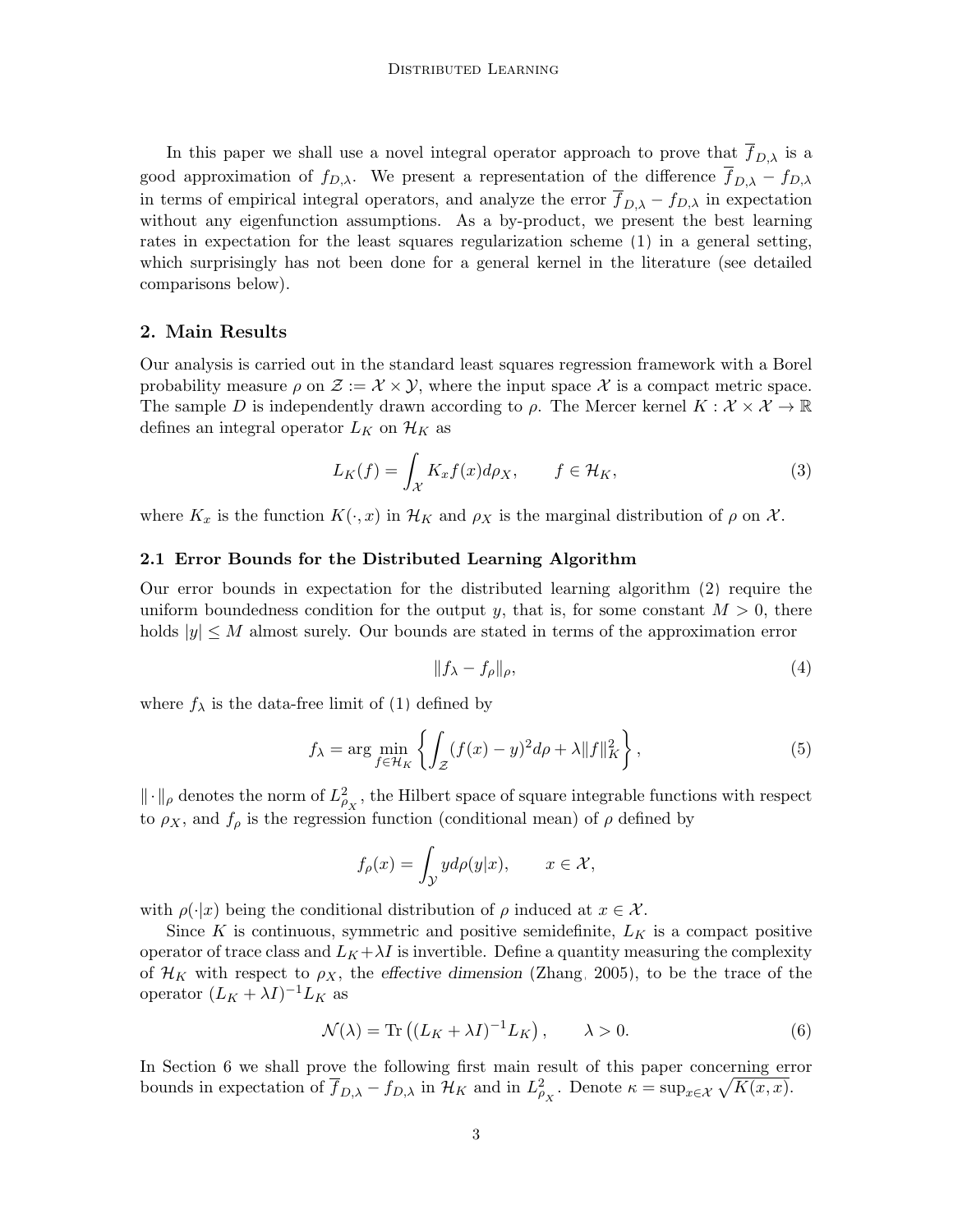**Theorem 1** Assume  $|y| \leq M$  almost surely. If  $|D_j| = \frac{N}{m}$  $\frac{N}{m}$  for  $j = 1, \ldots, m$ , then we have

$$
E\left\|\overline{f}_{D,\lambda} - f_{D,\lambda}\right\|_{\rho} \le C_{\kappa} \left\{ M\sqrt{\lambda m} \mathcal{C}_m \left\{1 + \sqrt{m\mathcal{C}_m}\right\} + \frac{\|f_{\rho} - f_{\lambda}\|_{\rho}}{\sqrt{N\lambda}} m \left(\sqrt{\frac{\mathcal{N}(\lambda)}{N\lambda}} + \sqrt{m}\mathcal{C}_m\right) \right\}
$$

and

$$
E\left\|\overline{f}_{D,\lambda} - f_{D,\lambda}\right\|_{K} \leq C_{\kappa} \left\{ M\sqrt{m} \mathcal{C}_{m} \left\{1 + \sqrt{m\mathcal{C}_{m}}\right\} + \frac{\|f_{\rho} - f_{\lambda}\|_{\rho}}{\sqrt{N}\lambda} m\left(\sqrt{\frac{\mathcal{N}(\lambda)}{N\lambda}} + \sqrt{m}\mathcal{C}_{m}\right) \right\},\,
$$

where  $C_{\kappa}$  is a constant depending only on  $\kappa$ , and  $C_m$  is the quantity given in terms of  $m, N, \lambda, \mathcal{N}(\lambda)$  by

$$
\mathcal{C}_m := \frac{m}{(N\lambda)^2} + \frac{\mathcal{N}(\lambda)}{N\lambda}.
$$

To derive explicit learning rates from the general error bounds in Theorem [1,](#page-2-0) one can quantify the increment of  $\mathcal{N}(\lambda)$  by the following capacity assumption, a characteristic of the complexity of the hypothesis space [\(Caponnetto and De Vito, 2007;](#page-28-4) Blanchard and Krämer, [2010\)](#page-27-2),

<span id="page-3-0"></span>
$$
\mathcal{N}(\lambda) \le c\lambda^{-\beta}, \qquad \forall \lambda > 0 \tag{7}
$$

for some constants  $\beta > 0$  and  $c > 0$ . Let  $\{(\lambda_{\ell}, \varphi_{\ell})\}_{\ell}$  be a set of normalized eigenpairs of  $L_K$  on  $\mathcal{H}_K$  with  $\{\varphi_\ell\}_\ell$  being an orthonormal basis of  $\mathcal{H}_K$  and  $\{\lambda_\ell\}_\ell$  arranged in a non-increasing order. A sufficient condition for the capacity assumption [\(7\)](#page-3-0) with  $0 < \beta < 1$  is  $\lambda_{\ell} = O(\ell^{-1/\beta})$ , which can be found in, e.g. [Caponnetto and De Vito \(2007\)](#page-28-4).

**Remark 2** The sufficient condition  $\lambda_{\ell} = O(\ell^{-1/\beta})$  with the index  $\beta = \frac{d}{2\tau} < 1$  is satisfied by the Sobolev space  $W^{\tau}(B(\mathbb{R}^d))$  with the smoothness index  $\tau > d/2$  on a ball  $B(\mathbb{R}^d)$  of the Euclidean space  $\mathbb{R}^d$  when the marginal distribution  $\rho_X$  is the uniform distribution on  $B(\mathbb{R}^d)$ , see [\(Steinwart et al., 2009;](#page-29-4) [Edmunds and Triebel, 1996\)](#page-28-5).

Condition [\(7\)](#page-3-0) with  $\beta = 1$  always holds true with the choice of the constant  $c = \kappa^2$ . In fact, the eigenvalues of the operator  $(L_K + \lambda I)^{-1}L_K$  are  $\{\frac{\lambda_\ell}{\lambda_\ell + 1}\}$  $\frac{\lambda_{\ell}}{\lambda_{\ell}+\lambda}\}_\ell$ . So its trace is given by  $\mathcal{N}(\lambda) = \sum_{\ell} \frac{\lambda_{\ell}}{\lambda_{\ell} + \lambda} \leq \sum_{\ell} \frac{\lambda_{\ell}}{\lambda} = \frac{\text{Tr}(L_K)}{\lambda} \leq \kappa^2 \lambda^{-1}.$ 

In the existing literature on learning rates for the classical least squares algorithm [\(1\)](#page-1-0), the regularization parameter  $\lambda$  is often taken to satisfy the restriction  $\frac{\mathcal{N}(\lambda)}{\mathcal{N}\lambda} = O(1)$  as in [\(Caponnetto and De Vito, 2007\)](#page-28-4) up to a logarithmic factor or in [\(Steinwart et al., 2009\)](#page-29-4) under some assumptions on  $(K, \rho_X)$  (see [\(14\)](#page-7-0) below). Here, to derive learning rates for  $E\left\|\overline{f}_{D,\lambda}-f_{D,\lambda}\right\|_{\rho}$  with  $m\geq 1$  corresponding to the distributed learning algorithm [\(2\)](#page-1-1), we consider  $\lambda$  to satisfy the following restriction with some constant  $C_0 > 0$ ,

<span id="page-3-1"></span>
$$
0 < \lambda \le C_0 \quad \text{and} \quad \frac{m\mathcal{N}(\lambda)}{N\lambda} \le C_0. \tag{8}
$$

<span id="page-3-2"></span>**Corollary 3** Assume  $|y| \leq M$  almost surely. If  $|D_j| = \frac{N}{m}$  $\frac{N}{m}$  for  $j = 1, \ldots, m$ , and  $\lambda$  satisfies [\(8\)](#page-3-1), then we have

$$
E \left\| \overline{f}_{D,\lambda} - f_{D,\lambda} \right\|_{\rho} \le \widetilde{C}_{\kappa} \sqrt{\frac{\mathcal{N}(\lambda)}{N\lambda}} \left\{ M\sqrt{\lambda} + \frac{m\|f_{\rho} - f_{\lambda}\|_{\rho}}{\sqrt{N\lambda}} \right\}
$$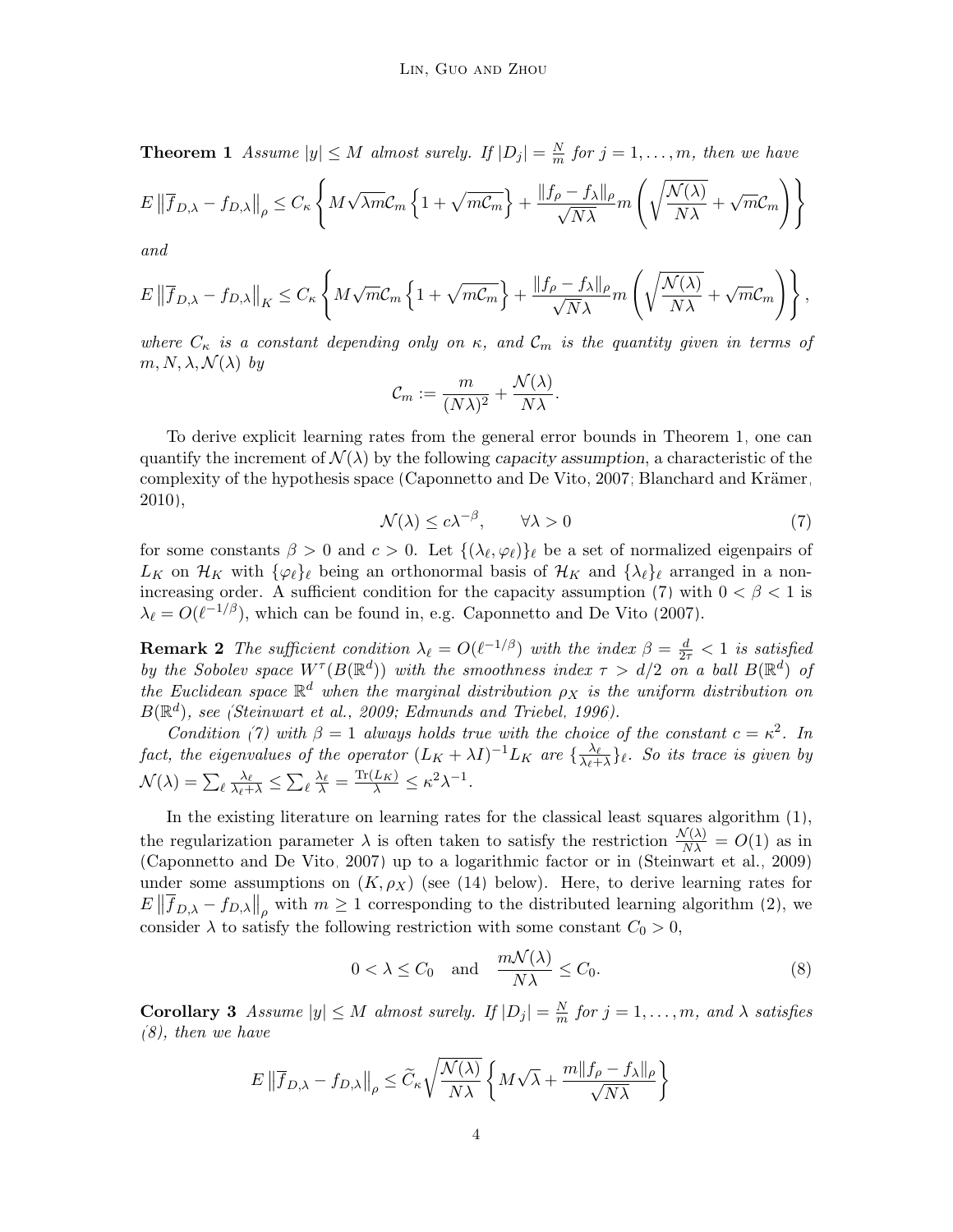and

$$
E\left\|\overline{f}_{D,\lambda} - f_{D,\lambda}\right\|_{K} \le \widetilde{C}_{\kappa} \sqrt{\frac{\mathcal{N}(\lambda)}{N\lambda}} \left\{ M + \frac{m\|f_{\rho} - f_{\lambda}\|_{\rho}}{\sqrt{N}\lambda} \right\},\,
$$

where  $C_{\kappa}$  is a constant depending only on  $\kappa$ ,  $C_0$ , and the largest eigenvalue of  $L_K$ .

In the special case that  $f_{\rho} \in \mathcal{H}_K$ , the approximation error can be bounded as  $||f_{\lambda} - f_{\rho}||_{\rho} \le$  $||f_{\rho}||_K \sqrt{\lambda}$ . A more general regularity condition can be imposed for the regression function as

<span id="page-4-0"></span>
$$
f_{\rho} = L_K^r(g_{\rho}) \quad \text{for some } g_{\rho} \in L_{\rho_X}^2, \ r > 0,
$$
\n
$$
(9)
$$

where the integral operator  $L_K$  is regarded as a compact positive operator on  $L_{\rho_X}^2$  and its rth power  $L_K^r$  is well defined for any  $r > 0$ . The condition [\(9\)](#page-4-0) means  $f_\rho$  lies in the range of  $L_K^r$ , and the special case  $f_\rho \in \mathcal{H}_K$  corresponds to the choice  $r = 1/2$ . It implies  $||f_{\lambda} - f_{\rho}||_{\rho} \leq \lambda^{r} ||g_{\rho}||_{\rho}$  by Lemma [21](#page-16-0) below. Thus, under condition [\(9\)](#page-4-0), we obtain from Corollary [3,](#page-3-2) by choosing  $\lambda$  to minimize the order of the error bound subject to the restriction [\(8\)](#page-3-1), the following nice convergence rates for the error  $\|\overline{f}_{D,\lambda} - f_{D,\lambda}\|$  of the distributed learning algorithm [\(2\)](#page-1-1).

<span id="page-4-1"></span>**Corollary 4** Assume regularity condition [\(9\)](#page-4-0) for some  $0 < r \leq 1$ , capacity assumption [\(7\)](#page-3-0) with  $\beta = \frac{1}{2}$  $\frac{1}{2\alpha}$  for some  $\alpha > 0$ , and  $|y| \leq M$  almost surely. If  $|D_j| = \frac{N}{m}$  $\frac{N}{m}$  for  $j = 1, \ldots, m$  with

<span id="page-4-2"></span>
$$
m \le N^{\frac{\alpha \max\{2r, 1\} + \frac{1}{2} + 2\alpha(r-1)}{2\alpha \max\{2r, 1\} + 1 + 2\alpha(r-1)}},
$$
\n(10)

and  $\lambda = \left(\frac{m}{N}\right)^{\frac{2\alpha}{2\alpha \max\{2r,1\}+1}},$  then we have

$$
E \left\| \overline{f}_{D,\lambda} - f_{D,\lambda} \right\|_{\rho} \le \widetilde{C}_{\kappa,c,r} \frac{1}{\sqrt{m}} \left( \frac{m}{N} \right)^{\frac{\alpha \max\{2r,1\}}{2\alpha \max\{2r,1\}+1}}
$$

and

$$
E\left\|\overline{f}_{D,\lambda} - f_{D,\lambda}\right\|_{K} \leq \widetilde{C}_{\kappa,c,r} \frac{1}{\sqrt{m}} \left(\frac{m}{N}\right)^{\frac{\alpha \max\{2r-1,0\}}{2\alpha \max\{2r,1\}+1}},
$$

where  $\widetilde{C}_{\kappa,c,r}$  is a constant independent of N or m.

In particular, when  $f_{\rho} \in \mathcal{H}_K$  and  $m \leq N^{\frac{1}{2+2\alpha}}$ , taking  $\lambda = \left(\frac{m}{N}\right)^{\frac{2\alpha}{2\alpha+1}}$  yields the rates  $E\left\|\overline{f}_{D,\lambda} - f_{D,\lambda}\right\|_{\rho} \leq \widetilde{C}_{\kappa,c,r} N^{-\frac{\alpha}{2\alpha+1}} m^{-\frac{1}{4\alpha+2}} \text{ and } E\left\|\overline{f}_{D,\lambda} - f_{D,\lambda}\right\|_{K} \leq \widetilde{C}_{\kappa,c,r} \frac{1}{\sqrt{r}}$  $\frac{\mathsf{L}}{m}$ .

**Remark 5** In Corollary [4,](#page-4-1) we present learning rates in both  $\mathcal{H}_K$  and  $L_{\rho_X}^2$  norms. The rates with respect to the  $L_{\rho_X}^2$  norm provide estimates for the generalization ability of the algorithm for regression. The rates with respect to the  $\mathcal{H}_K$  norm give error estimates with respect to the uniform metric due to the relation  $||f||_{\infty} \leq \kappa ||f||_{K}$ , and might be used to solve some mismatch problems in learning theory where the generalization ability of learning algorithms is measured with respect to a probability measure  $\mu$  different from  $\rho_X$ .

**Remark 6** The learning rates in Corollary [4](#page-4-1) are stated for the norms of the difference  $f_{D,\lambda}-f_{D,\lambda}$  which reflects the variance of the distributed learning algorithm [\(2\)](#page-1-1). These rates decrease as m increases (subject to the restriction  $(10)$ ) and thereby the regularization parameter  $\lambda$  increases, which is different from the learning rates presented for  $E\left\|\overline{f}_{D,\lambda} - f_\rho\right\|_\rho$ in [\(Zhang et al., 2015\)](#page-30-2). To derive learning rates for  $E\left\|\overline{f}_{D,\lambda} - f_{\rho}\right\|_{\rho}$  by our analysis, the regularization parameter  $\lambda$  should be independent of m, as shown in Corollary [11](#page-6-0) below.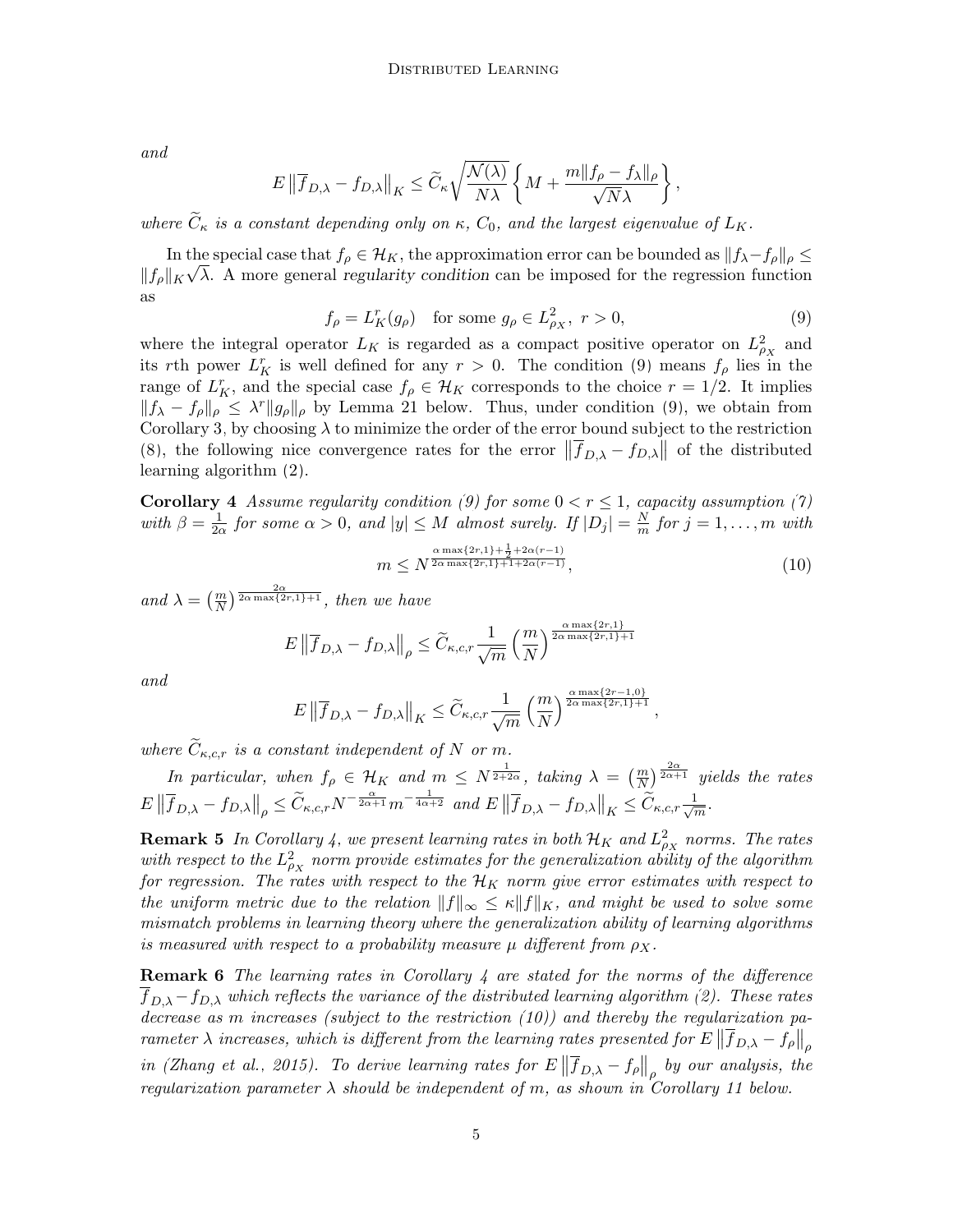#### 2.2 Optimal Learning Rates for Least Squares Regularization Scheme

The second main result of this paper is optimal learning rates in expectation for the least squares regularization scheme [\(1\)](#page-1-0). We can even relax the uniform boundedness to a moment condition that for some constant  $p \geq 1$ ,

<span id="page-5-0"></span>
$$
\sigma_{\rho}^2 \in L_{\rho_X}^p,\tag{11}
$$

where  $\sigma_{\rho}^2$  is the conditional variance defined by  $\sigma_{\rho}^2(x) = \int_{\mathcal{Y}} (y - f_{\rho}(x))^2 d\rho(y|x)$ .

The following learning rates in expectation for the least squares regularization scheme [\(1\)](#page-1-0) will be proved in Section [5.](#page-14-0) The existence of  $f_{\lambda}$  is ensured by  $E[y^2] < \infty$ .

<span id="page-5-2"></span>**Theorem 7** Assume  $E[y^2] < \infty$  and moment condition [\(11\)](#page-5-0) for some  $1 \le p \le \infty$ . Then we have

<span id="page-5-4"></span>
$$
E\left[\left\|f_{D,\lambda} - f_{\rho}\right\|_{\rho}\right] \leq \left(2 + 56\kappa^4 + 57\kappa^2\right)\left(1 + \kappa\right)\left(1 + \frac{1}{(N\lambda)^2} + \frac{\mathcal{N}(\lambda)}{N\lambda}\right)
$$

$$
\left\{\left(1 + \frac{1}{\sqrt{N\lambda}}\right)\|f_{\lambda} - f_{\rho}\|_{\rho} + \sqrt{\|\sigma_{\rho}^2\|_{p}}\left(\frac{\mathcal{N}(\lambda)}{N}\right)^{\frac{1}{2}(1 - \frac{1}{p})}\left(\frac{1}{N\lambda}\right)^{\frac{1}{2p}}\right\}.\tag{12}
$$

If the parameters satisfy  $\frac{\mathcal{N}(\lambda)}{N\lambda} = O(1)$ , we have the following explicit bound.

<span id="page-5-3"></span>**Corollary 8** Assume  $E[y^2] < \infty$  and moment condition [\(11\)](#page-5-0) for some  $1 \le p \le \infty$ . If  $\lambda$ satisfies [\(8\)](#page-3-1) with  $m = 1$ , then we have

$$
E\left[\left\|f_{D,\lambda}-f_{\rho}\right\|_{\rho}\right]=O\left(\|f_{\lambda}-f_{\rho}\|_{\rho}+\left(\frac{\mathcal{N}(\lambda)}{N}\right)^{\frac{1}{2}(1-\frac{1}{p})}\left(\frac{1}{N\lambda}\right)^{\frac{1}{2p}}\right).
$$

In particular, if  $p = \infty$ , that is, the conditional variances are uniformly bounded, then

$$
E\left[\left\|f_{D,\lambda}-f_{\rho}\right\|_{\rho}\right]=O\left(\|f_{\lambda}-f_{\rho}\|_{\rho}+\sqrt{\frac{\mathcal{N}(\lambda)}{N}}\right).
$$

In particular, when regularity condition [\(9\)](#page-4-0) is satisfied, we have the following learning rates in expectation.

<span id="page-5-1"></span>**Corollary 9** Assume  $E[y^2] < \infty$ , moment condition [\(11\)](#page-5-0) for some  $1 \leq p \leq \infty$ , and regularity condition [\(9\)](#page-4-0) for some  $0 < r \leq 1$ . If the capacity assumption  $\mathcal{N}(\lambda) = O(\lambda^{-\frac{1}{2\alpha}})$ holds with some  $\alpha > 0$ , then by taking  $\lambda = N^{-\frac{2\alpha}{2\alpha \max\{2r,1\}+1}}$  we have

$$
E\left[\|f_{D,\lambda} - f_{\rho}\|_{\rho}\right] = O\left(N^{-\frac{2r\alpha}{2\alpha \max\{2r,1\}+1} + \frac{1}{2p}\frac{2\alpha - 1}{2\alpha \max\{2r,1\}+1}}\right).
$$

In particular, when  $p = \infty$  (the conditional variances are uniformly bounded), we have

$$
E\left[\left\|f_{D,\lambda} - f_{\rho}\right\|_{\rho}\right] = O\left(N^{-\frac{2r\alpha}{2\alpha \max\{2r,1\}+1}}\right).
$$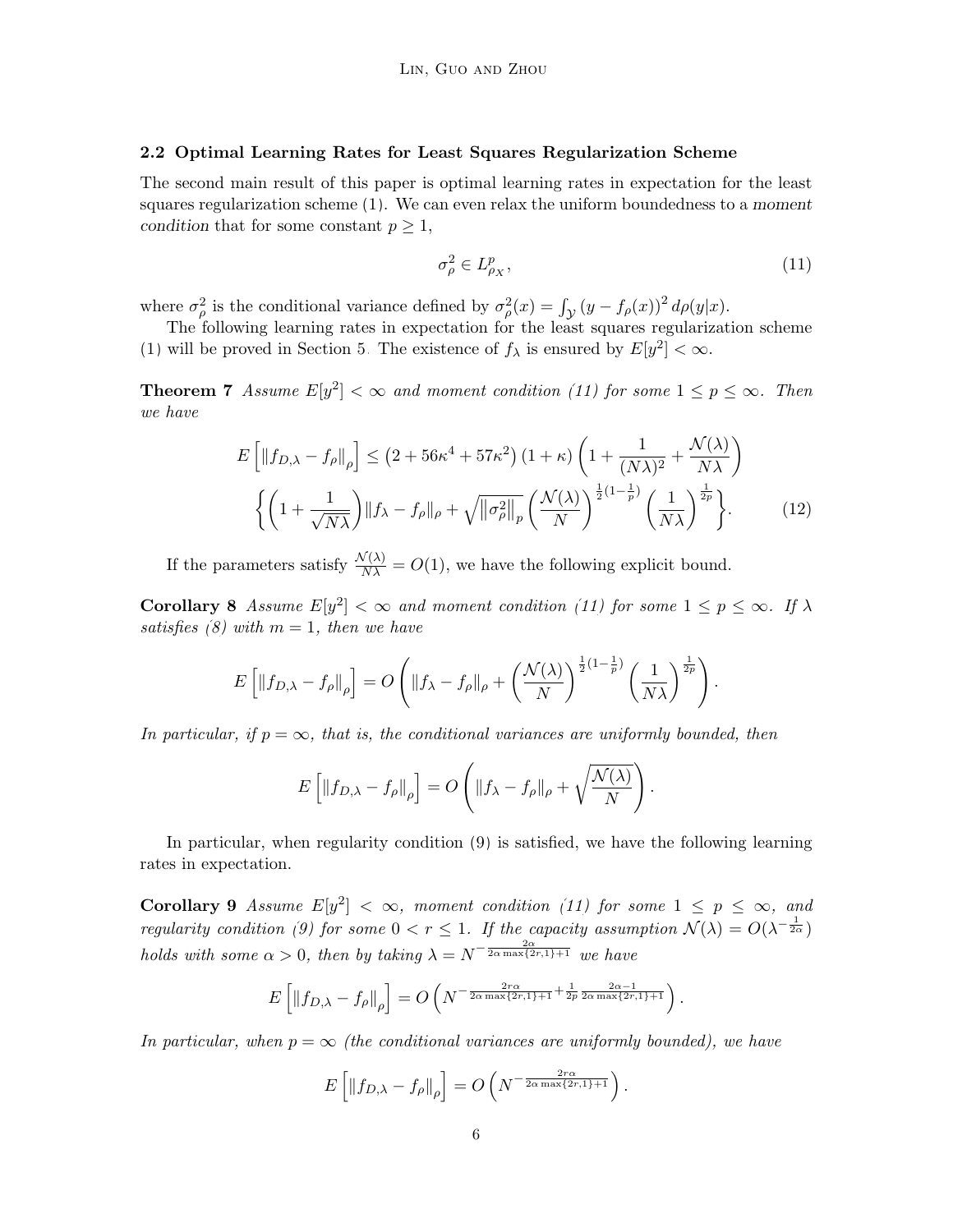Remark 10 It was shown in [\(Caponnetto and De Vito, 2007;](#page-28-4) [Steinwart et al., 2009;](#page-29-4) [Bauer](#page-27-1) [et al., 2007\)](#page-27-1) that under the condition of Corollary [9](#page-5-1) with  $p = \infty$  and  $r \in \left[\frac{1}{2}\right]$  $\frac{1}{2}$ , 1], the best learning rate, called minimax lower rate of convergence, for learning algorithms with output functions in  $\mathcal{H}_K$  is  $O\left(N^{-\frac{2r\alpha}{4\alpha r+1}}\right)$ . So the convergence rate we obtain in Corollary [9](#page-5-1) is optimal.

Combining bounds for  $\left\|\overline{f}_{D,\lambda} - f_{D,\lambda}\right\|_{\rho}$  and  $\left\|f_{D,\lambda} - f_{\rho}\right\|_{\rho}$ , we shall prove in Section [6](#page-17-0) the following learning rates in expectation for the distributed learning algorithm [\(2\)](#page-1-1) for regression.

<span id="page-6-0"></span>**Corollary 11** Assume  $|y| \leq M$  almost surely and regularity condition [\(9\)](#page-4-0) for some  $\frac{1}{2}$  <  $r \leq 1$ . If the capacity assumption  $\mathcal{N}(\lambda) = O(\lambda^{-\frac{1}{2\alpha}})$  holds with some  $\alpha > 0$ ,  $|D_j| = \frac{N}{m}$  $\frac{N}{m}$  for  $j = 1, \ldots, m$ , and m satisfies the restriction

<span id="page-6-1"></span>
$$
m \le N^{\frac{2\alpha(2r-1)}{4\alpha r + 1}},\tag{13}
$$

then by taking  $\lambda = N^{-\frac{2\alpha}{4\alpha r + 1}}$ , we have

$$
E\left[\left\|\overline{f}_{D,\lambda} - f_{\rho}\right\|_{\rho}\right] = O\left(N^{-\frac{2\alpha r}{4\alpha r + 1}}\right).
$$

**Remark 12** Corollary [11](#page-6-0) shows that distributed learning with the least squares regularization scheme in a RKHS can achieve the optimal learning rates in expectation, provided that m satisfies the restriction [\(13\)](#page-6-1). It should be pointed out that our error analysis is carried out under regularity condition [\(9\)](#page-4-0) with  $1/2 < r \le 1$  while the work in [\(Zhang et al., 2015\)](#page-30-2) focused on the case with  $r = 1/2$ . When r approaches  $1/2$ , the number m of local proces-sors under the restriction [\(13\)](#page-6-1) reduces to 1, which corresponds to the non-distributed case. In our follow-up work, we will consider to relax the restriction [\(13\)](#page-6-1) in a semi-supervised learning framework by using additional unlabelled data, as done in [\(Caponnetto and Yao,](#page-28-6) [2010\)](#page-28-6). The main contribution of our analysis for distributed learning in this paper is to remove an eigenfunction assumption in [\(Zhang et al., 2015\)](#page-30-2) by using a novel second order decomposition for a difference of operator inverses.

**Remark 13** In Corollary [11](#page-6-0) and Corollary [9,](#page-5-1) the choice of the regularization parameter  $\lambda$  is independent of the number m of local processors. This is consistent with the results in [\(Zhang et al., 2015\)](#page-30-2). There have been several approaches for selecting the regularization parameter  $\lambda$  in regularization schemes in the literature including cross-validation (Györfy et [al., 2002;](#page-28-7) Blanchard and Krämer, 2016) and the balancing principle [\(De Vito et al., 2010\)](#page-28-8). For practical applications of distributed learning algorithms, how to choose  $\lambda$  and m (except the situations when the data are stored naturally in a distributive way) is crucial. Though we only consider the theoretical topic of error analysis in this paper, it would be interesting to develop parameter selection methods for distributed learning.

## 3. Comparisons and Discussion

The least squares regularization scheme [\(1\)](#page-1-0) is a classical algorithm for regression and has been extensively investigated in statistics and learning theory. There is a vast literature on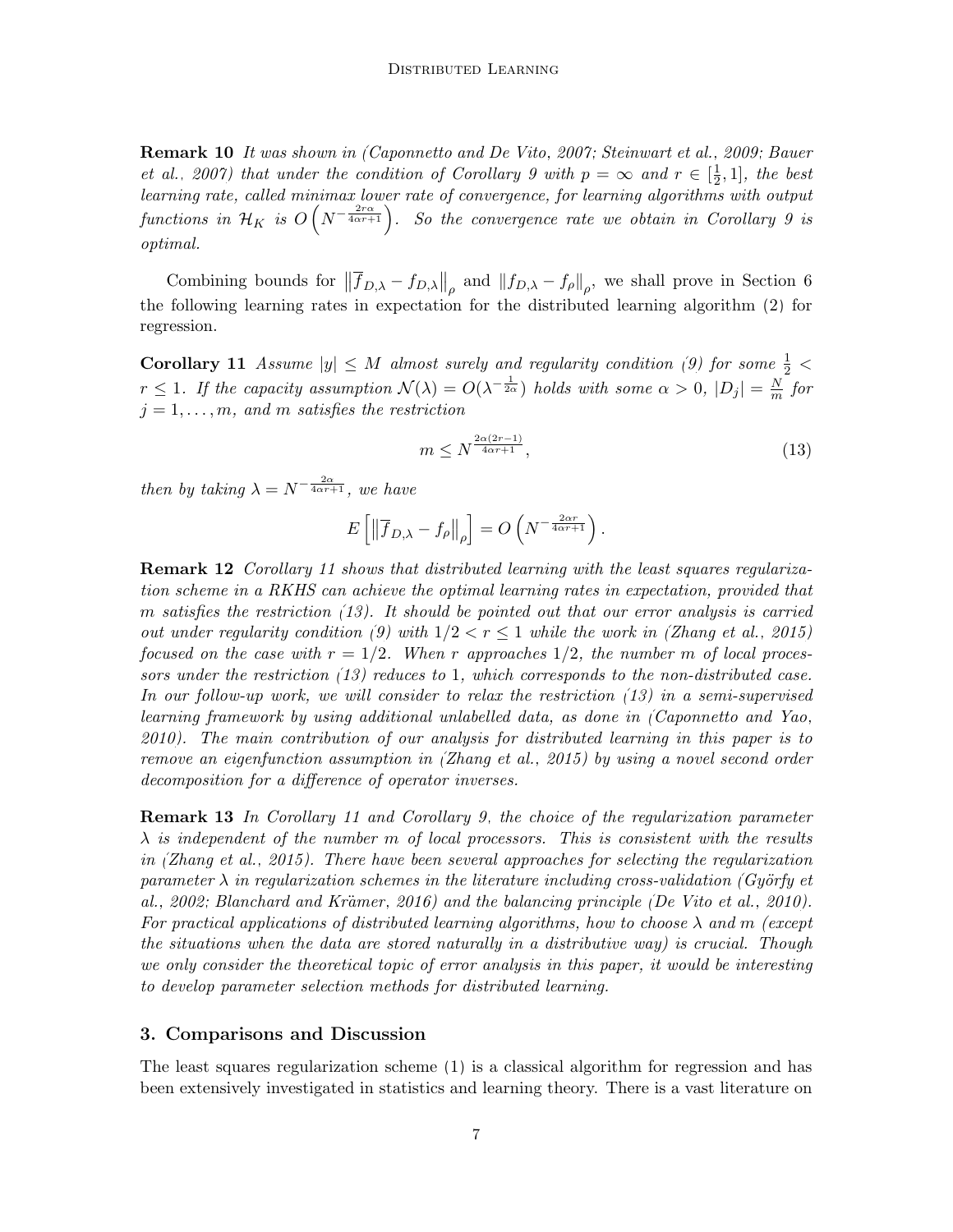this topic. Here for a general kernel beyond those for the Sobolev spaces, we compare our results with the best learning rates in the existing literature.

Under the assumption that the orthogonal projection  $f_{\mathcal{H}}$  of  $f_{\rho}$  in  $L^2_{\rho_X}$  onto the closure of  $\mathcal{H}_K$  satisfies regularity condition [\(9\)](#page-4-0) for some  $\frac{1}{2} \leq r \leq 1$ , and that the eigenvalues  $\{\lambda_i\}_i$ of  $L_K$  satisfy  $\lambda_i \approx i^{-2\alpha}$  with some  $\alpha > 1/2$ , it was proved in [\(Caponnetto and De Vito,](#page-28-4) [2007\)](#page-28-4) that

$$
\lim_{\tau \to \infty} \limsup_{N \to \infty} \sup_{\rho \in \mathcal{P}(\alpha)} \text{Prob} \left[ \|f_{D,\lambda_N} - f_{\mathcal{H}}\|_{\rho}^2 > \tau \lambda_N^{2r} \right] = 0,
$$

where

$$
\lambda_N = \begin{cases} N^{-\frac{2\alpha}{4\alpha r + 1}}, & \text{if } \frac{1}{2} < r \le 1, \\ \left(\frac{\log N}{N}\right)^{\frac{2\alpha}{2\alpha + 1}}, & \text{if } r = \frac{1}{2}, \end{cases}
$$

and  $\mathcal{P}(\alpha)$  denotes a set of probability measures  $\rho$  satisfying some moment decay condition (which is satisfied when  $|y| \leq M$ ). This learning rate in probability is stated with a limit as  $\tau \to \infty$  and it has a logarithmic factor in the case  $r = \frac{1}{2}$  $\frac{1}{2}$ . In particular, to guarantee  $||f_{D,\lambda_N} - f_{\mathcal{H}}||_{\rho}^2 \leq \tau_{\eta} \lambda_N^{2r}$  with confidence  $1-\eta$  by this result, one needs to restrict  $N \geq N_{\eta}$  to be large enough and has the constant  $\tau_{\eta}$  depending on  $\eta$  to be large enough. Using existing tools for error analysis including those in [\(Caponnetto and De Vito, 2007\)](#page-28-4), we develop a novel second order decomposition technique for a difference of operator inverses in this paper, and succeed in deriving the optimal learning rate in expectation in Corollary [9](#page-5-1) by removing the logarithmic factor in the case  $r = \frac{1}{2}$  $\frac{1}{2}$ .

Under the assumption that  $|y| \leq M$  almost surely, the eigenvalues  $\{\lambda_i\}_i$  satisfying  $\lambda_i \leq ai^{-2\alpha}$  with some  $\alpha > 1/2$  and  $a > 0$ , and for some constant  $C > 0$ , the pair  $(K, \rho_X)$ satisfying

<span id="page-7-0"></span>
$$
||f||_{\infty} \le C ||f||_{K}^{\frac{1}{2\alpha}} ||f||_{\rho}^{1-\frac{1}{2\alpha}}
$$
\n(14)

for every  $f \in \mathcal{H}_K$ , it was proved in [\(Steinwart et al., 2009\)](#page-29-4) that for some constant  $c_{\alpha,C}$ depending only on  $\alpha$  and C, with confidence  $1 - \eta$ , for any  $0 < \lambda \leq 1$ ,

$$
\left\|\pi_M\left(f_{D,\lambda}\right)-f_{\rho}\right\|_{\rho}^2 \leq 9\mathcal{A}_2(\lambda)+c_{\alpha,C}\frac{a^{1/(2\alpha)}M^2\log(3/\eta)}{\lambda^{1/(2\alpha)}N}.
$$

Here  $\pi_M$  is the projection onto the interval  $[-M, M]$  defined [\(Chen et al., 2004;](#page-28-9) [Wu et al.,](#page-30-5) [2006\)](#page-30-5) by

$$
\pi_M(f)(x) = \begin{cases} M, & \text{if } f(x) > M, \\ f(x), & \text{if } |f(x)| \le M, \\ -M, & \text{if } f(x) < -M, \end{cases}
$$

and  $A_2(\lambda)$  is the approximation error defined by

$$
\mathcal{A}_2(\lambda) = \inf_{f \in \mathcal{H}_K} \left\{ \|f - f_\rho\|_{\rho}^2 + \lambda \|f\|_{K}^2 \right\}.
$$

When  $f_{\rho} \in \mathcal{H}_K$ ,  $\mathcal{A}_2(\lambda) = O(\lambda)$  and the choice  $\lambda_N = N^{\frac{2\alpha}{2\alpha+1}}$  gives a learning rate of order  $||f_{D,\lambda_N} - f_\rho||_\rho = O(N^{-\frac{\alpha}{2\alpha+1}})$ . Here one needs to impose the condition [\(14\)](#page-7-0) for the functions spaces  $L^2_{\rho_X}$  and  $\mathcal{H}_K$ , and to take the projection onto  $[-M, M]$ . Our learning rates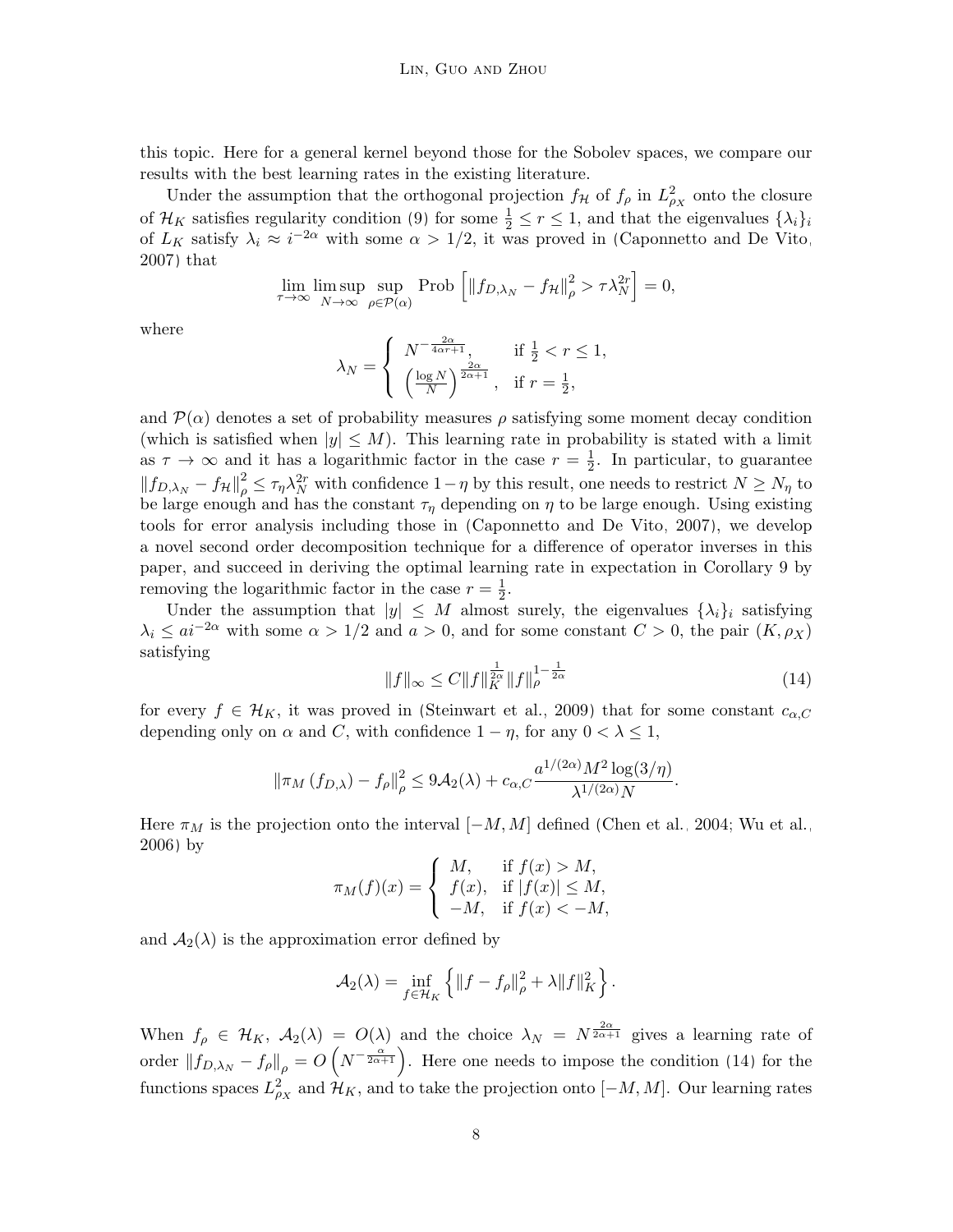in Corollary [9](#page-5-1) do not require such a condition for the function spaces, nor do we take the projection. Let us mention the fact from [\(Steinwart et al., 2009;](#page-29-4) [Mendelson and Neeman,](#page-29-7) [2010\)](#page-29-7) that condition [\(14\)](#page-7-0) is satisfied when  $\mathcal{H}_K$  is a Sobolev space on a domain of a Euclidean space and  $\rho_X$  is the uniform distribution, or when the eigenfunctions  $\{\varphi_\ell/\sqrt{\lambda_\ell} : \lambda_\ell > 0\}$ of  $L_K$  normalized in  $L^2_{\rho_X}$  are uniformly bounded. Recall that  $\|\varphi_\ell\|_{L^2_{\rho_X}} = \sqrt{\lambda_\ell}$  since  $\lambda_\ell =$  $\lambda_\ell ||\varphi_\ell||_K^2 = \langle \lambda_\ell \varphi_\ell, \varphi_\ell \rangle_K = \langle L_K \varphi_\ell, \varphi_\ell \rangle_K$  equals

$$
\langle \int_{\mathcal{X}} K_x \varphi_{\ell}(x) d\rho_X(x), \varphi_{\ell} \rangle_K = \int_{\mathcal{X}} \varphi_{\ell}(x) \varphi_{\ell}(x) d\rho_X(x) = ||\varphi_{\ell}||^2_{L^2_{\rho_X}}.
$$

Learning rates for the least squares regularization scheme [\(1\)](#page-1-0) in the  $\mathcal{H}_K$ -metric have been investigated in [\(Smale and Zhou, 2007\)](#page-29-5).

For the distributed learning algorithm [\(2\)](#page-1-1) with subsets  $\{D_j\}_{j=1}^m$  of equal size, under the assumption that for some constants  $2 < k \leq \infty$  and  $A < \infty$ , the eigenfunctions  $\{\varphi_i\}_i$  satisfy

<span id="page-8-0"></span>
$$
\begin{cases} \sup_{\lambda_i>0} E\left[\left|\frac{\varphi_i(x)}{\sqrt{\lambda_i}}\right|^{2k}\right] \le A^{2k}, & \text{when } k < \infty, \\ \sup_{\lambda_i>0} \left\|\frac{\varphi_i(x)}{\sqrt{\lambda_i}}\right\|_{\infty} \le A, & \text{when } k = \infty, \end{cases}
$$
\n(15)

and that  $f_\rho \in \mathcal{H}_K$  and  $\lambda_i \leq a^{-2\alpha}$  for some  $\alpha > 1/2$  and  $a > 0$ , it was proved in [\(Zhang et](#page-30-2) [al., 2015\)](#page-30-2) that for  $\lambda = N^{-\frac{2\alpha}{2\alpha+1}}$  and m satisfying the restriction

<span id="page-8-1"></span>
$$
m \le c_{\alpha} \begin{cases} \left(\frac{N^{\frac{2(k-4)\alpha-k}{2\alpha+1}}}{A^{4k}\log^k N}\right)^{\frac{1}{k-2}}, & \text{when } k < \infty\\ \frac{N^{\frac{2\alpha-1}{2\alpha+1}}}{A^4\log N}, & \text{when } k = \infty \end{cases}
$$
 (16)

with a constant  $c_{\alpha}$  depending only on  $\alpha$ , there holds  $E\left[\|\overline{f}_{D,\lambda} - f_{\rho}\right\|$ 2 ρ  $\Big] = O\left(N^{-\frac{2\alpha}{2\alpha+1}}\right)$ . This interesting result was achieved by a matrix analysis approach for which the eigenfunction assumption [\(15\)](#page-8-0) played an essential role.

It might be challenging to check the eigenfunction assumption [\(15\)](#page-8-0) involving the integral operator  $L_K = L_{K,\rho_X}$  for the pair  $(K,\rho_X)$ . To our best knowledge, besides the case of finite dimensional RKHSs, there exist in the literature only three classes of pairs  $(K, \rho_X)$ proved satisfying this eigenfunction assumption: the first class [\(Steinwart et al., 2009\)](#page-29-4) is the Sobolev reproducing kernels on Euclidean domains together with the unform measures  $\rho_X$ , the second [\(Williamson et al., 2001\)](#page-30-6) is periodical kernels, and the third class can be constructed by a Mercer type expansion

<span id="page-8-2"></span>
$$
K(x,y) = \sum_{i} \lambda_i \frac{\varphi_i(x)}{\sqrt{\lambda_i}} \frac{\varphi_i(y)}{\sqrt{\lambda_i}},
$$
\n(17)

where  $\{\frac{\varphi_i(x)}{\sqrt{\lambda_i}}\}_i$  is an orthonormal system in  $L^2_{\rho_X}$ . An example of a  $C^{\infty}$  Mercer kernel was presented in [\(Zhou, 2002,](#page-30-7) [2003\)](#page-30-8) to show that only the smoothness of the Mercer kernel does not guarantee the uniform boundedness of the eigenfunctions  $\{\frac{\varphi_i(x)}{\sqrt{\lambda_i}}\}_i$ . Furthermore, it was shown in [\(Gittens and Mahoney, 2016\)](#page-28-10) that these normalized eigenfunctions associated with radial basis kernels tend to be localized when the radial basis parameters are made smaller, which raises a practical concern for the uniform boundedness assumption on the eigenfunctions.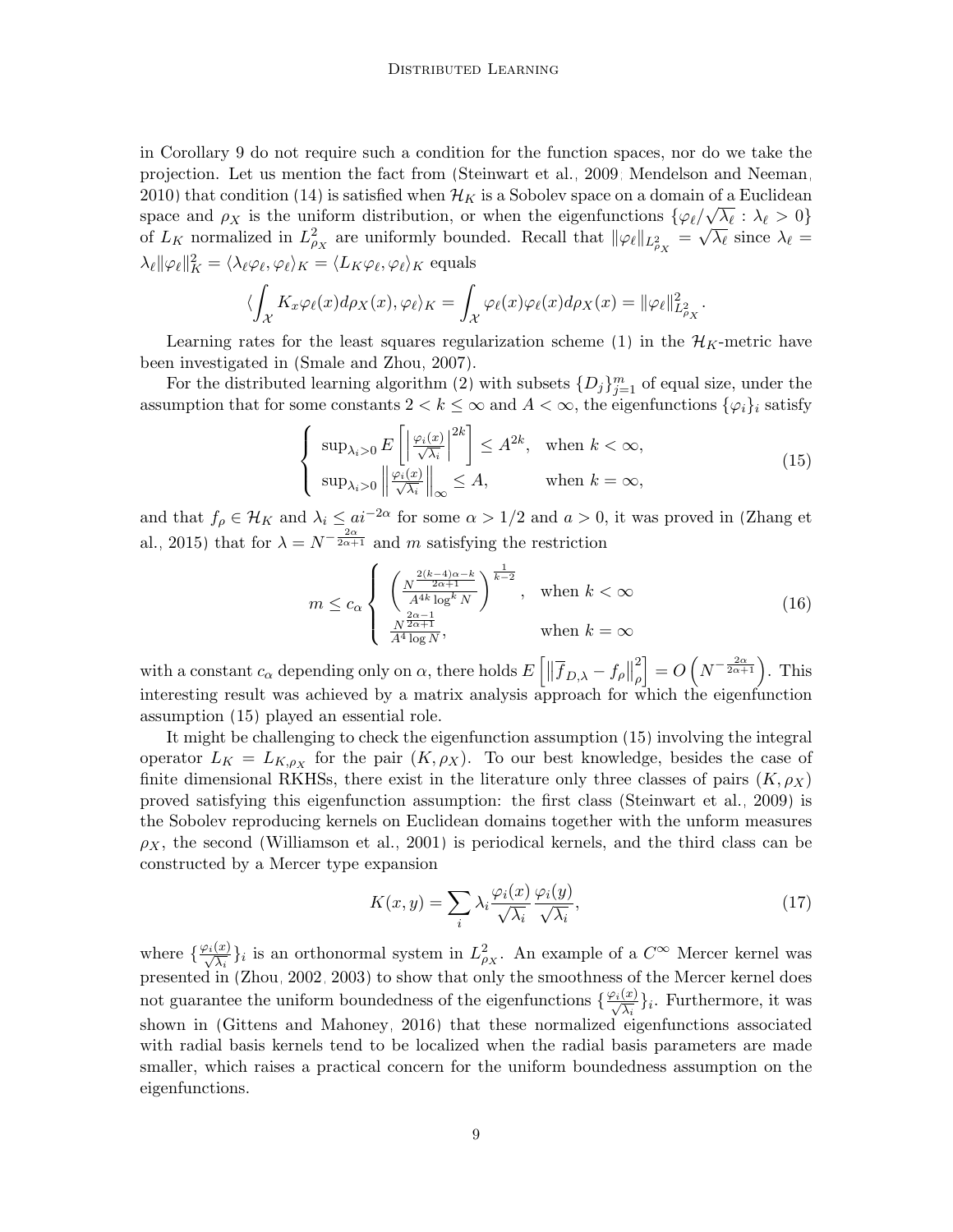**Remark 14** To see how the eigenfunctions  $\{\varphi_i(x)\}_i$  change with the marginal distribution, we consider a different measure  $\mu$  induced by a nonnegative function  $P \in L^2_{\rho_X}$  as  $d\mu =$  $P(x)d\rho_X$ . An eigenpair  $(\lambda, \varphi)$  of the integral operator  $L_{K,\mu}$  associated with the pair  $(K,\mu)$ with  $\lambda > 0$  satisfies

$$
L_{K,\mu}\varphi = \int_{\mathcal{X}} K(\cdot,x)\varphi(x)P(x)d\rho_X = \sum_{\lambda_i>0} \lambda_i \frac{\varphi_i}{\sqrt{\lambda_i}} \int_{\mathcal{X}} \frac{\varphi_i(x)}{\sqrt{\lambda_i}} \varphi(x)P(x)d\rho_X = \lambda\varphi.
$$

We introduce an index set  $I := \{i : \lambda_i > 0\}$ , a possibly infinite matrix

<span id="page-9-0"></span>
$$
\mathbb{K}^P = \left(\lambda_i \int_{\mathcal{X}} \frac{\varphi_i(x)}{\sqrt{\lambda_i}} P(x) \frac{\varphi_j(x)}{\sqrt{\lambda_j}} d\rho_X\right)_{i,j \in I},\tag{18}
$$

and express  $\varphi$  in terms of the orthonormal basis  $\{\varphi_i\}_{i\in I}$  as  $\varphi = \sum_{i\in I} \frac{c_i}{\sqrt{\lambda_i}} \varphi_i$  where the sequence  $c = (c_i)_{i \in I}$  is given by  $c_i = \langle \varphi, \frac{\varphi_i}{\sqrt{\lambda}} \rangle$  $\frac{\partial i}{\partial \lambda_i}$ ) $_{L^2_{\rho_X}} =$ √  $\overline{\lambda_i} \langle \varphi, \varphi_i \rangle_K$ . Then the eigenpair  $(\lambda, \varphi)$ satisfies

$$
L_{K,\mu}\varphi = \lambda\varphi \quad \Longleftrightarrow \quad \sum_{i \in I} \frac{\varphi_i}{\sqrt{\lambda_i}} \sum_{j \in I} (\mathbb{K}^P)_{i,j} c_j = \lambda \sum_{i \in I} \frac{c_i}{\sqrt{\lambda_i}} \varphi_i \quad \Longleftrightarrow \quad \mathbb{K}^P c = \lambda c.
$$

Thus the eigenpairs of the integral operator  $L_{K,\mu}$  associated with  $(K,\mu)$  can be characterized by those of the possibly infinite matrix  $\mathbb{K}^P$  defined by [\(18\)](#page-9-0). Finding the eigenpairs of  $\mathbb{K}^P$  is an interesting question involving matrix analysis in linear algebra and multiplier operators in harmonic analysis. Note that when  $P \equiv 1$  corresponding to  $\mu = \rho_X$ ,  $\mathbb{K}^P$  is diagonal with diagonal entries  $\{\lambda_i\}_i$  and its eigenvectors yield eigenfunctions  $\{\varphi_i\}_i$ .

From the above observation, we can see that the marginal distribution  $\rho_X$  plays an essential role in the eigenfunction assumption [\(15\)](#page-8-0) which might be difficult to check for a general marginal distribution  $\rho_X$ . For example, it is even unknown whether any of the Gaussian kernels on  $\mathcal{X} = [0,1]^d$  satisfies the eigenfunction assumption [\(15\)](#page-8-0) when  $\rho_X$  is a general Borel measure.

Our learning rates stated in Corollary [4](#page-4-1) or Corollary [11](#page-6-0) do not require the eigenfunction assumption [\(15\)](#page-8-0). Moreover, our restriction [\(10\)](#page-4-2) for the number  $m$  of local processors in Corollary [4](#page-4-1) is more general than [\(16\)](#page-8-1) when  $\alpha$  is close to 1/2: with  $r = 1/2$  corresponding to the condition  $f_{\rho} \in \mathcal{H}_K$ , our restriction [\(10\)](#page-4-2) in Corollary [4](#page-4-1) is  $m \leq N^{\frac{1}{4+6\alpha}}$  with the power index tending to  $\frac{1}{7}$  while the restriction in [\(16\)](#page-8-1) with  $k = \infty$  takes the form  $m \leq c_{\alpha} \frac{N^{\frac{2\alpha-1}{2\alpha+1}}}{A^4 \log N}$ with the power index tending to 0 as  $\alpha \to \frac{1}{2}$ . Note that the learning rates stated in Corollary [4](#page-4-1) are for the difference  $\overline{f}_{D,\lambda} - f_{D,\lambda}$  between the output function of the distributed learning algorithm [\(2\)](#page-1-1) and that of the algorithm [\(1\)](#page-1-0) using the whole data. In the special case of  $r = \frac{1}{2}$  $\frac{1}{2}$ , we can see that  $E\left\|\overline{f}_{D,\lambda} - f_{D,\lambda}\right\|_{\rho} \leq \widetilde{C}_{\kappa,c,r} N^{-\frac{\alpha}{2\alpha+1}} m^{-\frac{1}{4\alpha+2}}$ , achieved by choosing  $\lambda = \left(\frac{m}{N}\right)^{\frac{2\alpha}{2\alpha+1}}$ , is smaller as m becomes larger. Here the dependence of  $\lambda$  on m is crucial for achieving this convergence rate of the sample error: if we fix  $\lambda$  and N, the error bounds for  $E\left\|\overline{f}_{D,\lambda} - f_{D,\lambda}\right\|$  stated in Theorem [1](#page-2-0) and Corollary [3](#page-3-2) become larger as m increases. On the other hand, as one expects, increasing the number  $m$  of local processors would increase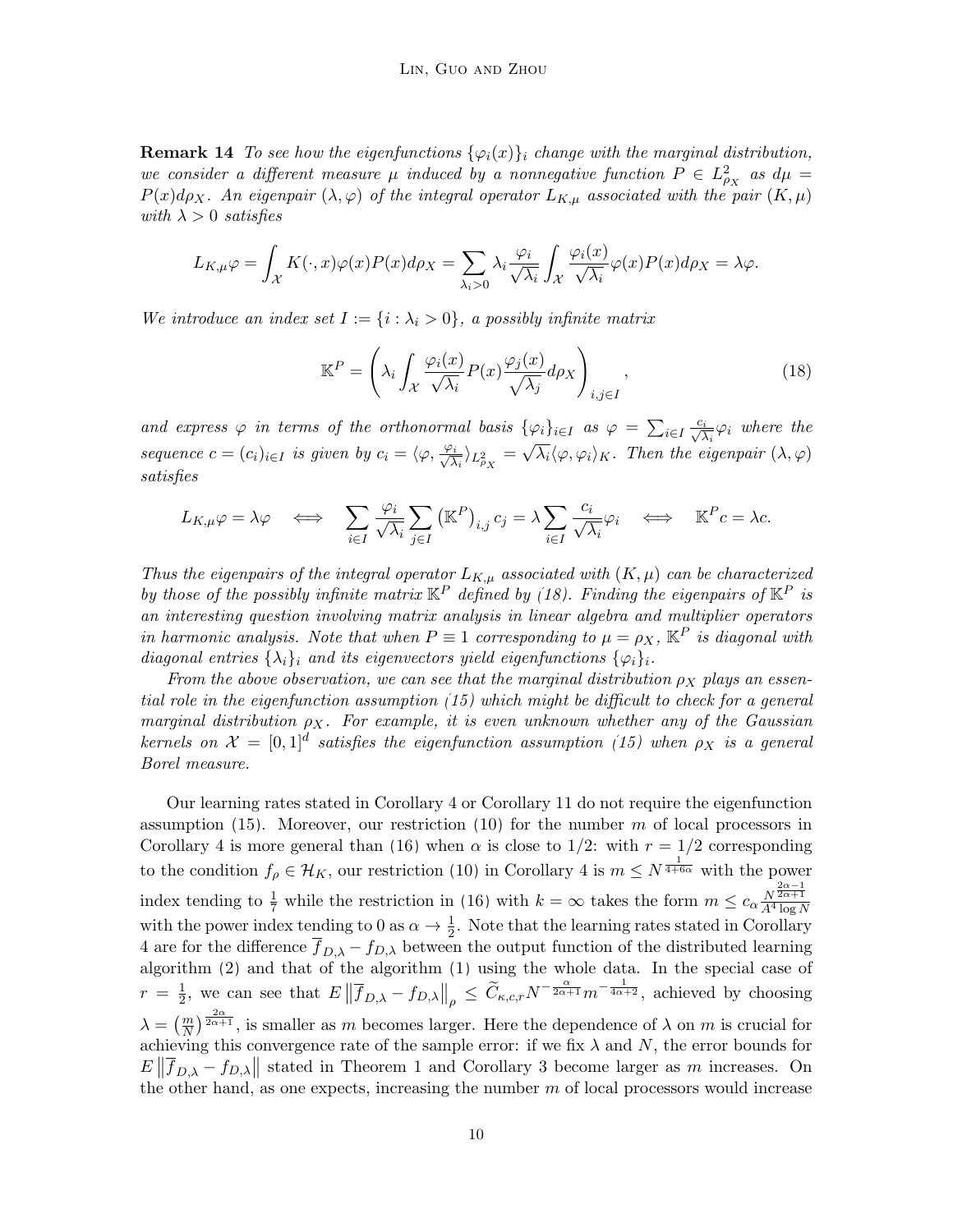the approximation error for the regression problem, which can also be seen from the bound with  $\lambda = \left(\frac{m}{N}\right)^{\frac{2\alpha}{2\alpha+1}}$  stated in Theorem [7.](#page-5-2) The result in Corollary [11](#page-6-0) with  $r > \frac{1}{2}$  compensates and gives the optimal learning rate  $E\left[\left\|\overline{f}_{D,\lambda} - f_{\rho}\right\|_{\rho}\right]$  $\Big] = O\left(N^{-\frac{2r\alpha}{4\alpha r+1}}\right)$  by restricting m as in [\(13\)](#page-6-1).

Besides the divide-and-conquer technique, there are many other approaches in the literature to reduce the computational complexity in handling big data. These include the localized learning [\(Meister and Steinwart, 2016\)](#page-29-8), Nyström regularization [\(Bach, 2013;](#page-27-0) [Rudi](#page-29-9) [et al., 2015\)](#page-29-9), and online learning [\(Dekel et al., 2012\)](#page-28-11). The divide-and-conquer technique has the advantage of reducing the single-machine complexity of both space and time without a significant lost of prediction power.

It is an important and interesting problem how the big data are decomposed for distributed learning. Here we only study the approach of random decomposition, and the data subsets are regarded as being drawn from the same distribution. There should be better decomposition strategies for some practical applications. For example, intuitively data points should be divided according to their spatial distribution so that the learning process would yield locally optimal predictors, which could then be synthesized to the output function. See [\(Thomann et al., 2016\)](#page-29-10).

In this paper, we consider the regularized least squares with Mercer kernels. Our results might be extended to more general kernels. A natural class consists of bounded and positive semidefinite kernels as studied in [\(Steinwart and Scovel, 2012\)](#page-29-11). By means of the Mercer type expansion [\(17\)](#page-8-2), one needs some assumptions on the system  $\{\frac{\varphi_i(x)}{\sqrt{\lambda_i}}\}_i$ , the domain  $\mathcal{X},$ and the measure  $\rho_X$  to relax the continuity of the kernel while keeping compactness of the integral operator. How to minimize the assumptions and to maximize the scope of applications of the framework such as the situation of an input space  $\mathcal X$  without a metric [\(Shen et al., 2014;](#page-29-12) [De Vito et al., 2013\)](#page-28-12) is a valuable question to investigate.

Here we only consider distributed learning with the regularized least squares. It would be of great interest and value to develop the theory for distributed learning with other algorithms such as spectral algorithms [\(Bauer et al., 2007\)](#page-27-1), empirical feature-based learning [\(Guo and Zhou, 2012;](#page-28-13) [Guo et al., 2017;](#page-28-14) [Shi et al., 2011\)](#page-29-13), the minimum error entropy principle [\(Hu et al., 2015;](#page-28-15) [Fan et al., 2016\)](#page-28-16), and randomized Kaczmarz algorithms [\(Lin and Zhou,](#page-29-14) [2015\)](#page-29-14).

Remark 15 After the submission of this paper, in our follow-up paper by Z. C. Guo, S. B. Lin, and D. X. Zhou entitled "Learning theory of distributed spectral algorithms" published in Inverse Problems, error analysis and optimal learning rates for distributed learning with spectral algorithms were derived. In late 2016, we learned that similar analysis was carried out for classical (non-distributed) spectral algorithms implemented in one machine by G. Blanchard and N. Mücke in a paper entitled "Optimal rates for regularization of statistical inverse learning problems" (arXiv:1604.04054, April 2016), and by L. H. Dicker, D. P. Foster, and D. Hsu in a paper entitled "Kernel ridge vs. principal component regression: minimax bounds and adaptibility of regularization operators" (arXiv:1605.08839, May 2016). We are indebted to one of the referees for pointing this out to us.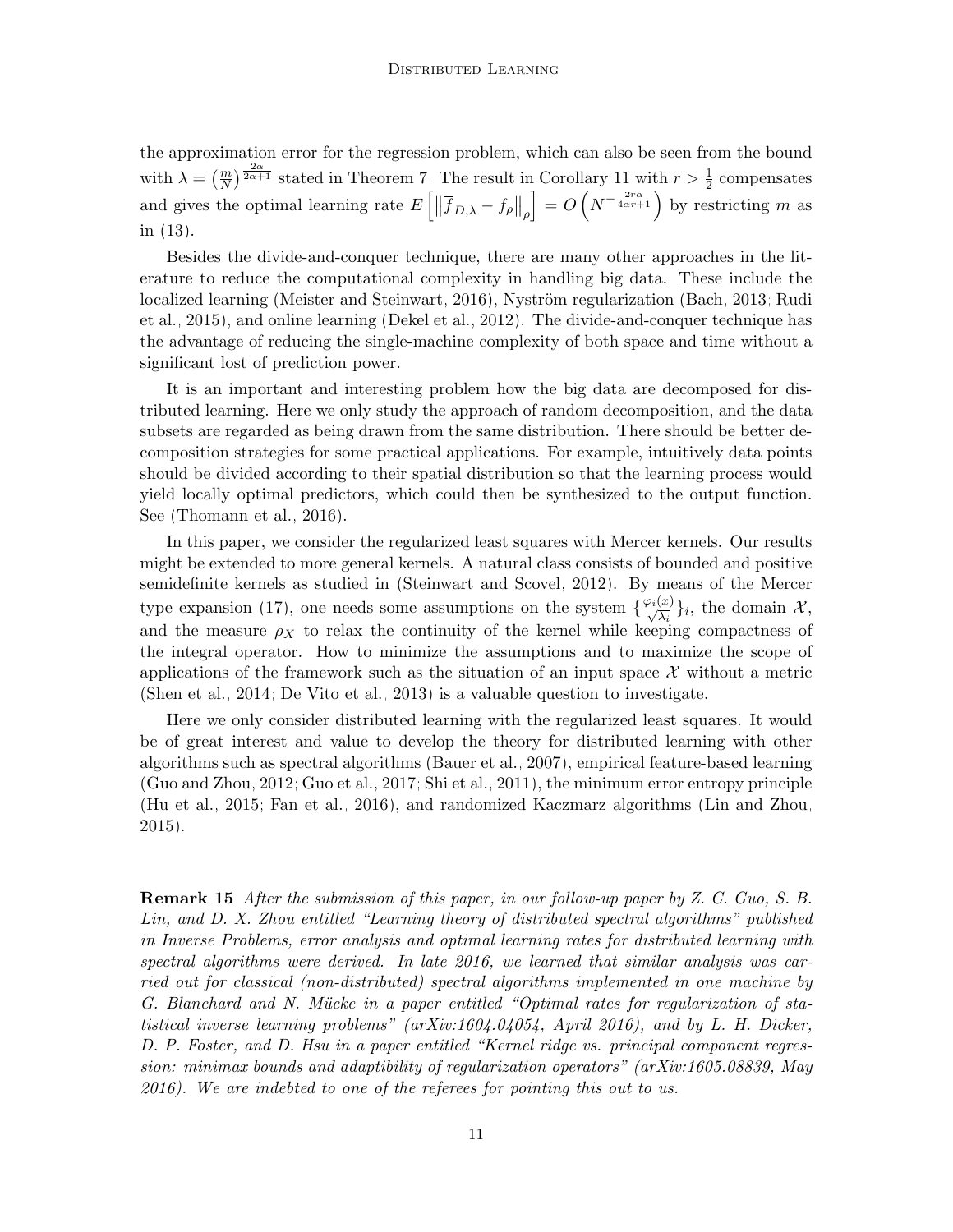## 4. Second Order Decomposition of Operator Differences and Norms

Our error estimates are achieved by a novel second order decomposition of operator differences in our integral operator approach. We approximate the integral operator  $L_K$  by the empirical integral operator  $L_{K,D(x)}$  on  $\mathcal{H}_K$  defined with the input data set  $D(x)$  =  ${x_i}_{i=1}^N = {x : (x, y) \in D \text{ for some } y \in Y}$  as

$$
L_{K,D(x)}(f) = \frac{1}{|D|} \sum_{x \in D(x)} f(x) K_x = \frac{1}{|D|} \sum_{x \in D(x)} \langle f, K_x \rangle_K K_x, \qquad f \in \mathcal{H}_K,\tag{19}
$$

where the reproducing property  $f(x) = \langle f, K_x \rangle_K$  for  $f \in \mathcal{H}_K$  is used. Since K is a Mercer kernel,  $L_{K,D_j(x)}$  is a finite-rank positive operator and  $L_{K,D_j(x)} + \lambda I$  is invertible.

The operator difference in our study is that of the inverses of two operators defined by

$$
Q_{D(x)} = (L_{K,D(x)} + \lambda I)^{-1} - (L_K + \lambda I)^{-1}.
$$
 (20)

If we denote  $A = L_{K,D(x)} + \lambda I$  and  $B = L_K + \lambda I$ , then our second order decomposition for the operator difference  $Q_{D(x)}$  is a special case of the following second order decomposition for the difference  $A^{-1} - B^{-1}$ .

**Lemma 16** Let A and B be invertible operators on a Banach space. Then we have

<span id="page-11-1"></span>
$$
A^{-1} - B^{-1} = B^{-1} \{ B - A \} B^{-1} + B^{-1} \{ B - A \} A^{-1} \{ B - A \} B^{-1}.
$$
 (21)

**Proof** We can decompose the operator  $A^{-1} - B^{-1}$  as

<span id="page-11-0"></span>
$$
A^{-1} - B^{-1} = B^{-1} \{ B - A \} A^{-1}.
$$
 (22)

П

This is the first order decomposition.

Write the last term  $A^{-1}$  as  $B^{-1} + (A^{-1} - B^{-1})$  and apply another first order decomposition similar to [\(22\)](#page-11-0) as

$$
A^{-1} - B^{-1} = A^{-1} \{ B - A \} B^{-1}.
$$

It follows from [\(22\)](#page-11-0) that

$$
A^{-1} - B^{-1} = B^{-1} \{ B - A \} \{ B^{-1} + A^{-1} \{ B - A \} B^{-1} \}.
$$

Then the desired identity [\(21\)](#page-11-1) is verified. The lemma is proved.

To demonstrate how the second order decomposition leads to tight error bounds for the classical least squares regularization scheme [\(1\)](#page-1-0) with the output function  $f_{D,\lambda}$ , we recall the following formula (see e.g. [\(Caponnetto and De Vito, 2007;](#page-28-4) [Smale and Zhou, 2007\)](#page-29-5))

<span id="page-11-2"></span>
$$
f_{D,\lambda} - f_{\lambda} = \left( L_{K,D(x)} + \lambda I \right)^{-1} \Delta_D, \quad \Delta_D := \frac{1}{|D|} \sum_{z \in D} \xi_{\lambda}(z) - E[\xi_{\lambda}], \tag{23}
$$

where  $\Delta_D$  is induced by the random variables  $\xi_{\lambda}$  with values in the Hilbert space  $\mathcal{H}_K$  defined as

$$
\xi_{\lambda}(z) = (y - f_{\lambda}(x))K_x, \qquad z = (x, y) \in \mathcal{Z}.
$$
 (24)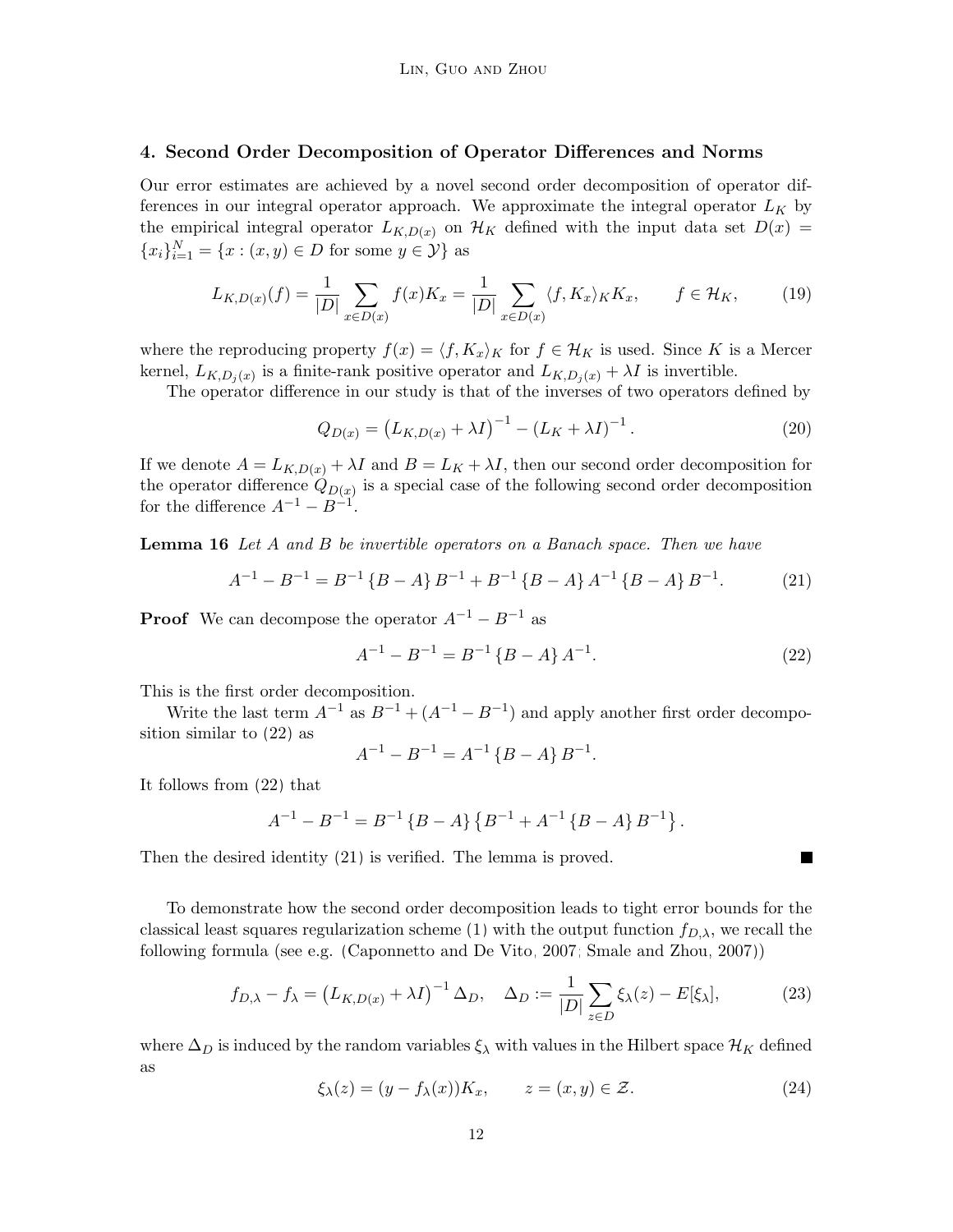Then we can express  $f_{D,\lambda} - f_{\lambda}$  by means of the notation  $Q_{D(x)} = (L_{K,D(x)} + \lambda I)^{-1}$  $(L_K + \lambda I)^{-1}$  as

$$
f_{D,\lambda} - f_{\lambda} = [Q_{D(x)}] \Delta_D + (L_K + \lambda I)^{-1} \Delta_D.
$$

Due to the identity between the  $L_{\rho_X}^2$  norm and the  $\mathcal{H}_K$  metric

$$
||g||_{\rho} = ||L_K^{\frac{1}{2}}g||_K, \qquad \forall g \in L_{\rho_X}^2,
$$
\n(25)

we can estimate the error  $||f_{D,\lambda} - f_{\lambda}||_{\rho} = ||L_K^{\frac{1}{2}}(f_{D,\lambda} - f_{\lambda})||_K$  by bounding the  $\mathcal{H}_K$  norm of the following expression obtained from the second order decomposition [\(21\)](#page-11-1) with  $B - A =$  $L_K - L_{K,D(x)}$ 

$$
L_K^{\frac{1}{2}}[Q_{D(x)}] \Delta_D = \left\{ L_K^{\frac{1}{2}} (L_K + \lambda I)^{-\frac{1}{2}} \right\} \left\{ (L_K + \lambda I)^{-\frac{1}{2}} \{L_K - L_{K,D(x)} \} \right\} (L_K + \lambda I)^{-1} \Delta_D + \left\{ L_K^{\frac{1}{2}} (L_K + \lambda I)^{-\frac{1}{2}} \right\} \left\{ (L_K + \lambda I)^{-\frac{1}{2}} \{L_K - L_{K,D(x)} \} \right\} (L_{K,D(x)} + \lambda I)^{-1} \left\{ \{L_K - L_{K,D(x)} \} (L_K + \lambda I)^{-\frac{1}{2}} \right\} \left\{ (L_K + \lambda I)^{-\frac{1}{2}} \Delta_D \right\}.
$$

Combining this expression with the operator norm bound  $\parallel$  $L_K^{\frac{1}{2}} (L_K + \lambda I)^{-\frac{1}{2}}$  $\leq 1$  and the notation

$$
\Xi_D = \left\| (L_K + \lambda I)^{-\frac{1}{2}} \left\{ L_K - L_{K,D(x)} \right\} \right\| \tag{26}
$$

for convenience, we find

$$
\left\| L_K^{\frac{1}{2}} \left[ Q_{D(x)} \right] \Delta_D \right\|_K \leq \Xi_D \left\| (L_K + \lambda I)^{-1} \Delta_D \right\|_K + \Xi_D \left\| (L_{K,D(x)} + \lambda I)^{-1} \right\|
$$
  

$$
\Xi_D \left\| (L_K + \lambda I)^{-\frac{1}{2}} \Delta_D \right\|_K.
$$

By decomposing  $(L_K + \lambda I)^{-1} \Delta_D$  as  $(L_K + \lambda I)^{-\frac{1}{2}} (L_K + \lambda I)^{-\frac{1}{2}} \Delta_D$  and using the bounds  $\begin{array}{c} \hline \end{array}$  $(L_{K,D(x)} + \lambda I)^{-1} \leq \frac{1}{\lambda}$  $\frac{1}{\lambda}, \|(L_K + \lambda I)^{-\frac{1}{2}}\| \leq 1/$ √  $\lambda$ , we know that

<span id="page-12-2"></span>
$$
\left\| L_K^{\frac{1}{2}} \left[ Q_{D(x)} \right] \Delta_D \right\|_K \le \left( \frac{\Xi_D}{\sqrt{\lambda}} + \frac{\Xi_D^2}{\lambda} \right) \left\| (L_K + \lambda I)^{-\frac{1}{2}} \Delta_D \right\|_K \tag{27}
$$

and

<span id="page-12-0"></span>
$$
||f_{D,\lambda} - f_{\lambda}||_{\rho} \le \left(\frac{\Xi_D}{\sqrt{\lambda}} + \frac{\Xi_D^2}{\lambda} + 1\right) \left\| (L_K + \lambda I)^{-\frac{1}{2}} \Delta_D \right\|_K.
$$
 (28)

<span id="page-12-1"></span>Thus the classical least squares regularization scheme [\(1\)](#page-1-0) can be analyzed after estimating the operator norm  $\Xi_D = ||(L_K + \lambda I)^{-\frac{1}{2}} \{L_K - L_{K,D(x)}\}||$ and the function norm  $\left\| (L_K + \lambda I)^{-\frac{1}{2}} \Delta_D \right\|_K$ . In the following two lemmas, to be proved in the appendix, these norms are estimated in terms of effective dimensions by methods in the existing literature  $(Ca$ ponnetto and De Vito, 2007; [Bauer et al., 2007;](#page-27-1) Blanchard and Krämer, 2010).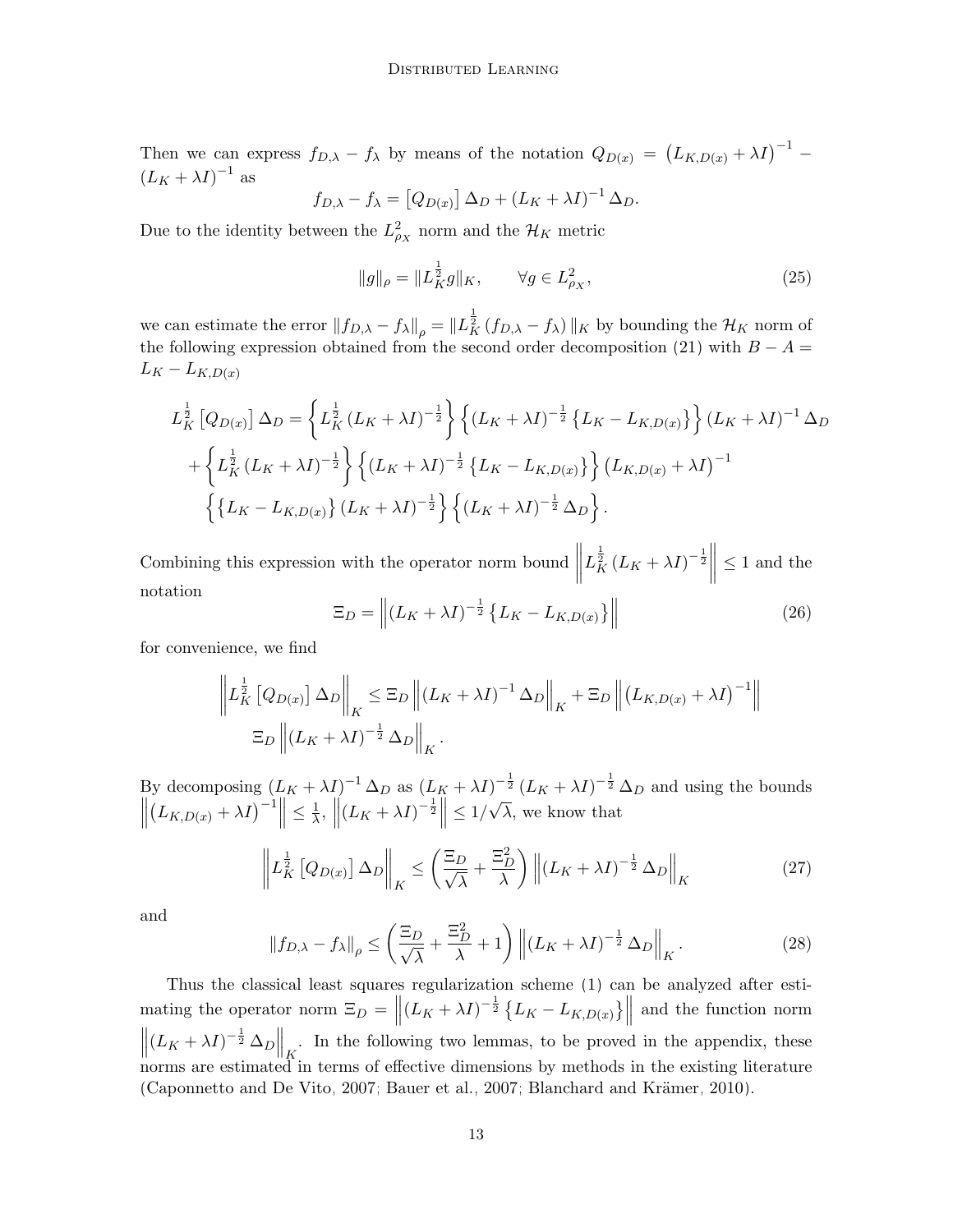**Lemma 17** Let D be a sample drawn independently according to  $\rho$ . Then the following estimates for the operator norm  $\left\| (L_K + \lambda I)^{-\frac{1}{2}} \left\{ L_K - L_{K,D(x)} \right\} \right\|$ hold.

(a) 
$$
E\left[\left\|(L_K + \lambda I)^{-\frac{1}{2}}\left\{L_K - L_{K,D(x)}\right\}\right\|^2\right] \le \frac{\kappa^2 \mathcal{N}(\lambda)}{|D|}.
$$

(b) For any  $0 < \delta < 1$ , with confidence at least  $1 - \delta$ , there holds

<span id="page-13-1"></span>
$$
\left\| \left( L_K + \lambda I \right)^{-\frac{1}{2}} \left\{ L_K - L_{K,D(x)} \right\} \right\| \leq \mathcal{B}_{|D|,\lambda} \log(2/\delta), \tag{29}
$$

where we denote the quantity

<span id="page-13-2"></span>
$$
\mathcal{B}_{|D|,\lambda} = \frac{2\kappa}{\sqrt{|D|}} \left\{ \frac{\kappa}{\sqrt{|D|\lambda}} + \sqrt{\mathcal{N}(\lambda)} \right\}.
$$
 (30)

(c) For any  $d > 1$ , there holds

$$
\left\{ E\left[ \left\| (L_K + \lambda I)^{-\frac{1}{2}} \left\{ L_K - L_{K,D(x)} \right\} \right\|^d \right] \right\}^{\frac{1}{d}} \leq (2d\Gamma(d) + 1)^{\frac{1}{d}} \mathcal{B}_{|D|,\lambda},
$$

where  $\Gamma$  is the Gamma function defined for  $d > 0$  by  $\Gamma(d) = \int_0^\infty u^{d-1} \exp\{-u\} du$ .

<span id="page-13-0"></span>**Lemma 18** Let D be a sample drawn independently according to  $\rho$  and  $g$  be a measurable bounded function on Z and  $\xi_q$  be the random variable with values in  $\mathcal{H}_K$  defined by  $\xi_q(z)$  $g(z)K_x$  for  $z=(x,y)\in\mathcal{Z}$ . Then the following statements hold.

- (a)  $E\left[\left\|\left(L_K+\lambda I\right)^{-1/2}\left(K_x\right)\right\| \right]$ 2 K  $\Big] = \mathcal{N} (\lambda).$
- (b) For almost every  $x \in \mathcal{X}$ , there holds  $\left\| (L_K + \lambda I)^{-1/2} (K_x) \right\|_K \leq \frac{\kappa}{\sqrt{\lambda}}$ .
- (c) For any  $0 < \delta < 1$ , with confidence at least  $1 \delta$ , there holds

$$
\left\| \left(L_K + \lambda I\right)^{-1/2} \left(\frac{1}{|D|} \sum_{z \in D} \xi_g(z) - E\left[\xi_g\right] \right) \right\|_K \leq \frac{2\|g\|_{\infty} \log(2/\delta)}{\sqrt{|D|}} \left\{ \frac{\kappa}{\sqrt{|D|\lambda}} + \sqrt{\mathcal{N}(\lambda)} \right\}.
$$

**Remark 19** In the existing literature, the first order decomposition  $(22)$  was used. To bound the norm of  $(L_{K,D(x)} + \lambda I)^{-1} \Delta_D$  by this approach, one needs to either use the brute  $force\; estimate \parallel$  $\left( L_{K,D(x)} + \lambda I \right)^{-1} \leq \frac{1}{\lambda}$  $\frac{1}{\lambda}$  leading to suboptimal learning rates, or applying the approximation of  $L_K$  by  $L_{K,D(x)}$  which is valid only with confidence and leads to confidencebased estimates with  $\lambda$  depending on the confidence level. In our second order decomposition, we decompose the inverse operator  $(L_{K,D(x)} + \lambda I)^{-1}$  further after the first order decompo-sition [\(22\)](#page-11-0). This leads to finer estimates with an additional factor  $\|(B - A)B^{-\frac{1}{2}}\|$  in the second term of the bound [\(21\)](#page-11-1) and gives the refined error bound [\(28\)](#page-12-0).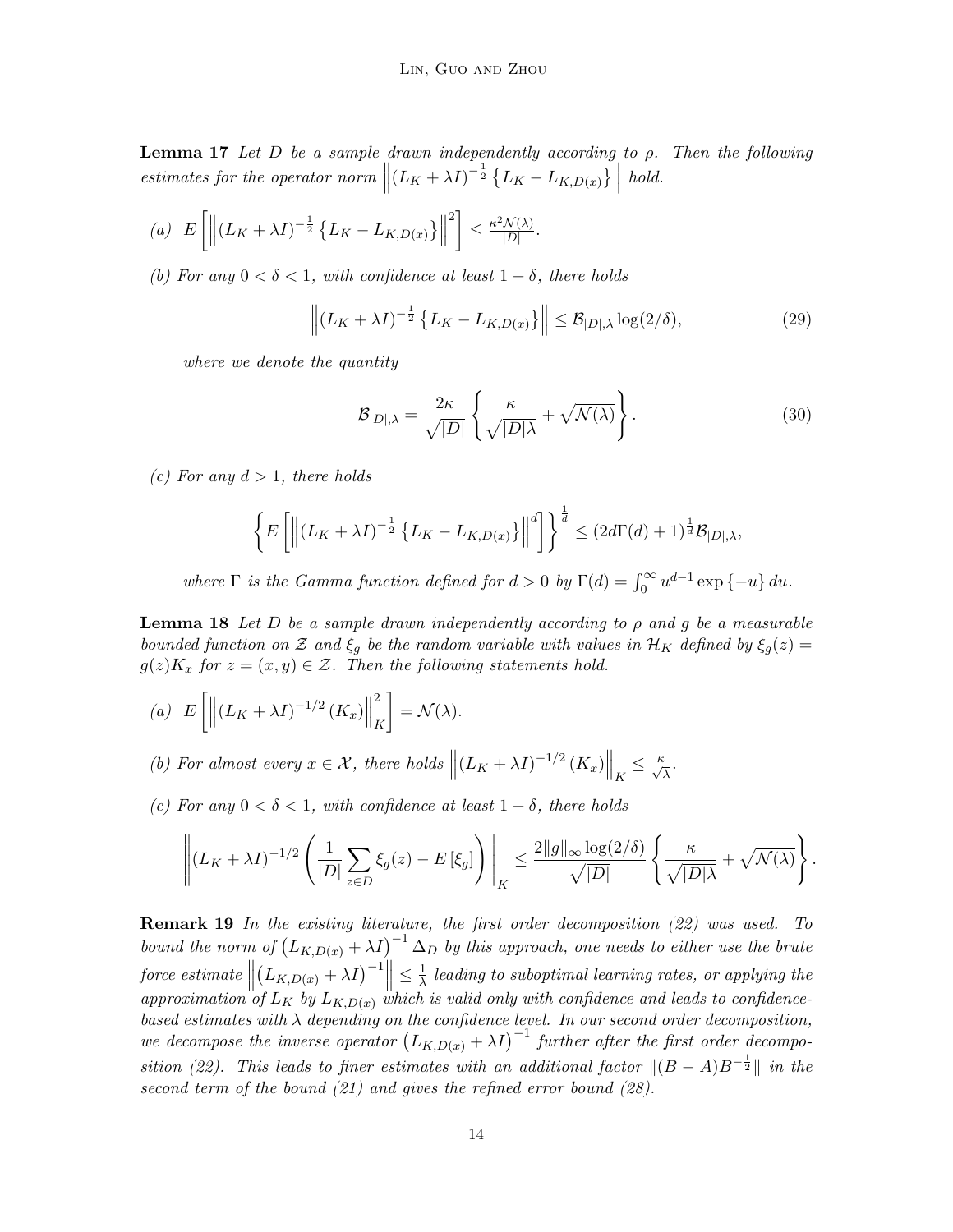# <span id="page-14-0"></span>5. Deriving Error Bounds for Least Squares Regularization Scheme

In this section we prove our main result on error bounds for the least squares regularization scheme [\(1\)](#page-1-0), which illustrates how to apply the second order decomposition [\(21\)](#page-11-1) for operator differences in our integral operator approach.

<span id="page-14-4"></span>**Proposition 20** Assume  $E[y^2] < \infty$  and moment condition [\(11\)](#page-5-0) for some  $1 \le p \le \infty$ . Then

$$
E\left[\|f_{D,\lambda} - f_{\lambda}\|_{\rho}\right] \leq (2 + 56\kappa^4 + 57\kappa^2) \left(1 + \frac{1}{(|D|\lambda)^2} + \frac{\mathcal{N}(\lambda)}{|D|\lambda}\right)
$$

$$
\left\{\kappa^{\frac{1}{p}}\sqrt{\|\sigma_{\rho}^2\|_p} \left(\frac{\mathcal{N}(\lambda)}{|D|}\right)^{\frac{1}{2}(1-\frac{1}{p})} \left(\frac{1}{|D|\lambda}\right)^{\frac{1}{2p}} + \kappa \frac{\|f_{\lambda} - f_{\rho}\|_{\rho}}{\sqrt{|D|\lambda}}\right\}.
$$

**Proof** We apply the error bound  $(28)$  and the Schwarz inequality to get

<span id="page-14-1"></span>
$$
E\left[\left\|f_{D,\lambda} - f_{\lambda}\right\|_{\rho}\right] \le \left\{E\left[\left(1 + \frac{\Xi_D}{\sqrt{\lambda}} + \frac{\Xi_D^2}{\lambda}\right)^2\right]\right\}^{1/2} \left\{E\left[\left\|\left(L_K + \lambda I\right)^{-1/2} \Delta_D\right\|_K^2\right]\right\}^{1/2}.\tag{31}
$$

The first factor in the above bound involves  $\Xi_D = ||(L_K + \lambda I)^{-\frac{1}{2}} \{L_K - L_{K,D(x)}\}||$ and it can be estimated by applying Lemma [17](#page-12-1) as

<span id="page-14-3"></span>
$$
\left\{ E\left[ \left( 1 + \frac{\Xi_D}{\sqrt{\lambda}} + \frac{\Xi_D^2}{\lambda} \right)^2 \right] \right\}^{1/2} \leq 1 + \left\{ E\left[ \frac{\Xi_D^2}{\lambda} \right] \right\}^{1/2} + \left\{ E\left[ \frac{\Xi_D^4}{\lambda^2} \right] \right\}^{1/2}
$$

$$
\leq 1 + \left\{ \frac{\kappa^2 \mathcal{N}(\lambda)}{|D|\lambda} \right\}^{1/2} + \left\{ \frac{49\mathcal{B}_{|D|\lambda}^4}{\lambda^2} \right\}^{1/2}
$$

$$
\leq 2 + \frac{56\kappa^4}{(|D|\lambda)^2} + \frac{57\kappa^2 \mathcal{N}(\lambda)}{|D|\lambda}.
$$
 (32)

To deal with the factor in the bound [\(31\)](#page-14-1), we separate  $\Delta_D = \frac{1}{|L|}$  $\frac{1}{|D|}\sum_{z\in D}\xi_{\lambda}(z)-E[\xi_{\lambda}]$  as

$$
\Delta_D = \Delta_D' + \Delta_D'',
$$

where

$$
\Delta'_{D} := \frac{1}{|D|} \sum_{z \in D} \xi_{0}(z), \quad \Delta''_{D} := \frac{1}{|D|} \sum_{z \in D} (\xi_{\lambda} - \xi_{0})(z) - E[\xi_{\lambda}]
$$

are induced by another random variable  $\xi_0$  with values in the Hilbert space  $\mathcal{H}_K$  defined by

$$
\xi_0(z) = (y - f_\rho(x))K_x, \qquad z = (x, y) \in \mathcal{Z}.
$$
\n(33)

Then the second factor in [\(31\)](#page-14-1) can be separated as

<span id="page-14-2"></span>
$$
\left\{ E\left[ \left\| (L_K + \lambda I)^{-1/2} \Delta_D \right\|_K^2 \right] \right\}^{1/2} \n\le \left\{ E\left[ \left\| (L_K + \lambda I)^{-1/2} \Delta_D' \right\|_K^2 \right] \right\}^{1/2} + \left\{ E\left[ \left\| (L_K + \lambda I)^{-1/2} \Delta_D'' \right\|_K^2 \right] \right\}^{1/2}.
$$
\n(34)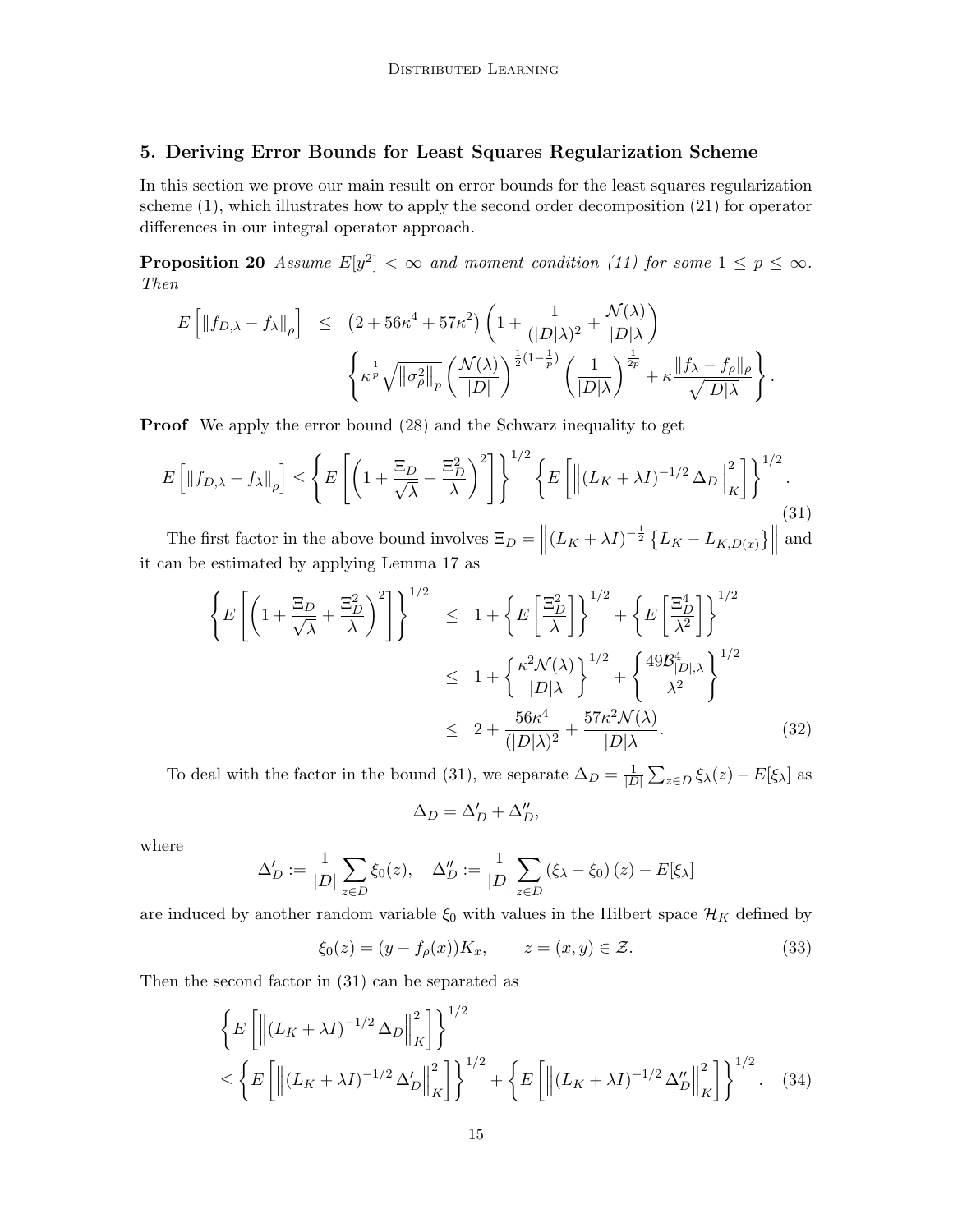Let us bound the first term of [\(34\)](#page-14-2). Observe that

$$
(L_K + \lambda I)^{-1/2} \Delta'_D = \sum_{z \in D} \frac{1}{|D|} (y - f_{\rho}(x)) (L_K + \lambda I)^{-1/2} (K_x).
$$

Each term in this expression is unbiased because  $\int_{\mathcal{Y}} (y - f_{\rho}(x)) d\rho(y|x) = 0$ . This unbiasedness and the independence tell us that

$$
\left\{ E\left[ \left\| \left(L_K + \lambda I\right)^{-1/2} \Delta'_D \right\|_K^2 \right] \right\}^{1/2} = \left\{ \frac{1}{|D|} E\left[ \left\| \left(y - f_\rho(x)\right) \left[ \left(L_K + \lambda I\right)^{-1/2} \right] \left(K_x\right) \right\|_K^2 \right] \right\}^{1/2} \n= \left\{ \frac{1}{|D|} E\left[ \sigma_\rho^2(x) \left\| \left[ \left(L_K + \lambda I\right)^{-1/2} \right] \left(K_x\right) \right\|_K^2 \right] \right\}^{1/2} . \tag{35}
$$

If  $\sigma_{\rho}^2 \in L^{\infty}$ , then  $\sigma_{\rho}^2(x) \leq ||\sigma_{\rho}^2||_{\infty}$  and by Lemma [18](#page-13-0) we have

$$
\left\{ E\left[ \left\| \left( L_K + \lambda I \right)^{-1/2} \Delta'_D \right\|_K^2 \right] \right\}^{1/2} \le \sqrt{\left\| \sigma_\rho^2 \right\|_\infty} \sqrt{\mathcal{N}(\lambda)/|D|}.
$$

If  $\sigma_{\rho}^2 \in L_{\rho_X}^p$  with  $1 \leq p < \infty$ , we take  $q = \frac{p}{p-1}$  $\frac{p}{p-1}$  (q =  $\infty$  for p = 1) satisfying  $\frac{1}{p}$  +  $\frac{1}{q} = 1$  and apply the Hölder inequality  $E[|\xi\eta|] \le (E[|\xi|^p])^{1/p} (E[|\eta|^q])^{1/q}$  to  $\xi = \sigma_\rho^2$ ,  $\eta =$  $\begin{array}{c} \hline \end{array}$  $(L_K + \lambda I)^{-1/2} (K_x)$ 2 K to find

$$
E\left[\sigma_{\rho}^{2}(x)\left\|\left[\left(L_{K} + \lambda I\right)^{-1/2}\right](K_{x})\right\|_{K}^{2}\right] \leq \left\|\sigma_{\rho}^{2}\right\|_{p} \left\{E\left[\left\|\left[\left(L_{K} + \lambda I\right)^{-1/2}\right](K_{x})\right\|_{K}^{2q}\right]\right\}^{1/q}
$$

.

But

$$
\left\| \left[ \left( L_K + \lambda I \right)^{-1/2} \right] \left( K_x \right) \right\|_K^{2q-2} \le \left( \kappa / \sqrt{\lambda} \right)^{2q-2}
$$

and  $E\left[\Vert\right]$  $(L_K + \lambda I)^{-1/2} (K_x)$ 2 K 1  $=\mathcal{N}(\lambda)$  by Lemma [18.](#page-13-0) So we have

$$
\left\{ E\left[ \left\| (L_K + \lambda I)^{-1/2} \Delta'_D \right\|_K^2 \right] \right\}^{1/2} \leq \left\{ \frac{1}{|D|} \left\| \sigma_\rho^2 \right\|_p \left\{ \frac{\kappa^{2q-2}}{\lambda^{q-1}} \mathcal{N}(\lambda) \right\}^{1/q} \right\}^{1/2}
$$
  

$$
= \sqrt{\left\| \sigma_\rho^2 \right\|_p} \kappa^{\frac{1}{p}} \left( \frac{\mathcal{N}(\lambda)}{|D|} \right)^{\frac{1}{2}(1-\frac{1}{p})} \left( \frac{1}{|D|\lambda} \right)^{\frac{1}{2p}}.
$$

Combining the above two cases, we know that for either  $p = \infty$  or  $p < \infty$ , the first term of [\(34\)](#page-14-2) can be bounded as

$$
\left\{E\left[\left\|\left(L_K+\lambda I\right)^{-1/2}\Delta'_D\right\|_K^2\right]\right\}^{1/2}\leq\sqrt{\left\|\sigma_\rho^2\right\|_p}\kappa^{\frac{1}{p}}\left(\frac{\mathcal{N}(\lambda)}{|D|}\right)^{\frac{1}{2}\left(1-\frac{1}{p}\right)}\left(\frac{1}{|D|\lambda}\right)^{\frac{1}{2p}}.
$$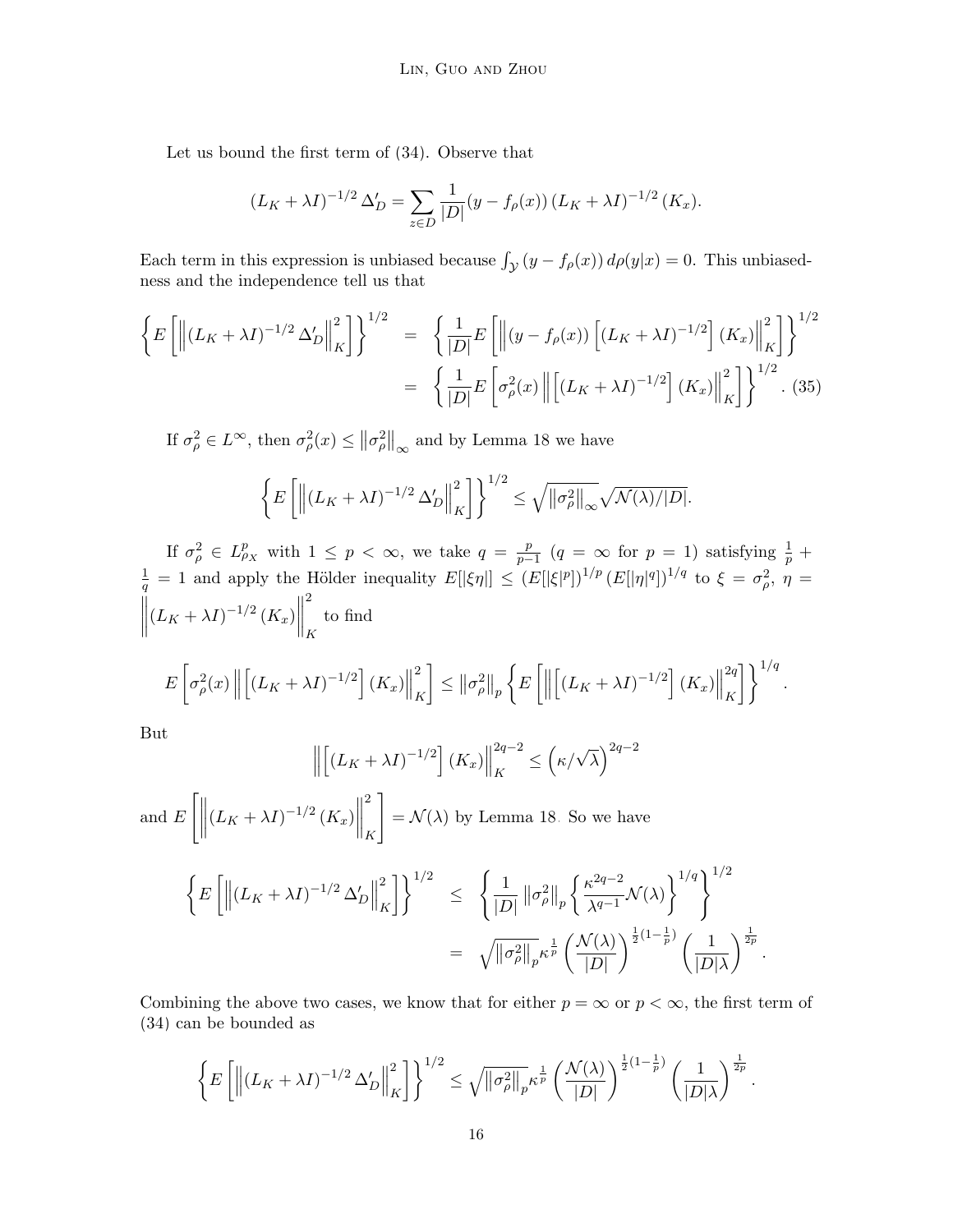The second term of [\(34\)](#page-14-2) can be bounded easily as

$$
\left\{ E\left[ \left\| (L_K + \lambda I)^{-1/2} \Delta_D'' \right\|_K^2 \right] \right\}^{1/2} \leq \frac{1}{\sqrt{|D|}} \left\{ E\left[ (f_\rho(x) - f_\lambda(x))^2 \left\| (L_K + \lambda I)^{-1/2} (K_x) \right\|_K^2 \right] \right\}^{1/2}
$$

$$
\leq \frac{1}{\sqrt{|D|}} \left\{ E\left[ (f_\rho(x) - f_\lambda(x))^2 \frac{\kappa^2}{\lambda} \right] \right\}^{1/2} = \frac{\kappa \| f_\rho - f_\lambda \|_\rho}{\sqrt{|D| \lambda}}.
$$

Putting the above estimates for the two terms of [\(34\)](#page-14-2) into [\(31\)](#page-14-1) and applying the bound [\(32\)](#page-14-3) involving  $\Xi_D$ , we know that  $E\left[\|f_{D,\lambda} - f_\lambda\|_\rho\right]$  is bounded by

$$
\left(2+\frac{56\kappa^4}{(|D|\lambda)^2}+\frac{57\kappa^2\mathcal{N}(\lambda)}{|D|\lambda}\right)\left(\sqrt{\left\|\sigma_{\rho}^2\right\|_p}\kappa^{\frac{1}{p}}\left(\frac{\mathcal{N}(\lambda)}{|D|}\right)^{\frac{1}{2}\left(1-\frac{1}{p}\right)}\left(\frac{1}{|D|\lambda}\right)^{\frac{1}{2p}}+\frac{\kappa\|f_{\rho}-f_{\lambda}\|_{\rho}}{\sqrt{|D|\lambda}}\right).
$$

П

Then our desired error bound follows. The proof of the proposition is complete.

**Proof of Theorem [7](#page-5-2)** Combining Proposition [20](#page-14-4) with the triangle inequality  $||f_{D,\lambda}-f_{\rho}||_{\rho} \le$  $||f_{D,\lambda} - f_{\lambda}||_{\rho} + ||f_{\lambda} - f_{\rho}||_{\rho}$ , we know that

$$
E\left[\|f_{D,\lambda} - f_{\rho}\|_{\rho}\right] \leq \|f_{\lambda} - f_{\rho}\|_{\rho} + (2 + 56\kappa^{4} + 57\kappa^{2})\left(1 + \frac{1}{(|D|\lambda)^{2}} + \frac{\mathcal{N}(\lambda)}{|D|\lambda}\right)
$$

$$
\left\{\kappa^{\frac{1}{p}}\sqrt{\|\sigma_{\rho}^{2}\|_{p}}\left(\frac{\mathcal{N}(\lambda)}{|D|}\right)^{\frac{1}{2}(1-\frac{1}{p})}\left(\frac{1}{|D|\lambda}\right)^{\frac{1}{2p}} + \frac{\kappa}{\sqrt{|D|\lambda}}\|f_{\lambda} - f_{\rho}\|_{\rho}\right\}.
$$

Then the desired error bound holds true, and the proof of Theorem [7](#page-5-2) is complete.

Proof of Corollary [8](#page-5-3) By the definition of effective dimension,

$$
\mathcal{N}(\lambda) = \sum_{\ell} \frac{\lambda_{\ell}}{\lambda_{\ell} + \lambda} \ge \frac{\lambda_1}{\lambda_1 + \lambda}.
$$

Combining this with the restriction [\(8\)](#page-3-1) with  $m = 1$ , we find  $\mathcal{N}(\lambda) \geq \frac{\lambda_1}{\lambda_1 + \lambda_2}$  $\frac{\lambda_1}{\lambda_1+C_0}$  and  $N\lambda \geq$  $\lambda_1$  $\frac{\lambda_1}{(\lambda_1+C_0)C_0}$ . Putting these and the restriction [\(8\)](#page-3-1) with  $m=1$  into the error bound [\(12\)](#page-5-4), we know that

$$
E\left[\left\|f_{D,\lambda} - f_{\rho}\right\|_{\rho}\right] \leq \left(2 + 56\kappa^4 + 57\kappa^2\right)\left(1 + \kappa\right)\left(1 + \frac{(\lambda_1 + C_0)^2 C_0^2}{\lambda_1^2} + C_0\right)
$$

$$
\left\{\left(1 + \sqrt{(\lambda_1 + C_0)C_0/\lambda_1}\right) \|f_{\lambda} - f_{\rho}\|_{\rho} + \sqrt{\left\|\sigma_{\rho}^2\right\|_{p}} \left(\frac{\mathcal{N}(\lambda)}{N}\right)^{\frac{1}{2}\left(1 - \frac{1}{p}\right)} \left(\frac{1}{N\lambda}\right)^{\frac{1}{2p}}\right\}.
$$

Then the desired bound follows. The proof of Corollary [8](#page-5-3) is complete.

<span id="page-16-0"></span>To prove Corollary [9,](#page-5-1) we need the following bounds [\(Smale and Zhou, 2007\)](#page-29-5) for  $||f_{\lambda} - f_{\rho}||_{\rho}$ and  $||f_{\lambda} - f_{\rho}||_K$ .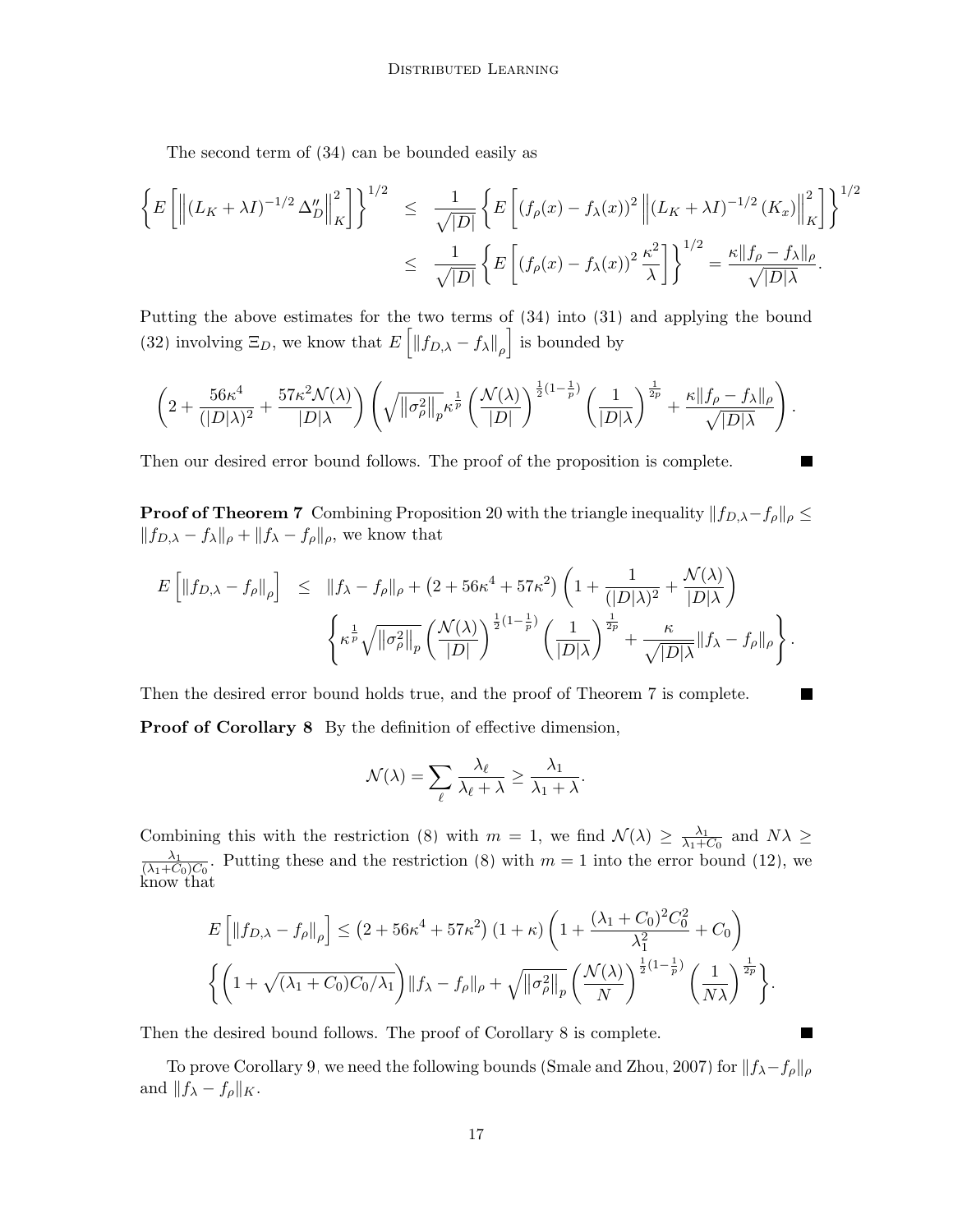**Lemma 21** Assume regularity condition [\(9\)](#page-4-0) with  $0 < r \leq 1$ . There holds

$$
||f_{\lambda} - f_{\rho}||_{\rho} \le \lambda^r ||g_{\rho}||_{\rho}.
$$
\n(36)

Furthermore, if  $1/2 \le r \le 1$ , then we have

$$
||f_{\lambda} - f_{\rho}||_K \leq \lambda^{r-1/2} ||g_{\rho}||_{\rho}.
$$
\n(37)

**Proof of Corollary [9](#page-5-1)** By Lemma [21,](#page-16-0) regularity condition [\(9\)](#page-4-0) with  $0 < r \le 1$  implies

$$
||f_{\lambda} - f_{\rho}||_{\rho} \leq \lambda^r ||g_{\rho}||_{\rho}.
$$

If

$$
\mathcal{N}(\lambda) \le C_0 \lambda^{-\frac{1}{2\alpha}}, \qquad \forall \lambda > 0
$$

for some constant  $C_0 \geq 1$ , then the choice  $\lambda = N^{-\frac{2\alpha}{2\alpha \max\{2r,1\}+1}}$  yields

$$
\frac{\mathcal{N}(\lambda)}{N\lambda} \le \frac{C_0 \lambda^{-\frac{1}{2\alpha}-1}}{N} = C_0 N^{\frac{2\alpha+1}{2\alpha \max\{2r,1\}+1}-1} \le C_0.
$$

So [\(8\)](#page-3-1) with  $m = 1$  is satisfied. With this choice we also have

$$
\left(\frac{\mathcal{N}(\lambda)}{N}\right)^{\frac{1}{2}\left(1-\frac{1}{p}\right)} \left(\frac{1}{N\lambda}\right)^{\frac{1}{2p}} \leq C_0^{\frac{1}{2}\left(1-\frac{1}{p}\right)} N^{-\frac{2\alpha \max\{2r,1\}}{2\alpha \max\{2r,1\}+1} \frac{1}{2}\left(1-\frac{1}{p}\right)} N^{-\frac{2\alpha \max\{2r,1\}+1-2\alpha}{2\alpha \max\{2r,1\}+1} \frac{1}{2p}} = C_0^{\frac{1}{2}\left(1-\frac{1}{p}\right)} N^{-\frac{\alpha \max\{2r,1\}}{2\alpha \max\{2r,1\}+1} + \frac{1}{2p} \frac{2\alpha - 1}{2\alpha \max\{2r,1\}+1}}.
$$

Putting these estimates into Corollary [8,](#page-5-3) we know that

$$
E\left[\|f_{D,\lambda} - f_{\rho}\|_{\rho}\right] = O\left(N^{-\frac{2\alpha r}{2\alpha \max\{2r,1\}+1}} + N^{-\frac{\alpha \max\{2r,1\}}{2\alpha \max\{2r,1\}+1} + \frac{1}{2p}\frac{2\alpha - 1}{2\alpha \max\{2r,1\}+1}}\right)
$$
  
= 
$$
O\left(N^{-\frac{\alpha \min\{2r, \max\{2r,1\}\}}{2\alpha \max\{2r,1\}+1} + \frac{1}{2p}\frac{2\alpha - 1}{2\alpha \max\{2r,1\}+1}}\right).
$$

But we find

min  $\{2r, \max\{2r, 1\}\} = 2r$ 

by discussing the two different cases  $0 < r < \frac{1}{2}$  and  $\frac{1}{2} \le r \le 1$ . Then our conclusion follows immediately. The proof of Corollary [9](#page-5-1) is complete. ш

# <span id="page-17-0"></span>6. Proof of Error Bounds for the Distributed Learning Algorithm

<span id="page-17-1"></span>To analyze the error  $\overline{f}_{D,\lambda} - f_{D,\lambda}$  for distributed learning, we recall the notation  $Q_{D(x)} =$  $(L_{K,D(x)} + \lambda I)^{-1} - (L_K + \lambda I)^{-1}$  for the difference of inverse operators and use the notation  $Q_{D_j(x)}$  involving the data subset  $D_j$ . The empirical integral operator  $L_{K,D_j(x)}$  is defined with  $D$  replaced by the data subset  $D_j$ . For our error analysis for the distributed learning algorithm [\(2\)](#page-1-1), we need the following error decomposition for  $\overline{f}_{D,\lambda} - f_{D,\lambda}$ .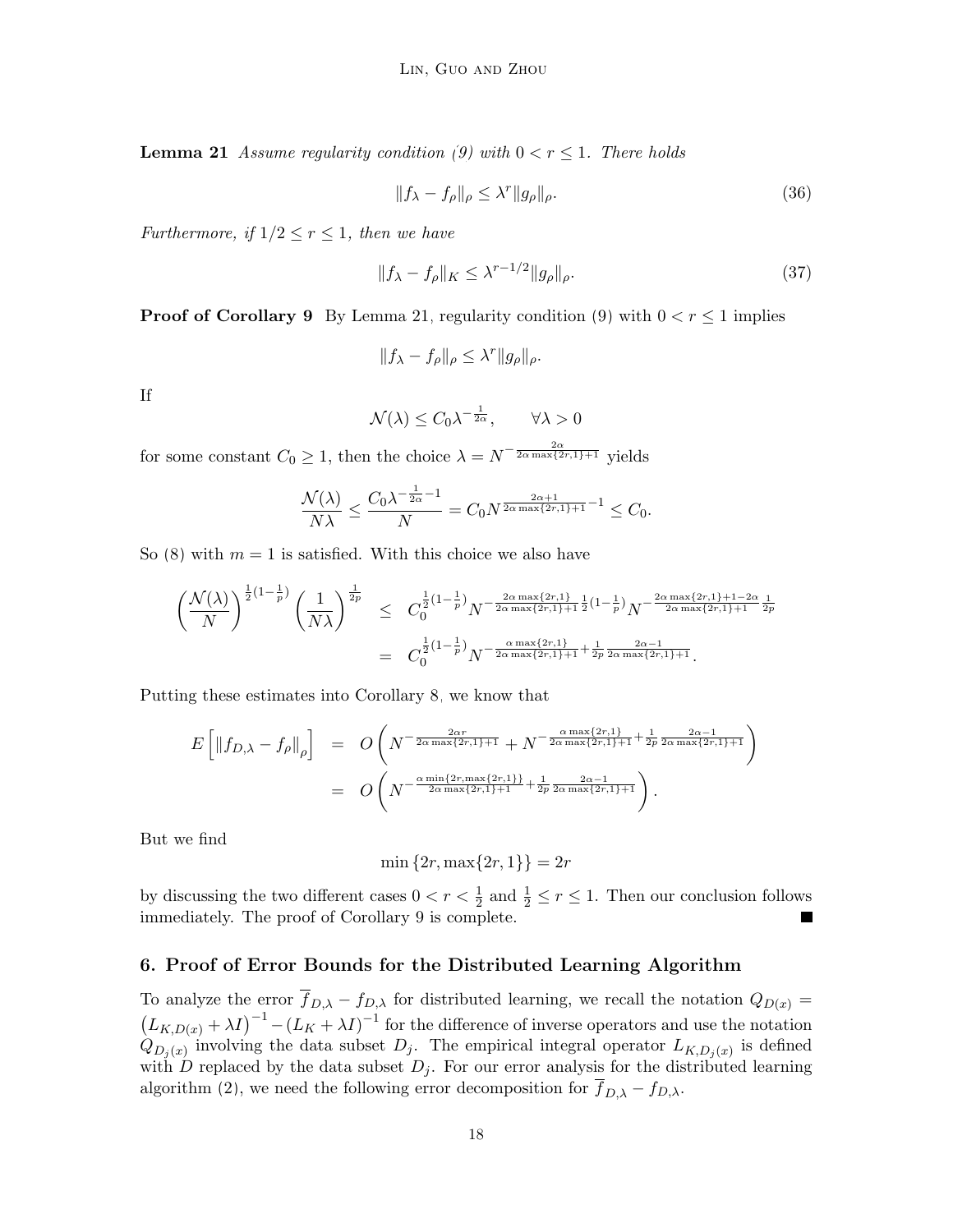**Lemma 22** Assume  $E[y^2] < \infty$ . For  $\lambda > 0$ , we have

<span id="page-18-0"></span>
$$
\overline{f}_{D,\lambda} - f_{D,\lambda} = \sum_{j=1}^{m} \frac{|D_j|}{|D|} \left[ \left( L_{K,D_j(x)} + \lambda I \right)^{-1} - \left( L_{K,D(x)} + \lambda I \right)^{-1} \right] \Delta_j
$$
\n
$$
= \sum_{j=1}^{m} \frac{|D_j|}{|D|} \left[ Q_{D_j(x)} \right] \Delta'_j + \sum_{j=1}^{m} \frac{|D_j|}{|D|} \left[ Q_{D_j(x)} \right] \Delta''_j - \left[ Q_{D(x)} \right] \Delta_D, \quad (38)
$$

where

$$
\Delta_j := \frac{1}{|D_j|} \sum_{z \in D_j} \xi_\lambda(z) - E[\xi_\lambda], \quad \Delta_D := \frac{1}{|D|} \sum_{z \in D} \xi_\lambda(z) - E[\xi_\lambda],
$$

and

$$
\Delta'_{j} := \frac{1}{|D_{j}|} \sum_{z \in D_{j}} \xi_{0}(z), \quad \Delta''_{j} := \frac{1}{|D_{j}|} \sum_{z \in D_{j}} (\xi_{\lambda} - \xi_{0})(z) - E[\xi_{\lambda}].
$$

**Proof** Recall the expression [\(23\)](#page-11-2) for  $f_{D,\lambda} - f_{\lambda}$ . When the data subset  $D_j$  is used, we have

$$
f_{D_j,\lambda} - f_{\lambda} = \left( L_{K,D_j(x)} + \lambda I \right)^{-1} \Delta_j.
$$

So we know that

$$
\overline{f}_{D,\lambda} - f_{\lambda} = \sum_{j=1}^{m} \frac{|D_j|}{|D|} \left\{ f_{D_j,\lambda} - f_{\lambda} \right\} = \sum_{j=1}^{m} \frac{|D_j|}{|D|} \left( L_{K,D_j(x)} + \lambda I \right)^{-1} \Delta_j.
$$

We can decompose  $\Delta_D$  as

$$
\Delta_D = \frac{1}{|D|} \sum_{z \in D} \xi_{\lambda}(z) - E[\xi_{\lambda}] = \sum_{j=1}^{m} \frac{|D_j|}{|D|} \left\{ \frac{1}{|D_j|} \sum_{z \in D_j} \xi_{\lambda}(z) - E[\xi_{\lambda}] \right\} = \sum_{j=1}^{m} \frac{|D_j|}{|D|} \Delta_j
$$

in the expression [\(23\)](#page-11-2) for  $f_{D,\lambda} - f_{\lambda}$  and find

$$
f_{D,\lambda} - f_{\lambda} = \sum_{j=1}^{m} \frac{|D_j|}{|D|} (L_{K,D(x)} + \lambda I)^{-1} \Delta_j.
$$

Then the first desired expression for  $\overline{f}_{D,\lambda} - f_{D,\lambda}$  follows.

By adding and subtracting the operator  $(L_K + \lambda I)^{-1}$ , writing  $\Delta_j = \Delta'_j + \Delta''_j$ , and noting  $E[\xi_0] = 0$ , we know that the first expression implies [\(38\)](#page-18-0). This proves Lemma [22.](#page-17-1)

<span id="page-18-1"></span>Before proving our first main result on the error  $\overline{f}_{D,\lambda} - f_{D,\lambda}$  in the  $\mathcal{H}_K$  metric and  $L^2_{\rho}$  metric, we state the following more general result which allows different sizes for data subsets  $\{D_i\}.$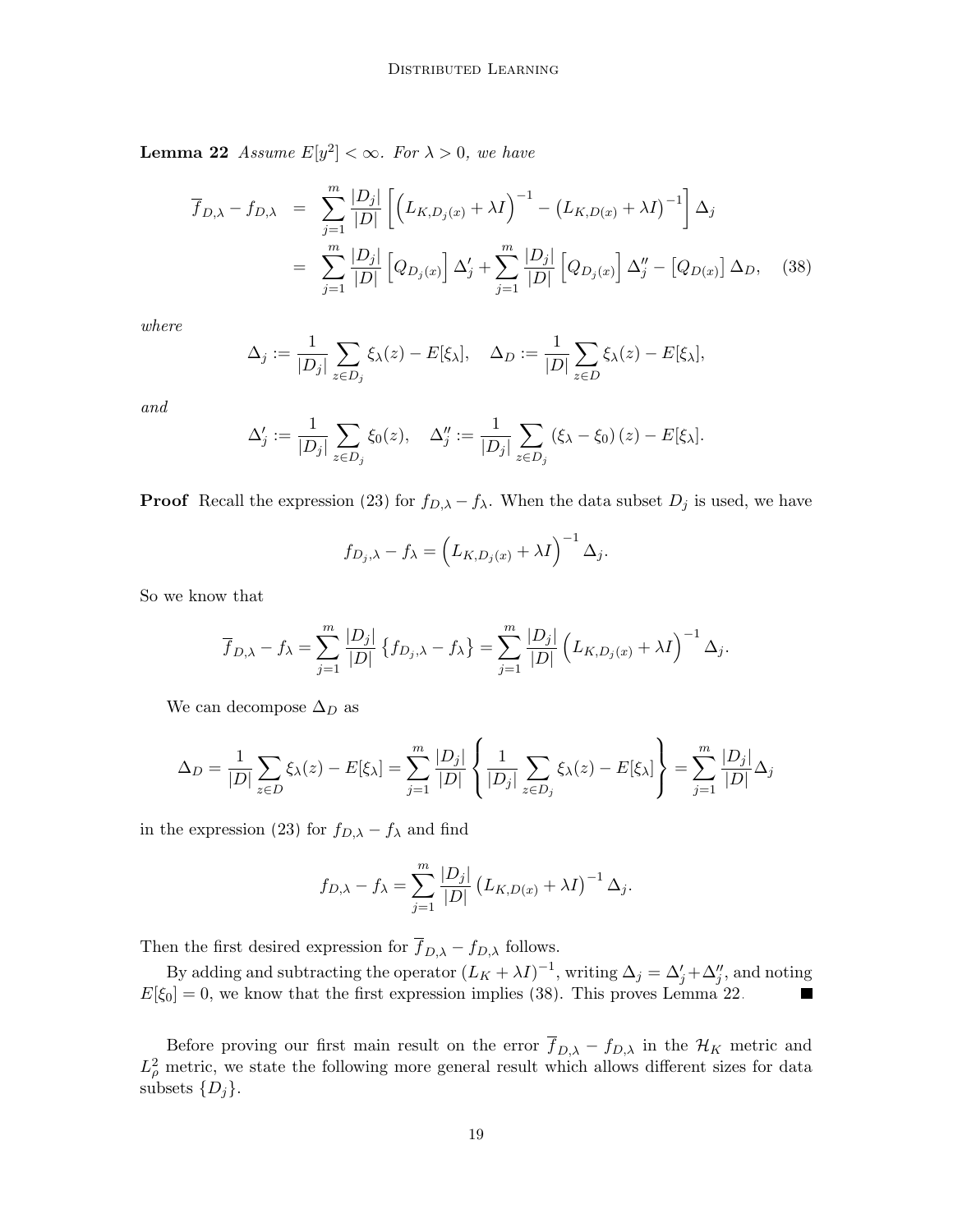**Theorem 23** Assume that for some constant  $M > 0$ ,  $|y| \leq M$  almost surely. Then we have

$$
\begin{split} &E\left[\left\|\overline{f}_{D,\lambda}-f_{D,\lambda}\right\|_{\rho}\right]\leq C'_{\kappa}M\sqrt{\lambda}\left\{\sum_{j=1}^{m}\left(\frac{|D_j|}{|D|}\right)^2\left(\mathcal{S}^2_{|D_j|,\lambda}+\mathcal{S}^3_{|D_j|,\lambda}\right)\right\}^{\frac{1}{2}}+C'_{\kappa}\sum_{j=1}^{m}\frac{|D_j|}{|D|}\\ &\frac{\|f_{\rho}-f_{\lambda}\|_{\rho}}{\sqrt{|D_j|\lambda}}\left(\sqrt{\frac{N(\lambda)}{|D_j|\lambda}}+\mathcal{S}_{|D_j|,\lambda}\right)+C'_{\kappa}\left(\sqrt{\frac{N(\lambda)}{|D|\lambda}}+\mathcal{S}_{|D|,\lambda}\right)\left(M\sqrt{\frac{N(\lambda)}{|D|}+\frac{\|f_{\rho}-f_{\lambda}\|_{\rho}}{\sqrt{|D|\lambda}}}\right) \end{split}
$$

and

$$
E\left[\left\|\overline{f}_{D,\lambda} - f_{D,\lambda}\right\|_{K}\right] \leq C'_{\kappa} M \left\{\sum_{j=1}^{m} \left(\frac{|D_{j}|}{|D|}\right)^{2} \left(\mathcal{S}_{|D_{j}|,\lambda}^{2} + \mathcal{S}_{|D_{j}|,\lambda}^{3}\right)\right\}^{\frac{1}{2}} + C'_{\kappa} \sum_{j=1}^{m} \frac{|D_{j}|}{|D|}
$$
  

$$
\frac{\|f_{\rho} - f_{\lambda}\|_{\rho}}{\sqrt{|D_{j}|\lambda}} \left(\sqrt{\frac{\mathcal{N}(\lambda)}{|D_{j}|\lambda}} + \mathcal{S}_{|D_{j}|,\lambda}\right) + C'_{\kappa} \left(\sqrt{\frac{\mathcal{N}(\lambda)}{|D|\lambda}} + \mathcal{S}_{|D|,\lambda}\right) \left(M \sqrt{\frac{\mathcal{N}(\lambda)}{|D|\lambda}} + \frac{\|f_{\rho} - f_{\lambda}\|_{\rho}}{\sqrt{|D|\lambda}}\right),
$$

where  $C'_{\kappa}$  is a constant depending only on  $\kappa$ , and  $\mathcal{S}_{|D_j|,\lambda}$  is the quantity given by

$$
\mathcal{S}_{|D_j|,\lambda} = \frac{1}{|D_j|^2 \lambda^2} + \frac{\mathcal{N}(\lambda)}{|D_j|\lambda}.
$$

**Proof** Recall the expression [\(38\)](#page-18-0) for  $\overline{f}_{D,\lambda} - f_{D,\lambda}$  in Lemma [22.](#page-17-1) It enables us to express

<span id="page-19-0"></span>
$$
L_K^{1/2} \{ \overline{f}_{D,\lambda} - f_{D,\lambda} \} = J_1 + J_2 + J_3,\tag{39}
$$

where the terms  $J_1, J_2, J_3$  are given by

$$
J_1=\sum_{j=1}^m \frac{|D_j|}{|D|} \left[ L_K^{1/2}Q_{D_j(x)} \right] \Delta'_j, \ J_2=\sum_{j=1}^m \frac{|D_j|}{|D|} \left[ L_K^{1/2}Q_{D_j(x)} \right] \Delta''_j, \ J_3=-\left[ L_K^{1/2}Q_{D(x)} \right] \Delta_D.
$$

These three terms will be dealt with separately in the following.

For the first term  $J_1$  of [\(39\)](#page-19-0), each summand with  $j \in \{1, \ldots, m\}$  can be expressed as  $\sum_{z\in D_j}\frac{1}{|L|}$  $\frac{1}{|D|}(y - f_{\rho}(x)) \left[ L_K^{1/2} Q_{D_j(x)} \right] (K_x)$ , and is unbiased because  $\int_{\mathcal{Y}} y - f_{\rho}(x) d\rho(y|x) = 0$ . The unbiasedness and the independence tell us that

<span id="page-19-2"></span>
$$
E\left[\|J_1\|_K\right] \le \left\{E\left[\|J_1\|_K^2\right]\right\}^{1/2} \le \left\{\sum_{j=1}^m \left(\frac{|D_j|}{|D|}\right)^2 E\left[\left\|\left[L_K^{1/2}Q_{D_j(x)}\right] \Delta'_j\right\|_K^2\right]\right\}^{1/2}.\tag{40}
$$

Let  $j \in \{1, \ldots, m\}$ . The estimate [\(27\)](#page-12-2) derived from the second order decomposition [\(21\)](#page-11-1) yields

<span id="page-19-1"></span>
$$
\left\| \left[ L_K^{1/2} Q_{D_j(x)} \right] \Delta'_j \right\|_K^2 \le \left( \frac{\Xi_{D_j}}{\sqrt{\lambda}} + \frac{\Xi_{D_j}^2}{\lambda} \right)^2 \left\| (L_K + \lambda I)^{-1/2} \Delta'_j \right\|_K^2. \tag{41}
$$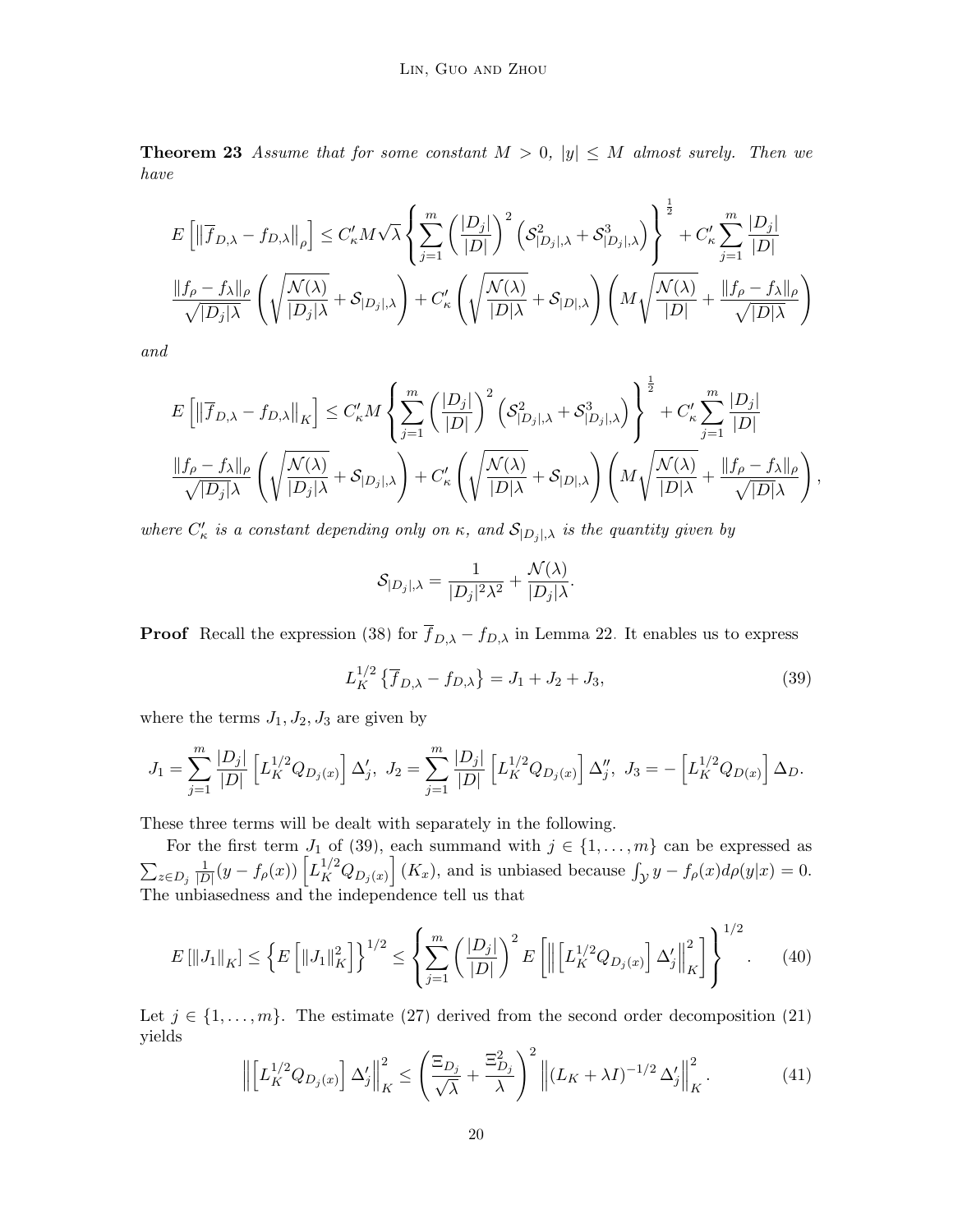Now we apply the formula

<span id="page-20-1"></span>
$$
E[\xi] = \int_0^\infty \text{Prob}[\xi > t] dt \tag{42}
$$

to estimate the expected value of [\(41\)](#page-19-1). By Part (b) of Lemma [17,](#page-12-1) for  $0 < \delta < 1$ , there exists a subset  $\mathcal{Z}_{\delta,1}^{|D_j|}$  $\delta_{\delta,1}^{[D_j]}$  of  $\mathcal{Z}^{[D_j]}$  of measure at least  $1-\delta$  such that

<span id="page-20-0"></span>
$$
\Xi_{D_j} \leq \mathcal{B}_{|D_j|, \lambda} \log(2/\delta), \qquad \forall D_j \in \mathcal{Z}_{\delta, 1}^{|D_j|}.
$$
\n(43)

Applying Part (c) of Lemma [18](#page-13-0) to  $g(z) = y - f_{\rho}(x)$  with  $||g||_{\infty} \le 2M$  and the data subset  $D_j$ , we know that there exists another subset  $\mathcal{Z}_{\delta,2}^{[D_j]}$  $\delta^{[D_j]}_{\delta,2}$  of  $\mathcal{Z}^{[D_j]}$  of measure at least  $1-\delta$  such that

$$
\left\| \left( L_K + \lambda I \right)^{-1/2} \Delta'_j \right\|_K \leq \frac{2M}{\kappa} \mathcal{B}_{|D_j|, \lambda} \log(2/\delta), \qquad \forall D_j \in \mathcal{Z}_{\delta, 2}^{|D_j|}.
$$

Combining this with [\(43\)](#page-20-0) and [\(41\)](#page-19-1), we know that for  $D_j \in \mathcal{Z}_{\delta,1}^{|D_j|} \cap \mathcal{Z}_{\delta,2}^{|D_j|}$ ,

$$
\left\|\left[L_K^{1/2}Q_{D_j(x)}\right]\Delta'_j\right\|_K^2 \leq \left(\frac{\mathcal{B}_{|D_j|,\lambda}^2}{\lambda} + \frac{\mathcal{B}_{|D_j|,\lambda}^4}{\lambda^2}\right) \left(\frac{M}{\kappa}\right)^2 \mathcal{B}_{|D_j|,\lambda}^2 (2\log(2/\delta))^6.
$$

Since the measure of the set  $\mathcal{Z}_{\delta,1}^{[D_j]} \cap \mathcal{Z}_{\delta,2}^{[D_j]}$  is at least  $1-2\delta$ , by denoting

$$
\mathcal{C}_{|D_j|, \lambda} = 64 \left(\frac{\mathcal{B}^2_{|D_j|, \lambda}}{\lambda} + \frac{\mathcal{B}^4_{|D_j|, \lambda}}{\lambda^2} \right) \left(\frac{M}{\kappa}\right)^2 \mathcal{B}^2_{|D_j|, \lambda},
$$

we see that

$$
\text{Prob}\left[\left\|\left[L_K^{1/2}Q_{D_j(x)}\right]\Delta'_j\right\|_K^2 > \mathcal{C}_{|D_j|,\lambda}\left(\log(2/\delta)\right)^6\right] \leq 2\delta.
$$

For  $0 < t < \infty$ , the equation  $C_{|D_j|,\lambda} (\log(2/\delta))^6 = t$  has the solution

$$
\delta_t = 2 \exp \left\{ - \left( t / C_{|D_j|, \lambda} \right)^{1/6} \right\}.
$$

When  $\delta_t < 1$ , we have

$$
\operatorname{Prob}\left[\left\|\left[L_K^{1/2}Q_{D_j(x)}\right]\Delta'_j\right\|_K^2 > t\right] \leq 2\delta_t = 4\exp\left\{-\left(t/\mathcal{C}_{|D_j|,\lambda}\right)^{1/6}\right\}.
$$

This inequality holds trivially when  $\delta_t \geq 1$  since the probability is at most 1. Thus we can apply the formula [\(42\)](#page-20-1) to the nonnegative random variable  $\xi = \|\cdot\|$  $\left[L_K^{1/2}Q_{D_j(x)}\right]\Delta'_j$ 2  $_K$  and obtain

$$
E\left[\left\|\left[L_K^{1/2}Q_{D_j(x)}\right] \Delta'_j\right\|_K^2\right] = \int_0^\infty \text{Prob}\left[\xi > t\right] dt \le \int_0^\infty 4 \exp\left\{-\left(t/\mathcal{C}_{|D_j|, \lambda}\right)^{1/6}\right\} dt
$$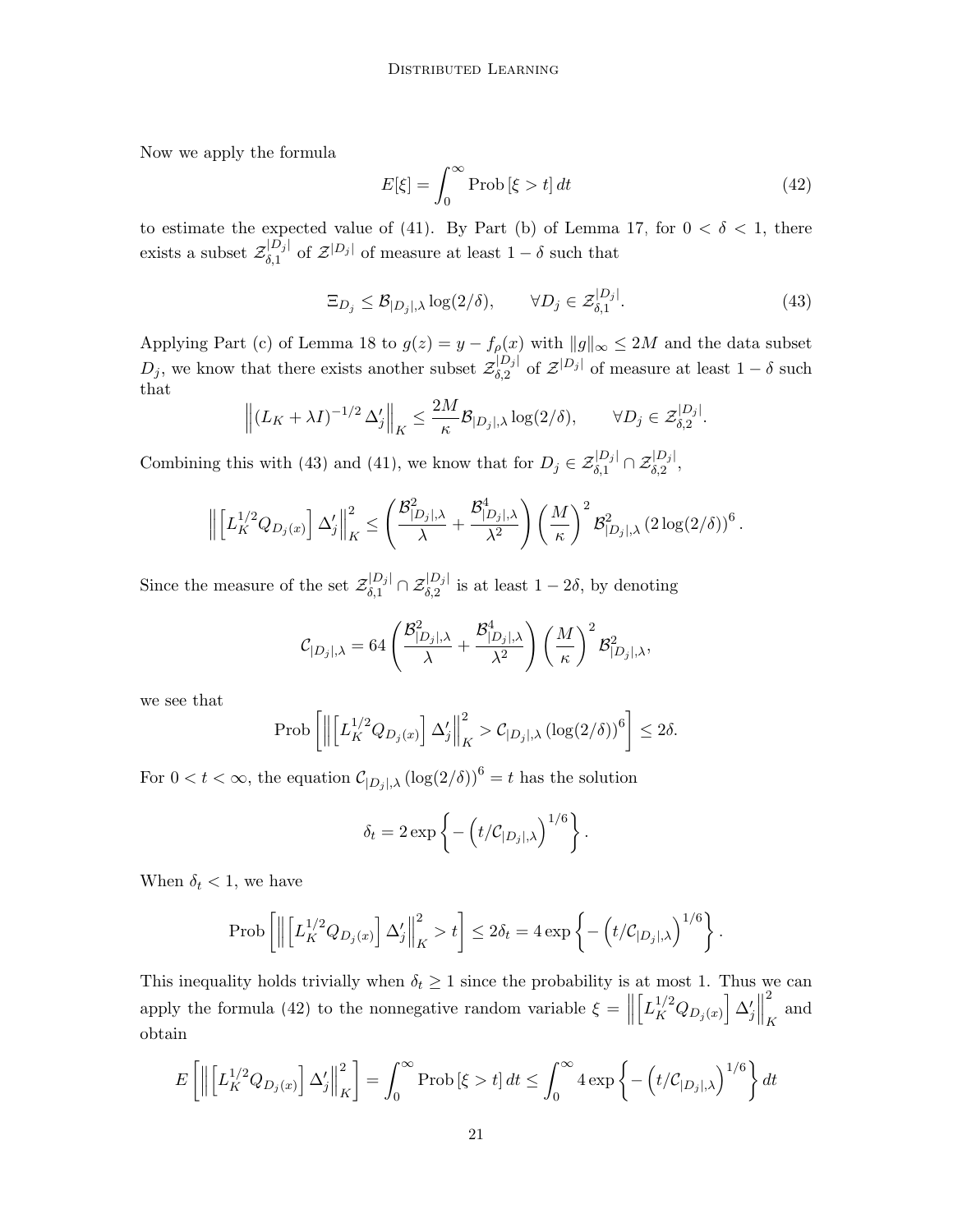which equals  $24\Gamma(6)\mathcal{C}_{|D_j|,\lambda}$ . Therefore,

$$
E\left[\left\|J_{1}\right\|_{K}\right] \leq \left\{\sum_{j=1}^{m} \left(\frac{|D_{j}|}{|D|}\right)^{2} 24\Gamma(6) \mathcal{C}_{|D_{j}|, \lambda}\right\}^{1/2}
$$
  

$$
\leq 1536\sqrt{5}\kappa M \left\{\sum_{j=1}^{m} \left(\frac{|D_{j}|}{|D|}\right)^{2} \lambda \left(\frac{\kappa^{2}}{|D_{j}|^{2}\lambda^{2}} + \frac{\mathcal{N}(\lambda)}{|D_{j}|\lambda}\right)^{2} \left\{1 + 8\kappa^{2} \left(\frac{\kappa^{2}}{|D_{j}|^{2}\lambda^{2}} + \frac{\mathcal{N}(\lambda)}{|D_{j}|\lambda}\right)\right\}^{1/2}.
$$

For the second term  $J_2$  of [\(39\)](#page-19-0), we apply [\(27\)](#page-12-2) again and obtain

$$
\left\| \left[ L_K^{1/2} Q_{D_j(x)} \right] \Delta_j'' \right\|_K \leq \left( \frac{\Xi_{D_j}}{\sqrt{\lambda}} + \frac{\Xi_{D_j}^2}{\lambda} \right) \left\| \left( L_K + \lambda I \right)^{-1/2} \Delta_j'' \right\|_K.
$$

Applying the Schwarz inequality and Lemmas [17](#page-12-1) and [18,](#page-13-0) we get

$$
E\left[\left\|\left[L_K^{1/2}Q_{D_j(x)}\right]\Delta_j''\right\|_K\right] \leq \left\{E\left[\left(\frac{\Xi_{D_j}}{\sqrt{\lambda}}+\frac{\Xi_{D_j}^2}{\lambda}\right)^2\right]\right\}^{1/2} \n\frac{1}{\sqrt{|D_j|}}\left\{E\left[(f_\rho(x)-f_\lambda(x))^2\left\|(L_K+\lambda I)^{-1/2}\left(K_x\right)\right\|_K^2\right]\right\}^{1/2} \n\leq \left(\left\{\frac{\kappa^2\mathcal{N}(\lambda)}{|D_j|\lambda}\right\}^{1/2}+\left\{\frac{49\mathcal{B}_{|D_j|,\lambda}^4}{\lambda^2}\right\}^{1/2}\right)\frac{\kappa\|f_\rho-f_\lambda\|_\rho}{\sqrt{|D_j|\lambda}} \n\leq \left(\kappa\sqrt{\frac{\mathcal{N}(\lambda)}{|D_j|\lambda}}+56\kappa^2\left(\frac{\kappa^2}{(|D_j|\lambda)^2}+\frac{\mathcal{N}(\lambda)}{|D_j|\lambda}\right)\right)\frac{\kappa\|f_\rho-f_\lambda\|_\rho}{\sqrt{|D_j|\lambda}}.
$$

It follows that

$$
E\left[\|J_2\|_K\right] \leq \sum_{j=1}^m \frac{|D_j|}{|D|} \frac{\kappa \|f_\rho - f_\lambda\|_\rho}{\sqrt{|D_j|\lambda}} \left(\kappa \sqrt{\frac{\mathcal{N}(\lambda)}{|D_j|\lambda}} + 56\kappa^2 \left(\frac{\kappa^2}{(|D_j|\lambda)^2} + \frac{\mathcal{N}(\lambda)}{|D_j|\lambda}\right)\right).
$$

The last term  $J_3$  of [\(39\)](#page-19-0) has been handled by [\(27\)](#page-12-2) and in the proof of Proposition [20](#page-14-4) by ignoring the summand 1 in the bound [\(31\)](#page-14-1), and we find from the trivial bound  $\left\|\sigma_{\rho}^2\right\|_{\infty} \le 4M^2$  with  $p = \infty$  that

$$
E\left[\|J_3\|_K\right] \leq \left(\kappa\sqrt{\frac{\mathcal{N}(\lambda)}{|D|\lambda}} + 56\kappa^2 \left(\frac{\kappa^2}{(|D|\lambda)^2} + \frac{\mathcal{N}(\lambda)}{|D|\lambda}\right)\right) \left(2M\left(\frac{\mathcal{N}(\lambda)}{|D|}\right)^{\frac{1}{2}} + \frac{\kappa\|f_\rho - f_\lambda\|_\rho}{\sqrt{|D|\lambda}}\right).
$$

Combining the above estimates for the three terms of [\(39\)](#page-19-0), we see that the desired error bound in the  $L_{\rho_X}^2$  metric holds true.

The estimate in the  $\mathcal{H}_K$  metric follows from the steps in deriving the error bound in the  $L_{\rho_X}^2$  metric except that in the representation [\(39\)](#page-19-0) the operator  $L_K^{1/2}$  in the front disappears. This change gives an additional factor  $1/\sqrt{\lambda}$ , the bound for the operator  $(L_K + \lambda I)^{-1/2}$ , and proves the desired error bound in the  $\mathcal{H}_K$  metric. П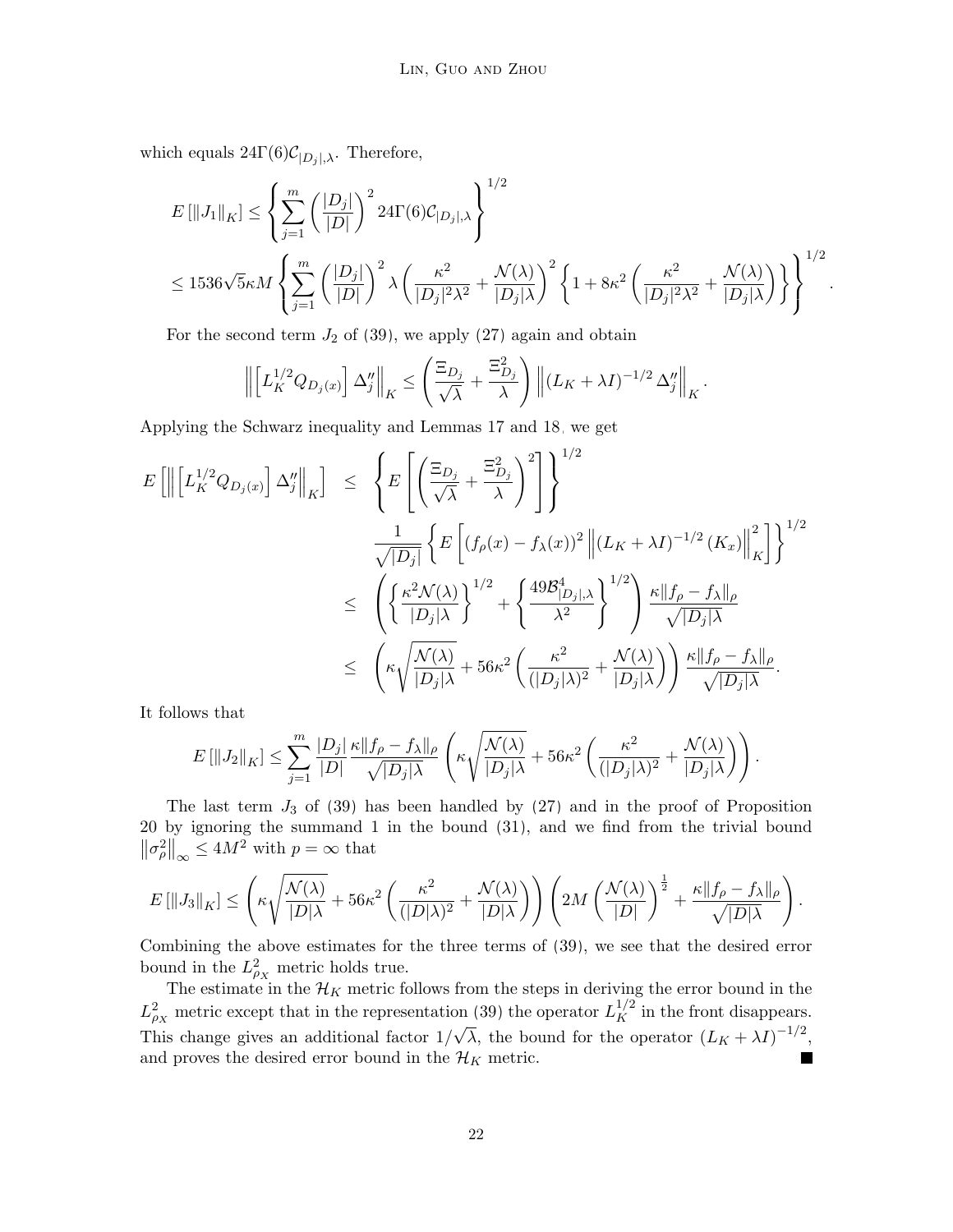**Remark 24** A crucial step in the above error analysis for the distributed learning algorithm is to use the unbiasedness and independence to get  $(40)$  where the norm is squared in the expected value. Thus we can obtain the optimal learning rates in expectation for the distributed learning algorithm  $(2)$  but have difficulty in getting rates in probability. It would be interesting to derive error bounds in probability by combining our second order decomposition technique with some analysis in the literature [\(Caponnetto and De Vito, 2007;](#page-28-4) Blanchard and Krämer, 2010; [Steinwart and Christmann, 2008;](#page-29-6) [Wu and Zhou, 2008\)](#page-30-9).

**Proof of Theorem [1](#page-2-0)** Since  $|D_j| = \frac{N}{m}$  $\frac{N}{m}$  for  $j = 1, ..., m$ , the bound in Theorem [23](#page-18-1) in the  $L_{\rho_X}^2$  metric can be simplified as

$$
E\left[\left\|\overline{f}_{D,\lambda} - f_{D,\lambda}\right\|_{\rho}\right] \leq C'_{\kappa}M\sqrt{\lambda}\sqrt{m}\left(\frac{m}{(N\lambda)^2} + \frac{\mathcal{N}(\lambda)}{N\lambda}\right)\left\{1 + \sqrt{m}\left(\frac{m}{(N\lambda)^2} + \frac{\mathcal{N}(\lambda)}{N\lambda}\right)^{\frac{1}{2}}\right\}
$$
  
+
$$
C'_{\kappa}\frac{\left\|f_{\rho} - f_{\lambda}\right\|_{\rho}}{\sqrt{N\lambda}} m\left(\sqrt{\frac{\mathcal{N}(\lambda)}{N\lambda}} + \frac{m\sqrt{m}}{(N\lambda)^2} + \frac{\sqrt{m}\mathcal{N}(\lambda)}{N\lambda}\right)
$$
  
+
$$
C'_{\kappa}\left(\frac{\left\|f_{\rho} - f_{\lambda}\right\|_{\rho}}{\sqrt{N\lambda}} + M\sqrt{\frac{\mathcal{N}(\lambda)}{N}}\right)\left(\sqrt{\frac{\mathcal{N}(\lambda)}{N\lambda}} + \frac{1}{(N\lambda)^2} + \frac{\mathcal{N}(\lambda)}{N\lambda}\right)
$$
  

$$
\leq C'_{\kappa}M(\sqrt{m} + 1)\sqrt{\lambda}\left(\frac{m}{(N\lambda)^2} + \frac{\mathcal{N}(\lambda)}{N\lambda}\right)\left\{1 + \sqrt{m}\left(\frac{m}{(N\lambda)^2} + \frac{\mathcal{N}(\lambda)}{N\lambda}\right)^{\frac{1}{2}}\right\}
$$
  
+
$$
C'_{\kappa}\frac{\left\|f_{\rho} - f_{\lambda}\right\|_{\rho}}{\sqrt{N\lambda}}(m + 1)\left(\sqrt{\frac{\mathcal{N}(\lambda)}{N\lambda}} + \frac{m\sqrt{m}}{(N\lambda)^2} + \frac{\mathcal{N}m\mathcal{N}(\lambda)}{N\lambda}\right)
$$
  

$$
\leq 2C'_{\kappa}M\sqrt{\lambda}C_{m}\left\{\sqrt{m} + m\sqrt{C_{m}}\right\} + 2C'_{\kappa}\frac{\left\|f_{\rho} - f_{\lambda}\right\|_{\rho}}{\sqrt{N\lambda}}m\left(\sqrt{\frac{\mathcal{N}(\lambda)}{N\lambda}} + \sqrt{m}C_{m}\right).
$$

Then the desired error bound in the  $L_{\rho_X}^2$  metric with  $C_{\kappa} = 2C_{\kappa}'$  follows. The proof for the error bound in the  $\mathcal{H}_K$  metric is similar. The proof of Theorem [1](#page-2-0) is complete.

**Proof of Corollary [3](#page-3-2)** As in the proof of Corollary [8,](#page-5-3) the restriction [\(8\)](#page-3-1) implies  $\mathcal{N}(\lambda) \geq$  $\lambda_1$  $\frac{\lambda_1}{\lambda_1+C_0}$  and  $N\lambda \ge \frac{m\lambda_1}{(\lambda_1+C_0)}$  $\frac{m\lambda_1}{(\lambda_1+C_0)C_0}$ . It follows that

$$
\frac{m}{(N\lambda)^2} \le \frac{(\lambda_1 + C_0)C_0}{\lambda_1} \frac{1}{N\lambda} \le \frac{(\lambda_1 + C_0)^2 C_0}{\lambda_1^2} \frac{\mathcal{N}(\lambda)}{N\lambda}
$$

$$
\widetilde{C}'_{\kappa} := \frac{(\lambda_1 + C_0)^2 C_0}{\lambda_1^2} + 1,
$$

$$
\mathcal{C}_m \le \widetilde{C}'_{\kappa} \frac{\mathcal{N}(\lambda)}{N\lambda}.
$$

and with

Putting these bounds into Theorem [1](#page-2-0) and applying the restriction  $\frac{m\mathcal{N}(\lambda)}{N\lambda} \leq C_0$ , we know that

$$
E \left\| \overline{f}_{D,\lambda} - f_{D,\lambda} \right\|_{\rho} \leq C_{\kappa} \left( \widetilde{C}_{\kappa}^{\prime} \right)^{\frac{3}{2}} \sqrt{\frac{\mathcal{N}(\lambda)}{N\lambda}} \left( 1 + \sqrt{\frac{m\mathcal{N}(\lambda)}{N\lambda}} \right) \left\{ M \sqrt{\frac{m\mathcal{N}(\lambda)}{N}} + \frac{m\|f_{\rho} - f_{\lambda}\|_{\rho}}{\sqrt{N\lambda}} \right\}
$$
  

$$
\leq C_{\kappa} \left( \widetilde{C}_{\kappa}^{\prime} \right)^{\frac{3}{2}} \left( 1 + \sqrt{C_{0}} \right) \sqrt{\frac{\mathcal{N}(\lambda)}{N\lambda}} \left\{ M \sqrt{C_{0}} \sqrt{\lambda} + \frac{m\|f_{\rho} - f_{\lambda}\|_{\rho}}{\sqrt{N\lambda}} \right\}
$$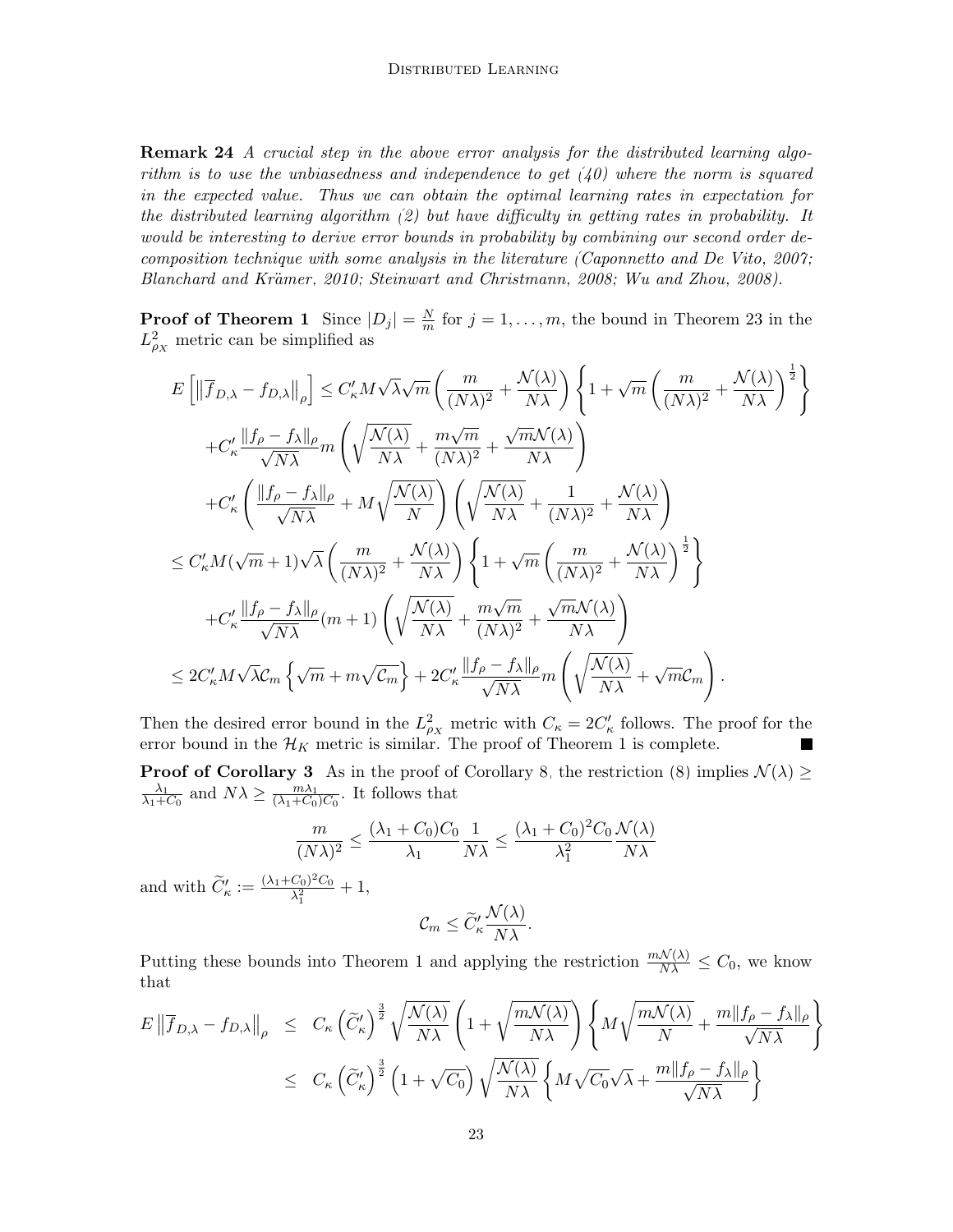and

$$
E \left\| \overline{f}_{D,\lambda} - f_{D,\lambda} \right\|_K \leq C_{\kappa} \left( \widetilde{C}'_{\kappa} \right)^{\frac{3}{2}} \left( 1 + \sqrt{C_0} \right) \sqrt{\frac{\mathcal{N}(\lambda)}{N\lambda}} \left\{ M \sqrt{C_0} + \frac{m \| f_{\rho} - f_{\lambda} \|_{\rho}}{\sqrt{N\lambda}} \right\}.
$$

Then the desired error bounds hold by taking the constant  $\widetilde{C}_{\kappa} = C_{\kappa} \left( \widetilde{C}_{\kappa}' \right)^{\frac{3}{2}} \left( 1 + \sqrt{C_0} \right)^2$ . This proves Corollary [3.](#page-3-2)

# Proof of Corollary [4](#page-4-1) If

$$
\mathcal{N}(\lambda) \le C_0 \lambda^{-\frac{1}{2\alpha}}, \qquad \forall \lambda > 0
$$

for some constant  $C_0 \geq 1$ , then the choice  $\lambda = \left(\frac{m}{N}\right)^{\frac{2\alpha}{2\alpha \max\{2r,1\}+1}}$  satisfies [\(8\)](#page-3-1). With this choice we also have

$$
\frac{m\mathcal{N}(\lambda)}{N\lambda} \le C_0 \left(\frac{m}{N}\right)^{\frac{2\alpha(\max\{2r,1\}-1)}{2\alpha\max\{2r,1\}+1}}
$$

Since regularity condition [\(9\)](#page-4-0) yields  $||f_{\lambda} - f_{\rho}||_{\rho} \le ||g_{\rho}||_{\rho} \lambda^{r}$  by Lemma [21,](#page-16-0) we have by Corollary [3,](#page-3-2)

.

.

$$
E \left\| \overline{f}_{D,\lambda} - f_{D,\lambda} \right\|_{\rho} \leq \widetilde{C}_{\kappa} \sqrt{C_0} \frac{1}{\sqrt{m}} \left( \frac{m}{N} \right)^{\frac{\alpha(\max\{2r,1\}-1)}{2\alpha \max\{2r,1\}+1}} \left( \|g_{\rho}\|_{\rho} \left( \frac{m}{N} \right)^{\frac{2\alpha}{2\alpha \max\{2r,1\}+1} (r-\frac{1}{2})} \frac{m}{\sqrt{N}} + M \left( \frac{m}{N} \right)^{\frac{\alpha}{2\alpha \max\{2r,1\}+1}} \right).
$$

The inequality  $\left(\frac{m}{N}\right)^{\frac{2\alpha}{2\alpha \max\{2r,1\}+1}(r-\frac{1}{2})} \frac{m}{\sqrt{N}} \leq \left(\frac{m}{N}\right)^{\frac{\alpha}{2\alpha \max\{2r,1\}+1}}$  is equivalent to

$$
m^{1+\frac{2\alpha}{2\alpha\max\{2r,1\}+1}(r-1)} \leq N^{\frac{1}{2}+\frac{2\alpha}{2\alpha\max\{2r,1\}+1}(r-1)}
$$

and it can be expressed as [\(10\)](#page-4-2). Since [\(10\)](#page-4-2) is valid, we have

$$
E\left\|\overline{f}_{D,\lambda} - f_{D,\lambda}\right\|_{\rho} \le \widetilde{C}_{\kappa} \sqrt{C_0} \left( \|g_{\rho}\|_{\rho} + M \right) \frac{1}{\sqrt{m}} \left(\frac{m}{N}\right)^{\frac{\alpha \max\{2r,1\}}{2\alpha \max\{2r,1\}+1}}
$$

This proves the first desired convergence rate. The second rate follows easily. This proves Corollary [4.](#page-4-1)

**Proof of Corollary [11](#page-6-0)** By Corollary [9,](#page-5-1) with the choice  $\lambda = N^{-\frac{2\alpha}{4\alpha r + 1}}$ , we can immediately bound  $\left\Vert f_{D,\lambda}-f_{\rho}\right\Vert _{\rho}$  as

$$
E\left[\left\|f_{D,\lambda}-f_{\rho}\right\|_{\rho}\right]=O\left(N^{-\frac{2\alpha r}{4\alpha r+1}}\right).
$$

The assumption  $\mathcal{N}(\lambda) = O(\lambda^{-\frac{1}{2\alpha}})$  tells us that for some constant  $C_0 \geq 1$ ,

$$
\mathcal{N}(\lambda) \le C_0 \lambda^{-\frac{1}{2\alpha}}, \qquad \forall \lambda > 0.
$$

So the choice  $\lambda = N^{-\frac{2\alpha}{4\alpha r+1}}$  yields

$$
\frac{m\mathcal{N}(\lambda)}{N\lambda} \le C_0 \frac{m\lambda^{-\frac{1+2\alpha}{2\alpha}}}{N} = C_0 m N^{\frac{1+2\alpha}{4\alpha r+1} - 1} = C_0 m N^{\frac{2\alpha(1-2r)}{4\alpha r+1}}.\tag{44}
$$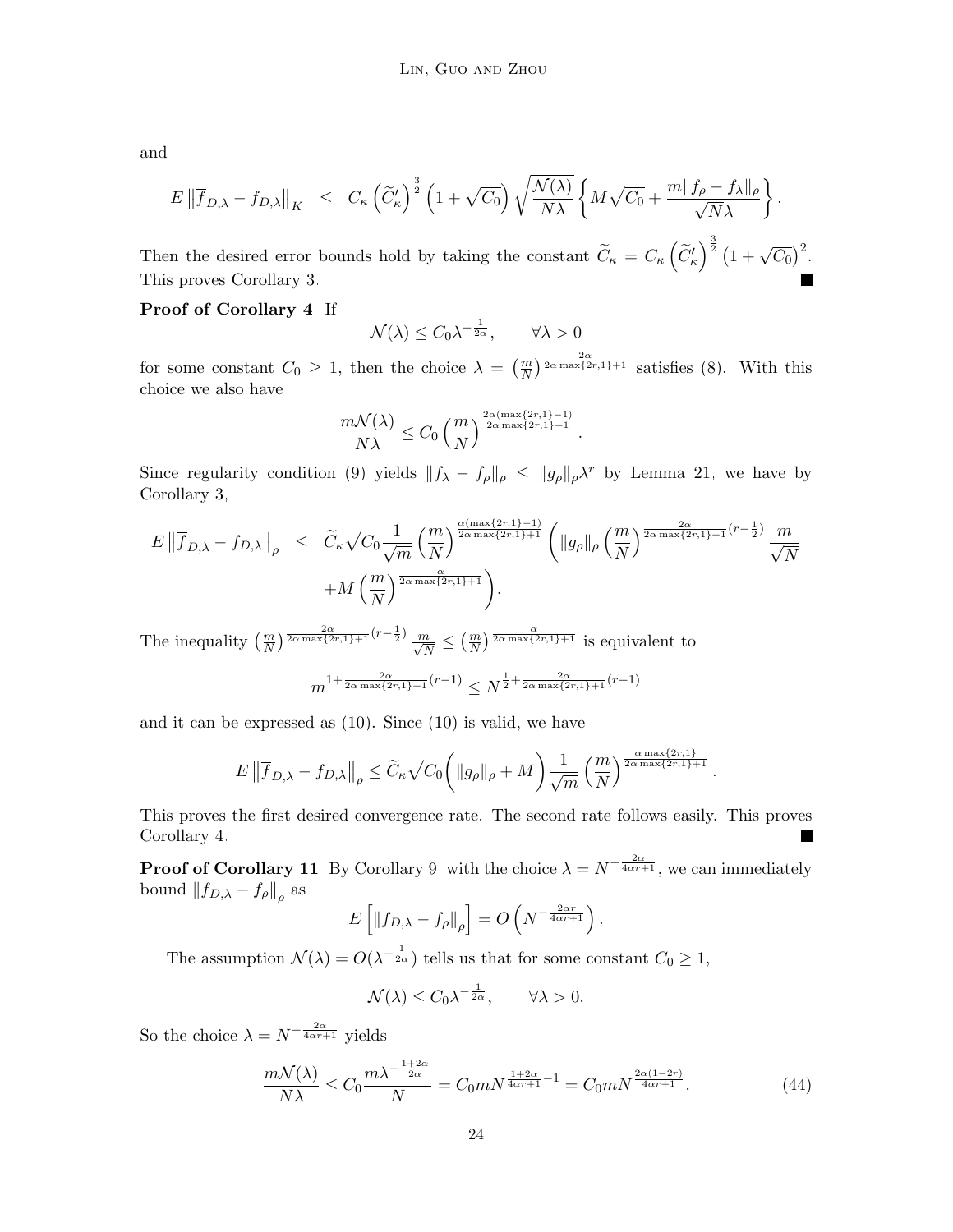If m satisfies  $(13)$ , then  $(8)$  is valid, and by Corollary [3,](#page-3-2)

$$
E \left\| \overline{f}_{D,\lambda} - f_{D,\lambda} \right\|_{\rho} \leq \widetilde{C}_{\kappa} \sqrt{C_0} N^{\frac{\alpha(1-2r)}{4\alpha r + 1}} \left( \lambda^r \|g_{\lambda}\|_{\rho} \frac{m}{\sqrt{N\lambda}} + M\sqrt{\lambda} \right)
$$
  

$$
\leq \widetilde{C}_{\kappa} \sqrt{C_0} \left( \|g_{\lambda}\|_{\rho} + M \right) \lambda^r \left( \frac{m N^{\frac{\alpha(1-2r)}{4\alpha r + 1}}}{\sqrt{N\lambda}} + N^{\frac{\alpha(1-2r)}{4\alpha r + 1}} \lambda^{\frac{1}{2} - r} \right)
$$
  

$$
= \widetilde{C}_{\kappa} \sqrt{C_0} \left( \|g_{\lambda}\|_{\rho} + M \right) N^{-\frac{2\alpha r}{4\alpha r + 1}} \left( m N^{-\frac{2\alpha(2r-1) + \frac{1}{2}}{4\alpha r + 1}} + 1 \right).
$$

Since [\(13\)](#page-6-1) is satisfied, we have

$$
E \left\| \overline{f}_{D,\lambda} - f_{D,\lambda} \right\|_{\rho} \le 2 \widetilde{C}_{\kappa} \sqrt{C_0} \left( \|g_{\lambda}\|_{\rho} + M \right) N^{-\frac{2\alpha r}{4\alpha r + 1}},
$$

and thereby

$$
E\left[\left\|\overline{f}_{D,\lambda} - f_{\rho}\right\|_{\rho}\right] = O\left(N^{-\frac{2\alpha r}{4\alpha r + 1}}\right).
$$

This proves Corollary [11.](#page-6-0)

#### Acknowledgments

We thank the anonymous referees for their constructive suggestions. The work described in this paper is supported partially by the Research Grants Council of Hong Kong [Project No. CityU 11304114]. The corresponding author is Ding-Xuan Zhou.

## Appendix

This appendix provides detailed proofs of the norm estimates stated in Lemmas [17](#page-12-1) and [18](#page-13-0) involving the approximation of  $L_K$  by  $L_{K,D(x)}$ . To this end, we need the following probability inequality for vector-valued random variables in [\(Pinelis, 1994\)](#page-29-15).

<span id="page-24-0"></span>**Lemma 25** For a random variable  $\xi$  on  $(\mathcal{Z}, \rho)$  with values in a separable Hilbert space  $(H, \|\cdot\|)$  satisfying  $\|\xi\| \leq \widetilde{M} < \infty$  almost surely, and a random sample  $\{z_i\}_{i=1}^s$  independent drawn according to  $\rho$ , there holds with confidence  $1 - \delta$ ,

$$
\left\| \frac{1}{s} \sum_{i=1}^{s} [\xi(z_i) - E(\xi)] \right\| \le \frac{2\widetilde{M} \log(2/\widetilde{\delta})}{s} + \sqrt{\frac{2E(\|\xi\|^2) \log(2/\widetilde{\delta})}{s}}.
$$
(45)

**Proof of Lemma [17](#page-12-1)** We apply Lemma [25](#page-24-0) to the random variable  $\eta_1$  defined by

<span id="page-24-1"></span>
$$
\eta_1(x) = (L_K + \lambda I)^{-1/2} \langle \cdot, K_x \rangle_K K_x, \qquad x \in \mathcal{X}
$$
\n(46)

It takes values in  $HS(\mathcal{H}_K)$ , the Hilbert space of Hilbert-Schmidt operators on  $\mathcal{H}_K$ , with inner product  $\langle A, B \rangle_{HS} = \text{Tr}(B^T A)$ . Here Tr denotes the trace of a (trace-class) linear operator. The norm is given by  $||A||_{HS}^2 = \sum_i ||Ae_i||_K^2$  where  $\{e_i\}$  is an orthonormal basis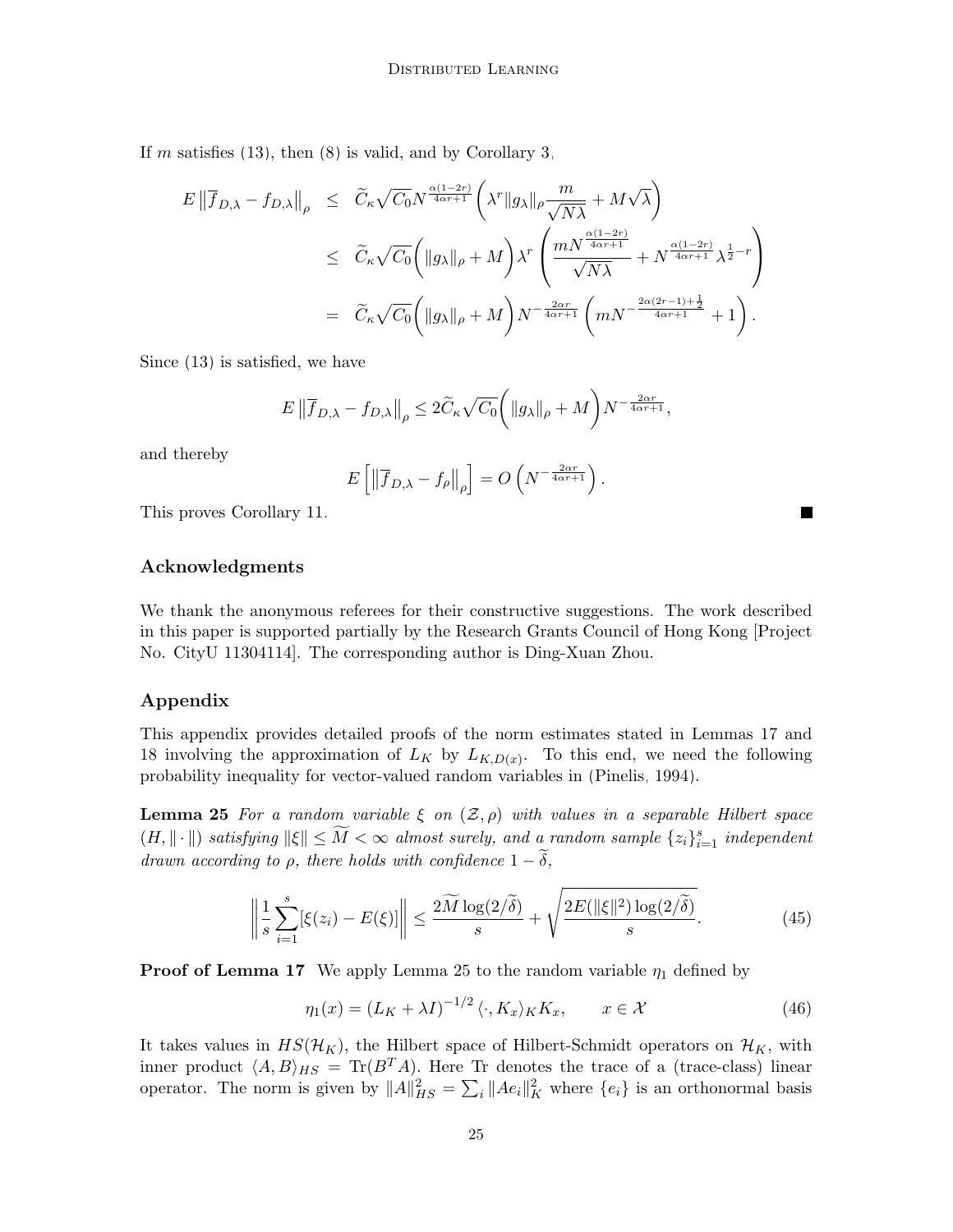of  $\mathcal{H}_K$ . The space  $HS(\mathcal{H}_K)$  is a subspace of the space of bounded linear operators on  $\mathcal{H}_K$ , denoted as  $(L(\mathcal{H}_K), \|\cdot\|)$ , with the norm relations

<span id="page-25-1"></span>
$$
||A|| \le ||A||_{HS}, \qquad ||AB||_{HS} \le ||A||_{HS}||B||. \tag{47}
$$

Now we use effective dimensions to estimate norms involving  $\eta_1$ . The random variable  $\eta_1$ defined by [\(46\)](#page-24-1) has mean  $E(\eta_1) = (L_K + \lambda I)^{-1/2} L_K$  and sample mean  $(L_K + \lambda I)^{-1/2} L_{K,D(x)}$ . Recall the set of normalized (in  $\mathcal{H}_K$ ) eigenfunctions  $\{\varphi_i\}_i$  of  $L_K$ . It is an orthonormal basis of  $\mathcal{H}_K$ . If we regard  $L_K$  as an operator on  $L^2_{\rho_X}$ , the normalized eigenfunctions in  $L^2_{\rho_X}$ are  $\{\frac{1}{\sqrt{2}}\}$  $\frac{1}{\lambda_i} \varphi_i$  and they form an orthonormal basis of the orthogonal complement of the eigenspace associated with eigenvalue 0. By the Mercer Theorem, we have the following uniform convergent Mercer expansion

<span id="page-25-0"></span>
$$
K(x,y) = \sum_{i} \lambda_i \frac{1}{\sqrt{\lambda_i}} \varphi_i(x) \frac{1}{\sqrt{\lambda_i}} \varphi_i(y) = \sum_{i} \varphi_i(x) \varphi_i(y). \tag{48}
$$

Take the orthonormal basis  $\{\varphi_i\}_i$  of  $\mathcal{H}_K$ . By the definition of the HS norm, we have

$$
\|\eta_1(x)\|_{HS}^2 = \sum_i \left\| (L_K + \lambda I)^{-1/2} \langle \cdot, K_x \rangle_K K_x \varphi_i \right\|_K^2
$$

For a fixed  $i$ ,

$$
\langle \cdot, K_x \rangle_K K_x \varphi_i = \varphi_i(x) K_x,
$$

and  $K_x \in \mathcal{H}_K$  can be expended by the orthonormal basis  $\{\varphi_\ell\}_\ell$  as

<span id="page-25-2"></span>
$$
K_x = \sum_{\ell} \langle \varphi_{\ell}, K_x \rangle_K \varphi_{\ell} = \sum_{\ell} \varphi_{\ell}(x) \varphi_{\ell}.
$$
 (49)

.

Hence

$$
\|\eta_1(x)\|_{HS}^2 = \sum_i \left\|\varphi_i(x) \sum_{\ell} \varphi_{\ell}(x) (L_K + \lambda I)^{-1/2} \varphi_{\ell}\right\|_{K}^2
$$
  

$$
= \sum_i \left\|\varphi_i(x) \sum_{\ell} \varphi_{\ell}(x) \frac{1}{\sqrt{\lambda_{\ell} + \lambda}} \varphi_{\ell}\right\|_{K}^2 = \sum_i (\varphi_i(x))^2 \sum_{\ell} \frac{(\varphi_{\ell}(x))^2}{\lambda_{\ell} + \lambda}.
$$

Combining this with [\(48\)](#page-25-0), we see that

<span id="page-25-3"></span>
$$
\|\eta_1(x)\|_{HS}^2 = K(x,x) \sum_{\ell} \frac{(\varphi_\ell(x))^2}{\lambda_\ell + \lambda}, \qquad \forall x \in \mathcal{X}
$$
 (50)

and

$$
E\left[\|\eta_1(x)\|_{HS}^2\right] \leq \kappa^2 E\left[\sum_{\ell} \frac{(\varphi_{\ell}(x))^2}{\lambda_{\ell} + \lambda}\right] = \kappa^2 \sum_{\ell} \frac{\int_{\mathcal{X}} (\varphi_{\ell}(x))^2 d\rho_X}{\lambda_{\ell} + \lambda}.
$$

But

$$
\int_{\mathcal{X}} \left(\varphi_{\ell}(x)\right)^2 d\rho_X = \left\|\varphi_{\ell}\right\|_{L^2_{\rho_X}}^2 = \left\|\sqrt{\lambda_{\ell}} \frac{1}{\sqrt{\lambda_{\ell}}} \varphi_{\ell}\right\|_{L^2_{\rho_X}}^2 = \lambda_{\ell}.\tag{51}
$$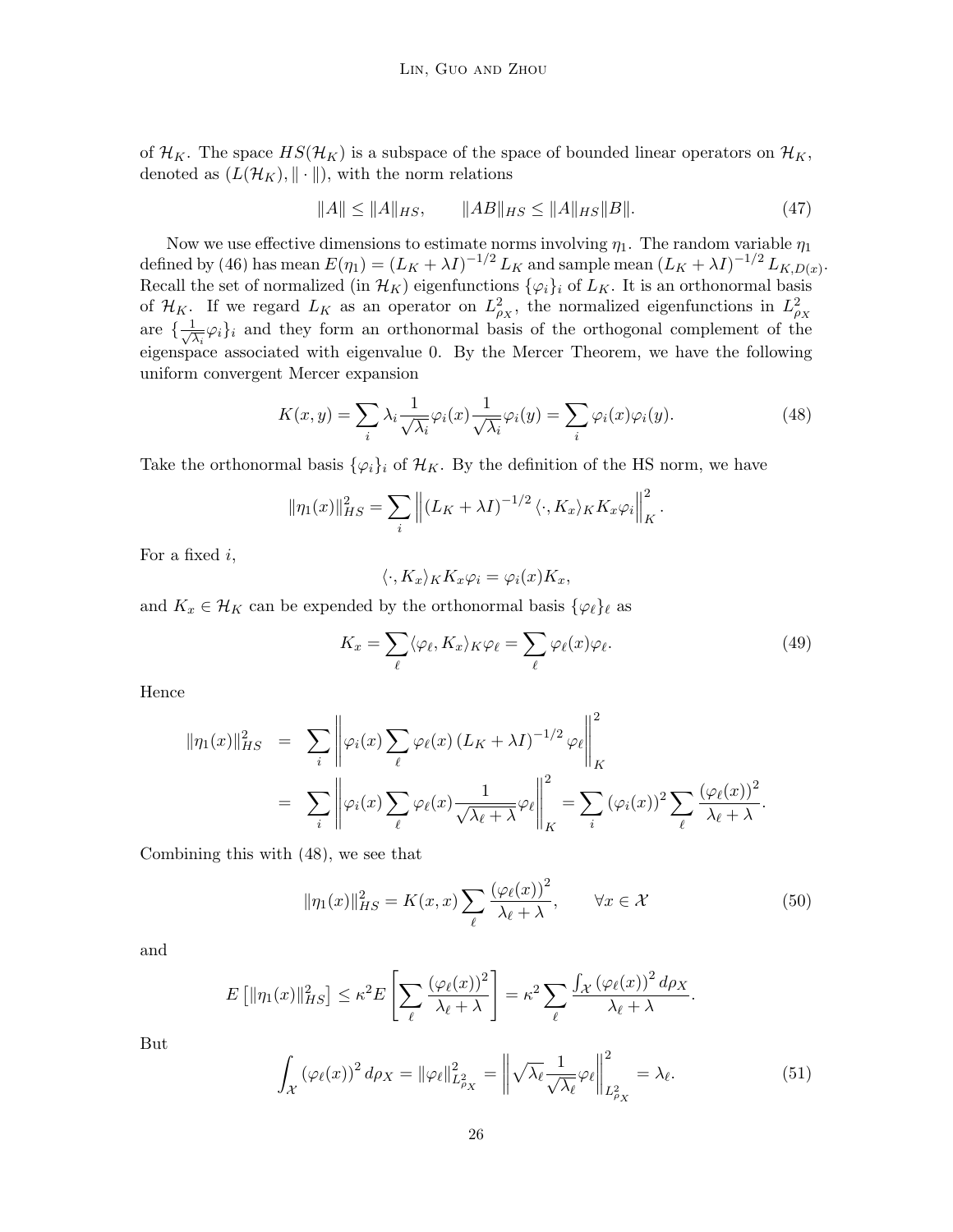So we have

$$
E\left[\|\eta_1\|_{HS}^2\right] \le \kappa^2 \sum_{\ell} \frac{\lambda_{\ell}}{\lambda_{\ell} + \lambda} = \kappa^2 \text{Tr}\left(\left(L_K + \lambda I\right)^{-1} L_K\right) = \kappa^2 \mathcal{N}(\lambda) \tag{52}
$$

and

$$
E\left\| \frac{1}{|D|} \sum_{x \in D(x)} \eta_1(x) - E[\eta_1] \right\|_{HS}^2 = E\left[ \left\| (L_K + \lambda I)^{-1/2} \left\{ L_K - L_{K,D(x)} \right\} \right\|_{HS}^2 \right] \le \frac{\kappa^2 \mathcal{N}(\lambda)}{|D|}.
$$

Then our desired inequality in Part (a) follows from the first inequality of [\(47\)](#page-25-1).

From [\(49\)](#page-25-2) and [\(50\)](#page-25-3), we find a bound for  $\eta_1$  as

$$
\|\eta_1(x)\|_{HS} \le \kappa \frac{1}{\sqrt{\lambda}} \sqrt{\sum_{\ell} \left(\varphi_{\ell}(x)\right)^2} \le \frac{\kappa}{\sqrt{\lambda}} \sqrt{K(x,x)} \le \frac{\kappa^2}{\sqrt{\lambda}}, \qquad \forall x \in \mathcal{X}.
$$

Applying Lemma [25](#page-24-0) to the random variable  $\eta_1$  with  $\widetilde{M} = \frac{\kappa^2}{\sqrt{\lambda}}$ , we know by [\(47\)](#page-25-1) that with confidence at least  $1 - \delta$ ,

$$
\left\| E[\eta_1] - \frac{1}{|D|} \sum_{x \in D(x)} \eta_1(x) \right\| \leq \left\| E[\eta_1] - \frac{1}{|D|} \sum_{x \in D(x)} \eta_1(x) \right\|_{HS}
$$

$$
\leq \frac{2\kappa^2 \log(2/\delta)}{|D|\sqrt{\lambda}} + \sqrt{\frac{2\kappa^2 \mathcal{N}(\lambda) \log(2/\delta)}{|D|}}
$$

.

Writing the above bound by taking a factor  $\frac{2\kappa \log(2/\delta)}{\sqrt{|D|}}$ , we get the desired bound [\(29\)](#page-13-1).

Recall  $\mathcal{B}_{|D|,\lambda}$  defined by [\(30\)](#page-13-2). Apply the formula [\(42\)](#page-20-1) for nonnegative random variables to  $\xi = \left\| (L_K + \lambda I)^{-1/2} \left\{ L_K - L_{K,D(x)} \right\} \right\|$  $\real^d$  and use the bound

$$
\text{Prob}\left[\xi > t\right] = \text{Prob}\left[\xi^{\frac{1}{d}} > t^{\frac{1}{d}}\right] \le 2 \exp\left\{-\frac{t^{\frac{1}{d}}}{\mathcal{B}_{|D|,\lambda}}\right\}
$$

derived from [\(29\)](#page-13-1) for  $t \geq \log^d 2\mathcal{B}_{|D|,\lambda}$ . We find

$$
E\left[\left\|(L_K+\lambda I)^{-1/2}\left\{L_K-L_{K,D(x)}\right\}\right\|^d\right]\leq \log^d 2\mathcal{B}_{|D|,\lambda}+\int_0^\infty 2\exp\left\{-\frac{t^{\frac{1}{d}}}{\mathcal{B}_{|D|,\lambda}}\right\}dt.
$$

The second term on the right-hand side of above equation equals  $2d\mathcal{B}_{|D|,\lambda}^d \int_0^\infty u^{d-1} \exp \{-u\} du$ . Then the desired bound in Part (c) follows from  $\int_0^\infty u^{d-1} \exp \{-u\} du = \Gamma(d)$  and the lemma is proved.

**Proof of Lemma [18](#page-13-0)** Consider the random variable  $\eta_2$  defined by

$$
\eta_2(z) = (L_K + \lambda I)^{-1/2} (K_x), \qquad z = (x, y) \in \mathcal{Z}.
$$
 (53)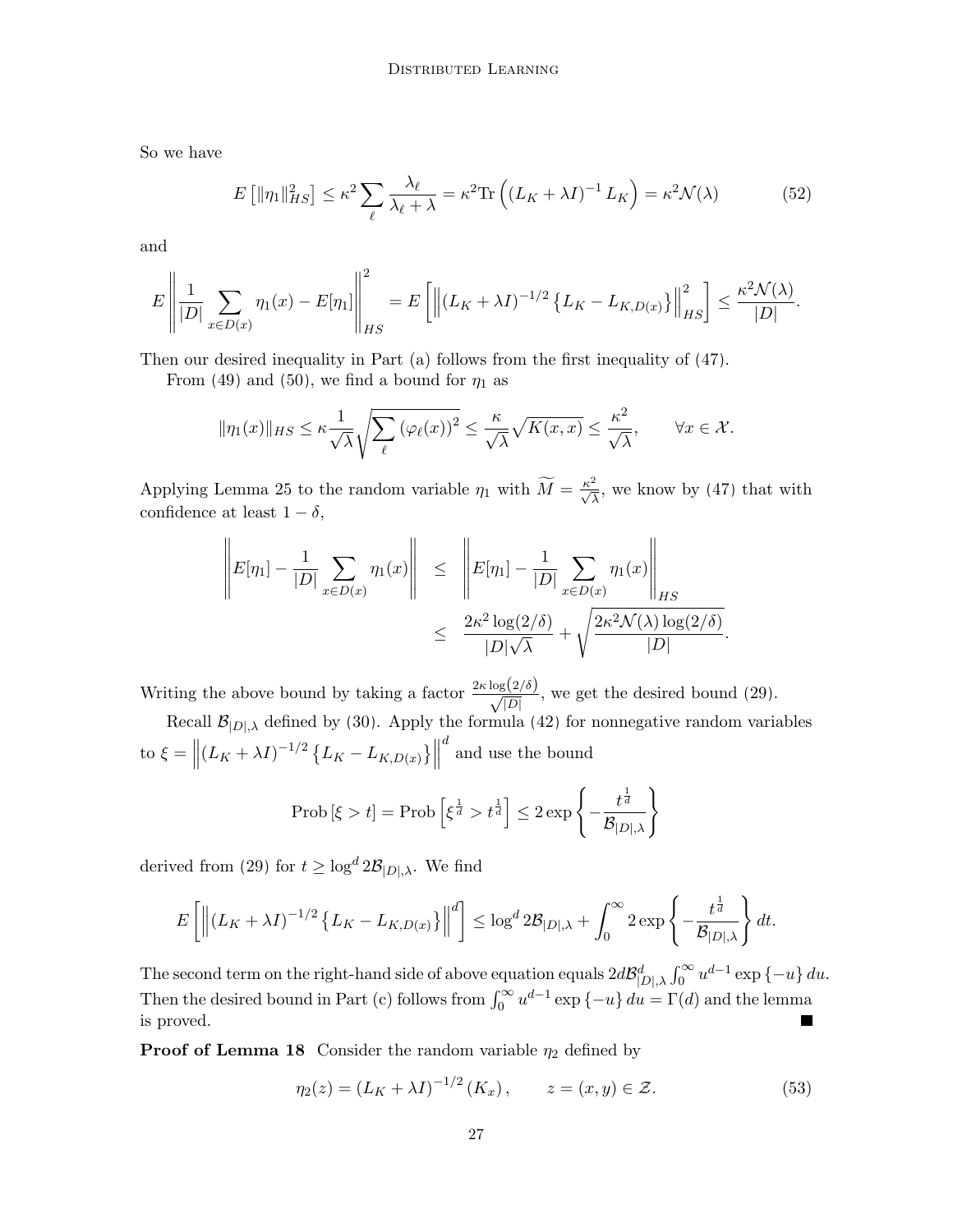It takes values in  $\mathcal{H}_K$ . By [\(49\)](#page-25-2), it satisfies

$$
\|\eta_2(z)\|_K = \left\|(L_K + \lambda I)^{-1/2} \left(\sum_{\ell} \varphi_{\ell}(x)\varphi_{\ell}\right)\right\|_K = \left(\sum_{\ell} \frac{(\varphi_{\ell}(x))^2}{\lambda_{\ell} + \lambda}\right)^{1/2}.
$$

$$
E\left[\left\|(L_K + \lambda I)^{-1/2} (K_x)\right\|_K^2\right] = E\left[\sum_{\ell} \frac{(\varphi_{\ell}(x))^2}{\lambda_{\ell} + \lambda}\right] = \mathcal{N}(\lambda).
$$

So

This is the statement of Part 
$$
(a)
$$
.

We also see from [\(49\)](#page-25-2) that for  $x \in \mathcal{X}$ ,

$$
\|\eta_2(z)\|_K = \left(\sum_{\ell} \frac{(\varphi_{\ell}(x))^2}{\lambda_{\ell} + \lambda}\right)^{1/2} \le \frac{1}{\sqrt{\lambda}} \left(\sum_{\ell} (\varphi_{\ell}(x))^2\right)^{1/2} = \frac{1}{\sqrt{\lambda}} \sqrt{K(x,x)} \le \frac{\kappa}{\sqrt{\lambda}}.
$$

This verifies the statement of Part (b).

For Part (c), we consider another random variable  $\eta_3$  defined by

$$
\eta_3(z) = (L_K + \lambda I)^{-1/2} (g(z)K_x), \qquad z = (x, y) \in \mathcal{Z}.
$$
 (54)

 $\ell$ 

It takes values in  $\mathcal{H}_K$  and satisfies

$$
\|\eta_3(z)\|_K = |g(z)| \left\| \left(L_K + \lambda I\right)^{-1/2} (K_x)\right\|_K = |g(z)| \left(\sum_{\ell} \frac{\left(\varphi_{\ell}(x)\right)^2}{\lambda_{\ell} + \lambda}\right)^{1/2}.
$$

So

$$
\|\eta_3(z)\|_K \le \frac{\kappa \|g\|_\infty}{\sqrt{\lambda}}, \qquad z \in \mathcal{Z}
$$

and

$$
E\left[\|\eta_3\|_K^2\right] \le \|g\|_{\infty}^2 E\left[\sum_{\ell} \frac{\left(\varphi_{\ell}(x)\right)^2}{\lambda_{\ell} + \lambda}\right] = \|g\|_{\infty}^2 \mathcal{N}(\lambda).
$$

Applying Lemma [25](#page-24-0) verifies the statement in Part (c). The proof of the lemma is complete.  $\blacksquare$ 

### References

- <span id="page-27-0"></span>F. Bach. Sharp analysis of low-rank kernel matrix approximations. Proceedings of the 26th Annual Conference on Learning Theory, 185-209, 2013.
- <span id="page-27-1"></span>F. Bauer, S. Pereverzev, and L. Rosasco. On regularization algorithms in learning theory. Journal of Complexity, 23:52-72, 2007.
- <span id="page-27-2"></span>G. Blanchard and N. Krämer. Optimal learning rates for kernel conjugate gradient regression. Advances in Neural Information Processing Systems, 226-234, 2010.
- <span id="page-27-3"></span>G. Blanchard and N. Krämer. Convergence rates for kernel conjugate gradient for random design regression. Analysis and Applications, 14:763-794, 2016.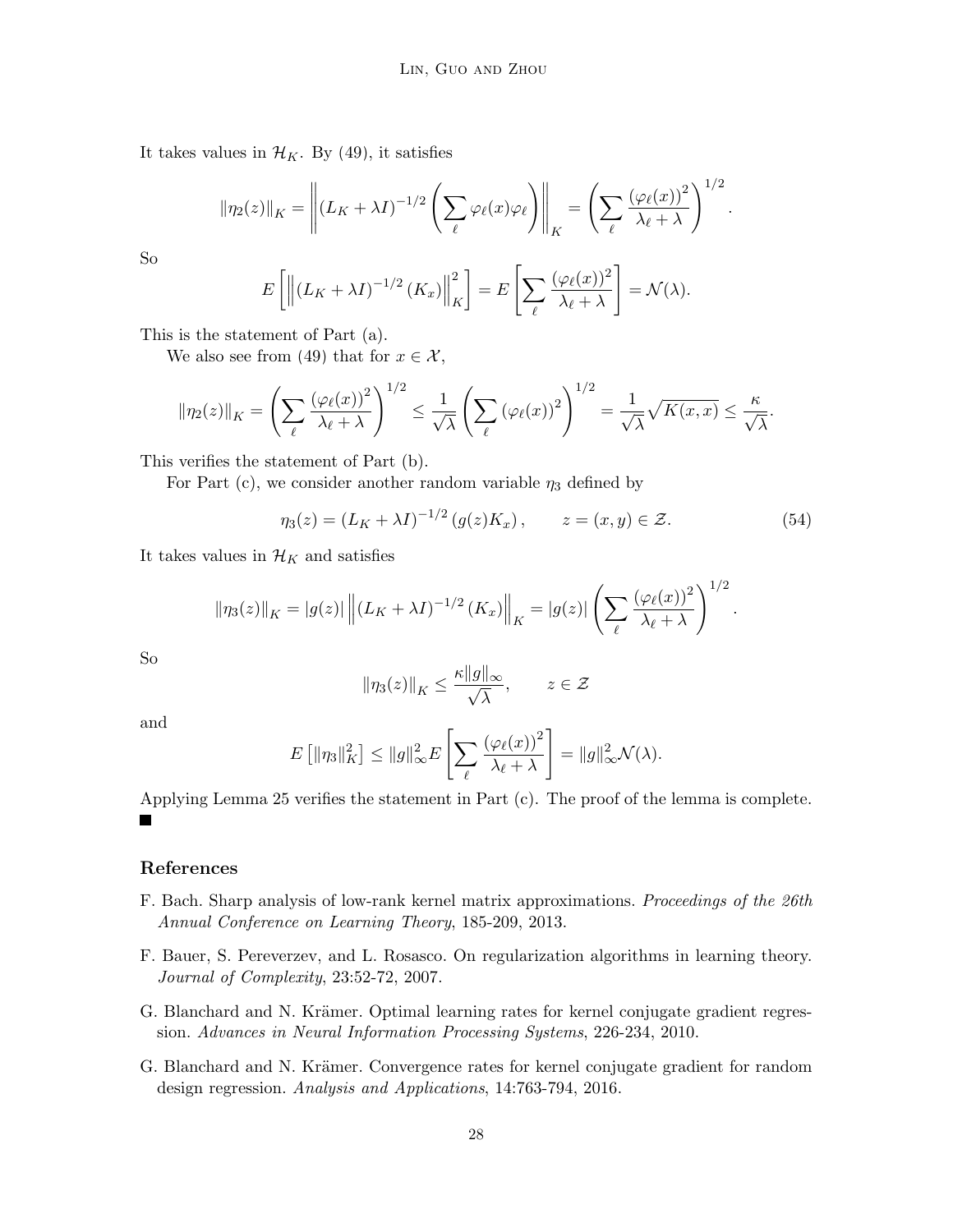- <span id="page-28-4"></span>A. Caponnetto and E. De Vito. Optimal rates for the regularized least squares algorithm. Foundations of Computational Mathematics, 7:331-368, 2007.
- <span id="page-28-6"></span>A. Caponnetto and Y. Yao. Cross-validation based adaptation for regularization operators in learning theory. Analysis and Applications, 8:161-183, 2010.
- <span id="page-28-9"></span>D. R. Chen, Q. Wu, Y. Ying, and D. X. Zhou. Support vector machine soft margin classifiers: error analysis. Journal of Machine Learning Research, 5:1143-1175, 2004.
- <span id="page-28-1"></span>N. Cristianini and J. Shawe-Taylor. An Introduction to Support Vector Machines. Cambridge University Press, 2000.
- <span id="page-28-11"></span>O. Dekel, R. Gilad-Bachrach, O. Shamir, and X. Lin. Optimal distributed online prediction using mini-batches. Journal of Machine Learning Research, 13:165-202, 2012.
- <span id="page-28-3"></span>E. De Vito, A. Caponnetto, and L. Rosasco. Model selection for regularized least-squares algorithm in learning theory. Foundations of Computational Mathematics, 5:59-85, 2005.
- <span id="page-28-8"></span>E. De Vito, S. Pereverzyev, and L. Rosasco. Adaptive kernel methods using the balancing principle. Foundations of Computational Mathematics, 10:455-479, 2010.
- <span id="page-28-12"></span>E. De Vito, V. Umanità, and S. Villa. An extension of Mercer theorem to vector-valued measurable kernels. Applied and Computational Harmonic Analysis, 34:339-351, 2013.
- <span id="page-28-5"></span>D.E. Edmunds and H. Triebel. Function Spaces, Entropy Numbers, Differential Operators. Cambridge University Press, Cambridge, 1996.
- <span id="page-28-2"></span>T. Evgeniou, M. Pontil, and T. Poggio. Regularization networks and support vector machines. Advance in Computional Mathematics, 13:1-50, 2000.
- <span id="page-28-16"></span>J. Fan, T. Hu, Q. Wu, and D.X. Zhou. Consistency analysis of an empirical minimum error entropy algorithm. Applied and Computational Harmonic Analysis, 41:164-189, 2016.
- <span id="page-28-0"></span>S. Fine and K. Scheinberg. Efficient SVM training using low-rank kernel representations. Journal of Machine Learning Research, 2:243-264, 2002.
- <span id="page-28-10"></span>A. Gittens and M. Mahoney. Revisiting the Nyström method for improved large-scale machine learning. Journal of Machine Learning Research, 17:1-65, 2016.
- <span id="page-28-13"></span>X. Guo and D. X. Zhou. An empirical feature-based learning algorithm producing sparse approximations. Applied and Computational Harmonic Analysis, 32:389-400, 2012.
- <span id="page-28-14"></span>Z.C. Guo, D.H. Xiang, X. Guo, and D.X. Zhou. Thresholded spectral algorithms for sparse approximations. Analysis and Applications, 15:433-455, 2017.
- <span id="page-28-7"></span>L. Györfy, M. Kohler, A. Krzyzak, H. Walk. A Distribution-Free Theory of Nonparametric Regression. Springer-Verlag, Berlin, 2002.
- <span id="page-28-15"></span>T. Hu, J. Fan, Q. Wu, and D. X. Zhou. Regularization schemes for minimum error entropy principle. Analysis and Applications, 13:437-455, 2015.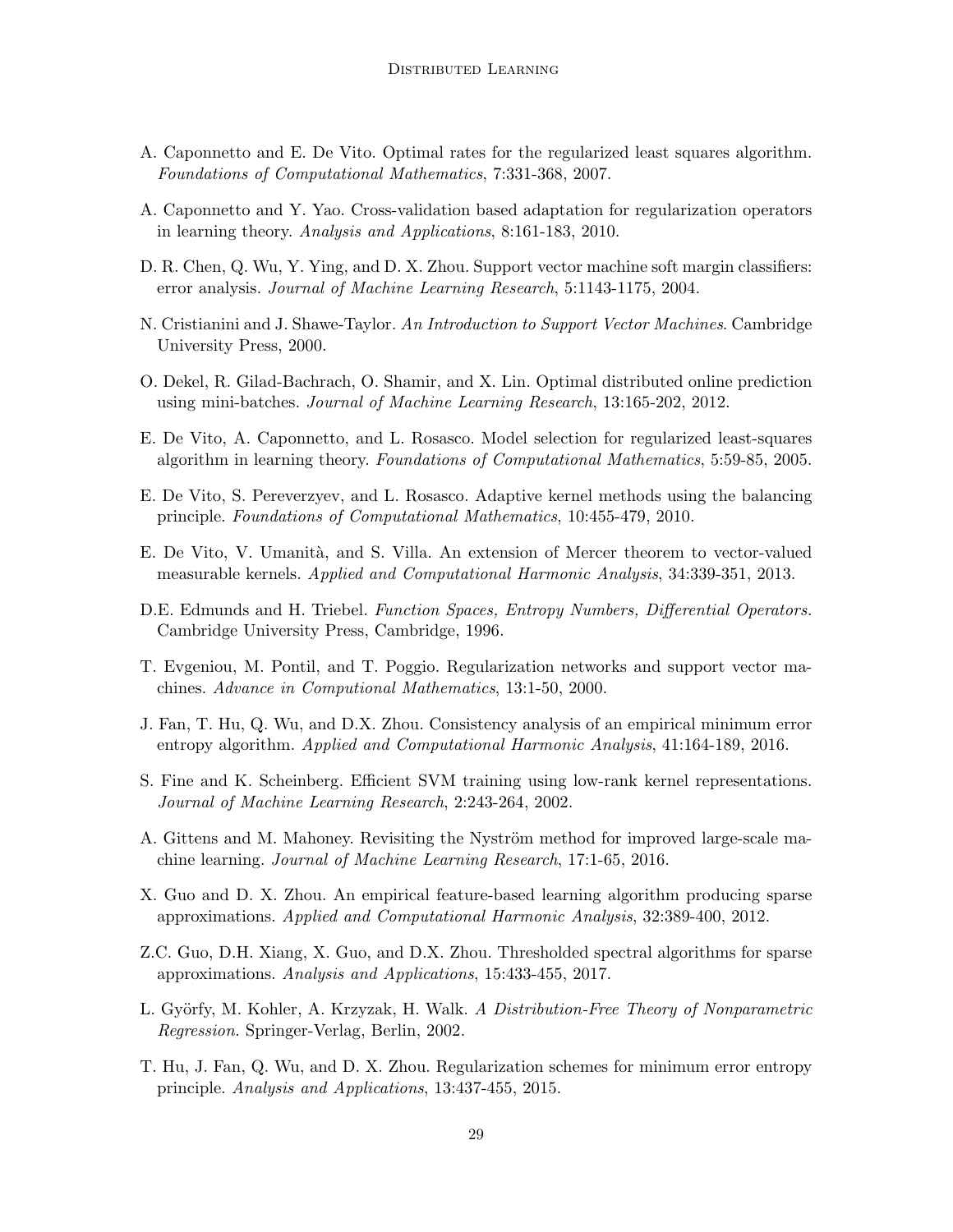- <span id="page-29-2"></span>J. H. Lin, L. Rosasco, and D. X. Zhou. Iterative regularization for learning with convex loss functions. Journal of Machine Learning Research, 17(77): 1-38, 2016.
- <span id="page-29-14"></span>J. H. Lin and D. X. Zhou. Learning theory of randomized Kaczmarz algorithm. Journal of Machine Learning Research, 16:3341-3365, 2015.
- <span id="page-29-7"></span>S. Mendelson and J. Neeman. Regularization in kernel learning. The Annals of Statistics, 38(1):526-565, 2010.
- <span id="page-29-8"></span>M. Meister and I. Steinwart. Optimal learning rates for localized SVMs. Journal of Machine Learning Research, 17: 1-44, 2016.
- <span id="page-29-15"></span>I. Pinelis. Optimum bounds for the distributions of martingales in Banach spaces. The Annals of Probability, 22:1679-1706, 1994.
- <span id="page-29-1"></span>G. Raskutti, M. Wainwright, and B. Yu. Early stopping and non-parametric regression: an optimal data-dependent stopping rule. Journal of Machine Learning Research, 15:335- 366, 2014.
- <span id="page-29-9"></span>A. Rudi, R. Camoriano, and L. Rosasco. Less is more: Nyström computational regularization. Advances in Neural Information Processing Systems, 1657-1665, 2015.
- <span id="page-29-0"></span>B. Schölkopf, A. Smola, and K. R. Müller. Nonlinear component analysis as a kernel eigenvalue problem. IEEE Transactions on Information Theory, 10:1299-1319, 1998.
- <span id="page-29-3"></span>O. Shamir and N. Srebro. Distributed stochastic optimization and learning. In the 52nd Annual Allerton Conference on Communication, Control and Computing, 2014.
- <span id="page-29-12"></span>W.J. Shen, H.S. Wong, Q.W. Xiao, X. Guo, and S. Smale. Introduction to the peptide binding problem of computational immunology: new results. Foundations of Computational Mathematics, 14:951-984, 2014.
- <span id="page-29-13"></span>L. Shi, Y.L. Feng, and D.X. Zhou. Concentration estimates for learning with  $\ell^1$ -regularizer and data dependent hypothesis spaces. Applied and Computational Harmonic Analysis, 31:286-302, 2011.
- <span id="page-29-5"></span>S. Smale and D.X. Zhou. Learning theory estimates via integral operators and their approximations. Constructive Approximation, 26:153-172, 2007.
- <span id="page-29-6"></span>I. Steinwart and A. Christmann, Support Vector Machines. Springer, New York, 2008.
- <span id="page-29-4"></span>I. Steinwart, D. Hush, and C. Scovel. Optimal rates for regularized least squares regression. In Proceedings of the 22nd Annual Conference on Learning Theory (S. Dasgupta and A. Klivans, eds.), pp. 79-93, 2009.
- <span id="page-29-11"></span>I. Steinwart and C. Scovel. Mercer's theorem on general domains: On the interaction between measures, kernels, and RKHSs. Constructive Approximation, 35(3):363-417, 2012.
- <span id="page-29-10"></span>P. Thomann, I. Steinwart, I. Blaschzyk, and M. Meister. Spatial decompositions for large scale SVMs. ArXiv:1612.00374v1, 2016.